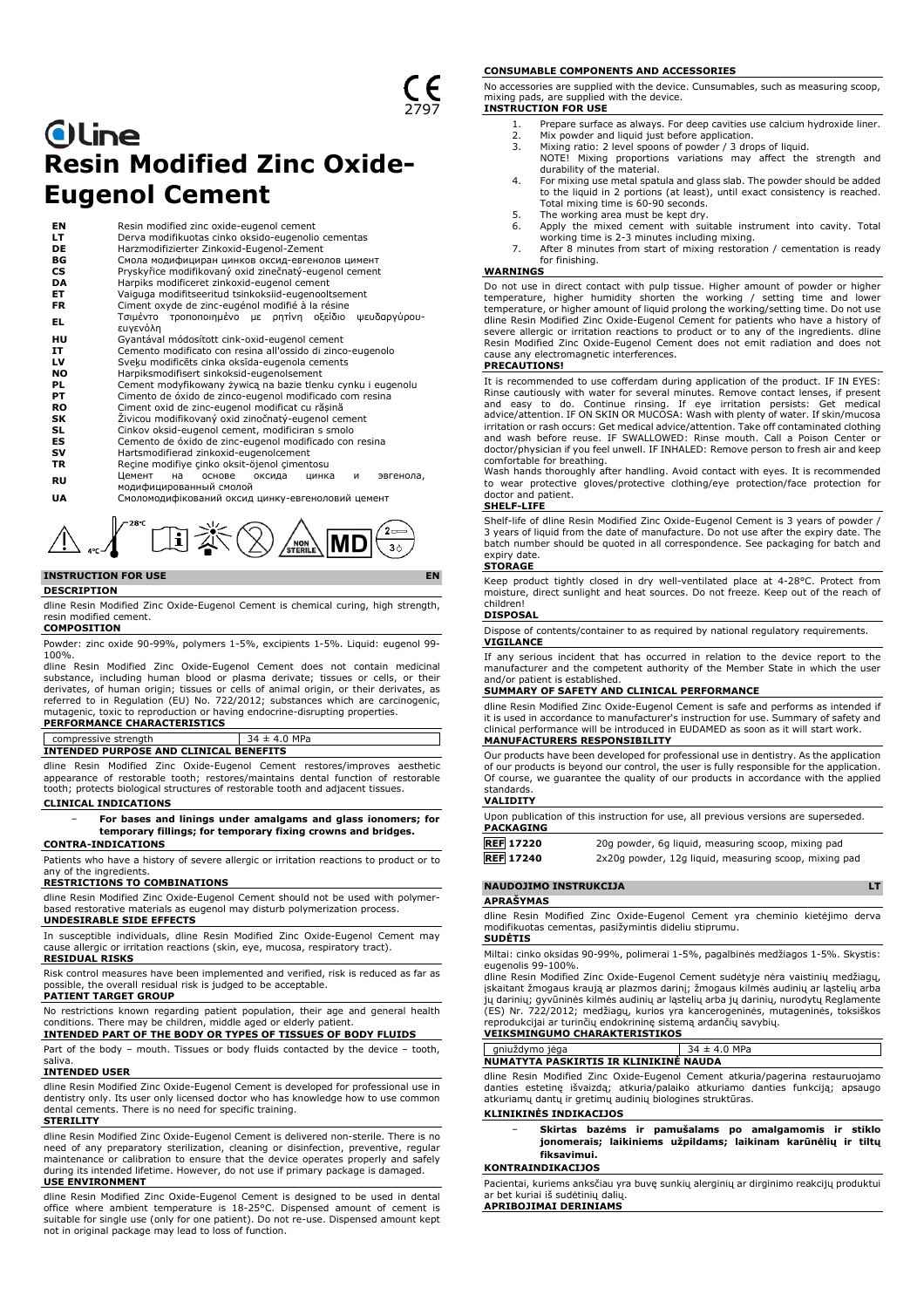dline Resin Modified Zinc Oxide-Eugenol Cement neturėtų būti naudojamas su polimerų pagrindu pagamintomis medžiagomis, nes eugenolis gali sutrikdyti polimerizacijos procesą.

## **NEPAGEIDAUJAMAS ŠALUTINIS POVEIKIS**

Jautriems žmonėms dline Resin Modified Zinc Oxide-Eugenol Cement gali sukelti dirginimą ar alergines reakcijas (odos, akių, gleivinės, kvėpavimo takų). **LIEKAMOJI RIZIKA**

Rizikos kontrolės priemonės buvo įgyvendintos ir patikrintos, rizika kiek įmanoma sumažinta, bendra likutinė rizika laikoma priimtina.

# **TIKSLINĖ PACIENTŲ GRUPĖ**

Nėra jokių apribojimų, susijusių su pacientų populiacija, jų amžiumi ir bendra sveikatos bukle. Gali būti vaikų, vidutinio ar senyvo amžiaus pacientų. **NUMATOMA KŪNO DALIS AR AUDINIŲ TIPAS AR KŪNO SKYSČIAI**

Kūno dalis – burna. Audiniai ar kūno skysčiai su kuriais priemonė kontaktuoja – dantis, burnos gleivinė, seilės.

# **NUMATYTAS NAUDOTOJAS**

dline Resin Modified Zinc Oxide-Eugenol Cement yra sukurtas tik profesionaliam naudojimui odontologijoje. Naudotojas, tik licencijuotas gydytojas, kuris turi žinių kaip naudoti įprastus odontologinius cementus. Specialių mokymų nereikia.

# **STERILUMAS**

dline Resin Modified Zinc Oxide-Eugenol Cement tiekiamas nesterilus. Norint užtikrinti, kad prietaisas tinkamai ir saugiai veiktų per numatytą tarnavimo laiką, nereikia jokio paruošiamojo sterilizavimo, valymo ar dezinfekavimo, prevencinės, reguliarios priežiūros ar kalibravimo. Tačiau nenaudokite, jei pažeista pirminė pakuotė.

### **NAUDOJIMO APLINKA**

dline Resin Modified Zinc Oxide-Eugenol Cement suprojektuotas naudoti odontologijos kabinete, kur aplinkos temperatūra 18-25°C. Sumaišytas cemento kiekis tinka vienam naudojimui (tik vienam pacientui). Nenaudokite pakartotinai. Sumaišytas kiekis, laikomas ne originalioje pakuotėje, gali prarasti atliekamą funkciją

# **SUNAUDOJAMIEJI KOMPONENTAI IR AKSESUARAI**

Su priemone priedai netiekiami. Sunaudojamieji komponentai, tokie kaip matavimo samtelis, maišymo padėkliukai, tiekiami kartu su priemone. **NAUDOJIMO INSTRUKCIJA**

- 1. Paruoškite paviršių kaip įprasta. Giliose ertmėse naudokite kalcio hidroksido pamušalą.
- 
- 2. Maišykite miltelius ir skystį prieš pat naudojimą. 3. Maišymo santykis: 2 nubraukti šaukšteliai miltelių / 3 lašai skysčio. PASTABA! Maišymo proporcijos pokyčiai gali turėti įtakos medžiagos stiprumui ir ilgaamžiškumui.
- 4. Maišymui naudokite metalinę lopetėlę ir stiklinį padą. Maišykite miltelius su skysčiu mažiausiai dvejomis dalimis kol pasieksite reikiamą konsistenciją. Maišymo laikas 60-90 sekundžių.
- 5. Darbinis paviršius turi būti sausas.<br>6. Jums patogiu instrumentu dėkite
- 6. Jums patogiu instrumentu dėkite cementą į ertmę. Darbo laikas 2-3 minutės, įskaitant maišymą.
- 7. Po 8 minučių, skaičiuojant nuo maišymo pradžios, galite užbaigti plombavimą.

## **ĮSPĖJIMAI**

Nenaudokite tiesiogiai ant pulpos. Didesnis miltelių kiekis ar aukštesnė aplinkos<br>temperatūra - sutrumpina - plombavimo/kietėjimo - laiką - ir žemesnė - aplinkos<br>temperatūra - ar didesnis - skysčio kiekis prailgina plombav anksčiau yra buvę sunkių alerginių ar dirginimo reakcijų produktui ar bet kuriai iš<br>sudėtinių dalių. dline Resin Modified Zinc Oxide-Eugenol Cement neskleidžia<br>radiacijos ir nesukelia jokių elektromagnetinių trukdž

#### **ATSARGUMO PRIEMONĖS**

Produkto aplikavimo metu rekomenduojama naudoti koferdamą. PATEKUS Į AKIS: Kelias minutes atsargiai plauti vandeniu. Išimti kontaktinius lęšius, jeigu jie yra ir<br>jeigu lengvai galima tai padaryti. Toliau plauti akis. Kaip galima greičiau kreiptis į<br>gydytoją. PATEKUS ANT ODOS AR GLEIVINĖS: plauti sudirginama oda/gleivinė arba ją išberia: kreiptis į gydytoją. Nusivilkti užterštus<br>drabužius ir išskalbti prieš vėl apsivelkant. PRARIJUS: išskalauti burną. Pasijutus<br>blogai, skambinti į APSINUODIJIMŲ KONTROLĖS IR INFORMA gydytoją. ĮKVĖPUS: išnešti nukentėjusįjį į gryną orą; jam būtina patogi padėtis, leidžianti laisvai kvėpuoti.

Po naudojimo kruopščiai nusiplauti rankas. Vengti patekimo į akis. Rekomenduojame mūvėti apsaugines pirštines, dėvėti apsauginius drabužius, naudoti akių (veido) apsaugos priemones gydytojui ir pacientui.

# **GALIOJIMO LAIKAS**

dline Resin Modified Zinc Oxide-Eugenol Cement galiojimo laikas yra 3 metai milteliams / 3 metai skysčiui nuo pagaminimo datos. Nenaudoti produkto pasibaigus jo galiojimo terminui. Partijos numeris turėtų būti nurodytas visoje korespondencijoje. Galiojimo terminą, partijos numeį žr. ant pakuotės.

#### **LAIKYMAS**

Laikyti produktą sandariai uždarytą, sausoje, gerai vėdinamoje vietoje esant 4-28°C temperatūrai. Saugoti nuo drėgmės, tiesioginių saulės spindulių, uždegimo šaltinių. Produkto neužšaldyti. Laikyti vaikams nepasiekiamoje vietoje!

# **ŠALINIMAS**

Turinį/talpyklą išpilti (išmesti) pagal nacionalinius reikalavimus.

#### **BUDRUMAS**

Jei įvyko kokių nors rimtų incidentų, susijusių su priemone, praneškite gamintojui ir tos valstybės narės, kurioje naudotojas ir (arba) pacientas yra įsisteigęs / įsikūręs, kompetentingai institucijai.

### **SAUGOS IR KLINIKINIO VEIKSMINGUMO SANTRAUKA**

dline Resin Modified Zinc Oxide-Eugenol Cement yra saugus ir veikia taip, kaip numatyta jei yra naudojamas pagal gamintojo naudojimo instrukciją. Saugos ir klinikinio veiksmingumo atasakitą bus galima rasti EUDAMED duomenų bazėje kai tik ji pradės veikti.

#### **GAMINTOJO ATSAKOMYBĖ**

Mūsų produktai sukurti profesionaliam naudojimui. Mes negalime kontroliuoti kaip mūsų produktai naudojami, todėl už tinkamą jų panaudojimą atsako vartotojas. Žinoma, mes užtikriname, produktų kokybės atitiktį galiojantiems standartams. **GALIOJIMAS**

Paskelbus naują instrukcijos versiją, prieš tai buvusios versijos nebegalioja. **PAKUOTĖ**

| <b>REF</b> 17220 | 20q milteliai, 6q skystis, matavimo samtelis, popierėliai                            |
|------------------|--------------------------------------------------------------------------------------|
| <b>REF</b> 17240 | maišvmui<br>2x20q milteliai, 12q skystis, matavimo samtelis, popierėliai<br>maišvmui |

# **ANTEITUNG ZUR VERWENDUNG DE**

**BESCHREIBUNG**

dline Resin Modified Zinc Oxide-Eugenol Cement ist ein chemisch härtender, hochfester, harzmodifizierter Zement.

# **ZUSAMMENSETZUNG**

Pulver: Zinkoxid 90-99%, Polymere 1-5%, Hilfsstoffe 1-5%. Flüssigkeit: Eugenol 99- 100%.

dline Resin Modified Zinc Oxide-Eugenol Cement enthält keine medizinische Substanz, einschließlich Derivate aus menschlichem Blut oder Plasma; Gewebe oder Zellen oder deren Derivate menschlichen Ursprungs; Gewebe oder Zellen tierischen Ursprungs oder deren Derivate gemäß der Verordnung (EU) Nr. 722/2012; Stoffe, die krebserregend, erbgutverändernd, fortpflanzungsgefährdend oder mit endokrinen Eigenschaften behaftet sind.

### **LEISTUNGSMERKMALE**

Druckfestigkeit 34 ± 4.0 MPa **VERWENDUNGSZWECK UND KLINISCHER NUTZEN Verwendungszweck und klinischer Nutzen**

dline Resin Modified Zinc Oxide-Eugenol Cement stellt das ästhetische Erscheinungsbild des restaurierbaren Zahns wieder her/verbessert es; stellt die Zahnfunktion des restaurierbaren Zahns wieder her/erhält sie; schützt die biologischen Strukturen des restaurierbaren Zahns und des angrenzenden Gewebes.

# **KLINISCHE INDIKATIONEN**

− **Für Basen und Unterfütterungen unter Amalgam und Glasionomeren; für provisorische Füllungen; zur provisorischen Befestigung von Kronen und Brücken.**

#### **KONTRAINDIKATIONEN**

Patienten, die in der Vergangenheit schwerwiegende allergische Reaktionen oder Irritationen auf das Produkt oder einen der Inhaltsstoffe gezeigt haben.

### **BESCHRÄNKUNGEN FÜR KOMBINATIONEN**

dline Resin Modified Zinc Oxide-Eugenol Cement sollte nicht mit Restaurationsmaterialien auf Polymerbasis verwendet werden, da Eugenol den Polymerisationsprozess stören kann. **UNERWÜNSCHTE NEBENEFFEKTE**

Bei empfindlichen Personen kann dline Resin Modified Zinc Oxide-Eugenol Cement allergische oder reizende Reaktionen hervorrufen (Haut, Auge, Schleimhäute, Atemwege).

#### **VERBLEIBENDE RISIKEN**

Risikokontrollmaßnahmen wurden implementiert und verifiziert, das Risiko ist so weit wie möglich reduziert, das Gesamtrestrisiko wird als akzeptabel beurteilt. **PATIENTEN-ZIELGRUPPE**

Keine Einschränkungen hinsichtlich der Patientenpopulation, ihres Alters und ihres allgemeinen Gesundheitszustands bekannt. Es können Kinder, Patienten mittleren Alters oder ältere Menschen sein.

| <b>VORGESEHENE</b>  | KÖRPERTEILE | <b>ODER</b> | <b>GEWEBETYPEN</b> | VON |
|---------------------|-------------|-------------|--------------------|-----|
| KÖRPERFLÜSSIGKEITEN |             |             |                    |     |

Teil des Körpers - Mund. Gewebe oder Körperflüssigkeiten, die mit dem Gerät in Berührung kommen - Zahn, Speichel. **BEABSICHTIGTER BENUTZER**

dline Resin Modified Zinc Oxide-Eugenol Cement ist nur für den professionellen Einsatz in der Zahnmedizin entwickelt worden. Der Anwender ist nur ein lizenzierter Arzt, der weiß, wie man gängige Zemente. Es besteht keine Notwendigkeit für eine spezielle Schulung.

# **STERILITÄT**

dline Resin Modified Zinc Oxide-Eugenol Cement wird unsteril geliefert. Es ist keine vorbereitende Sterilisation, Reinigung oder Desinfektion, keine vorbeugende,<br>regelmäßige Wartung oder Kalibrierung erforderlich, um sicherzustellen, dass das<br>Gerät während seiner vorgesehenen Lebensdauer ordnungsgemäß und funktioniert. Verwenden Sie es jedoch nicht, wenn die Primärverpackung beschädigt

# ist. **UMGEBUNG VERWENDEN**

dline Resin Modified Zinc Oxide-Eugenol Cement ist für die Verwendung in der Zahnarztpraxis bei einer Umgebungstemperatur von 18-25 °C vorgesehen. Die abgegebene Menge an Zement ist für den einmaligen Gebrauch geeignet (nur für einen Patienten). Nicht wiederverwenden. Nicht in der Originalverpackung aufbewahrte Dosiermenge kann zu Funktionsverlusten führen.

#### **VERBRAUCHSKOMPONENTEN UND ZUBEHÖR**

Im Lieferumfang des Geräts ist kein Zubehör enthalten. Verbrauchsmaterialien, wie Messlöffel, Mischpads, werden mit dem Gerät geliefert.

### **ANTEITUNG ZUR VERWENDUNG**

- 1. Bereiten Sie die Oberfläche wie immer vor. Bei tiefen Kavernen verwenden Sie Calciumhydroxid-Liner.
- 2. Mischen Sie Pulver und Flüssigkeit erst kurz vor der Anwendung.
- 3. Mischungsverhältnis: 2 gestrichene Löffel Pulver / 3 Tropfen Flüssigkeit. HINWEIS! Schwankungen im Mischungsverhältnis können die Festigkeit und Haltbarkeit des Materials beeinflussen.
- 4. Verwenden Sie zum Mischen einen Metallspatel und eine Glasplatte. Das Pulver sollte in 2 Portionen (mindestens) in die Flüssigkeit gegeben werden, bis die genaue Konsistenz erreicht ist. Die gesamte Mischzeit beträgt 60-90 Sekunden.
- 5. Der Arbeitsbereich muss trocken gehalten werden.
- 6. Applizieren Sie den angemischten Zement mit einem geeigneten Instrument in die Kaverne. Die Gesamtarbeitszeit beträgt 2-3 Minuten einschließlich Mischen.
- 7. Nach 8 Minuten ab Mischbeginn ist die Restauration / Zementierung fertig zum Ausarbeiten.

## **WARNUNGEN**

Nicht in direktem Kontakt mit Zellstoffgewebe verwenden. Eine höhere Menge an Pulver oder eine höhere Temperatur, eine höhere Luftfeuchtigkeit verkürzen die Verarbeitungs-/Härtungszeit und eine niedrigere Temperatur oder eine höhere Menge an Flüssigkeit verlängern die Verarbeitungs-/Härtungszeit. Verwenden Sie dline Resin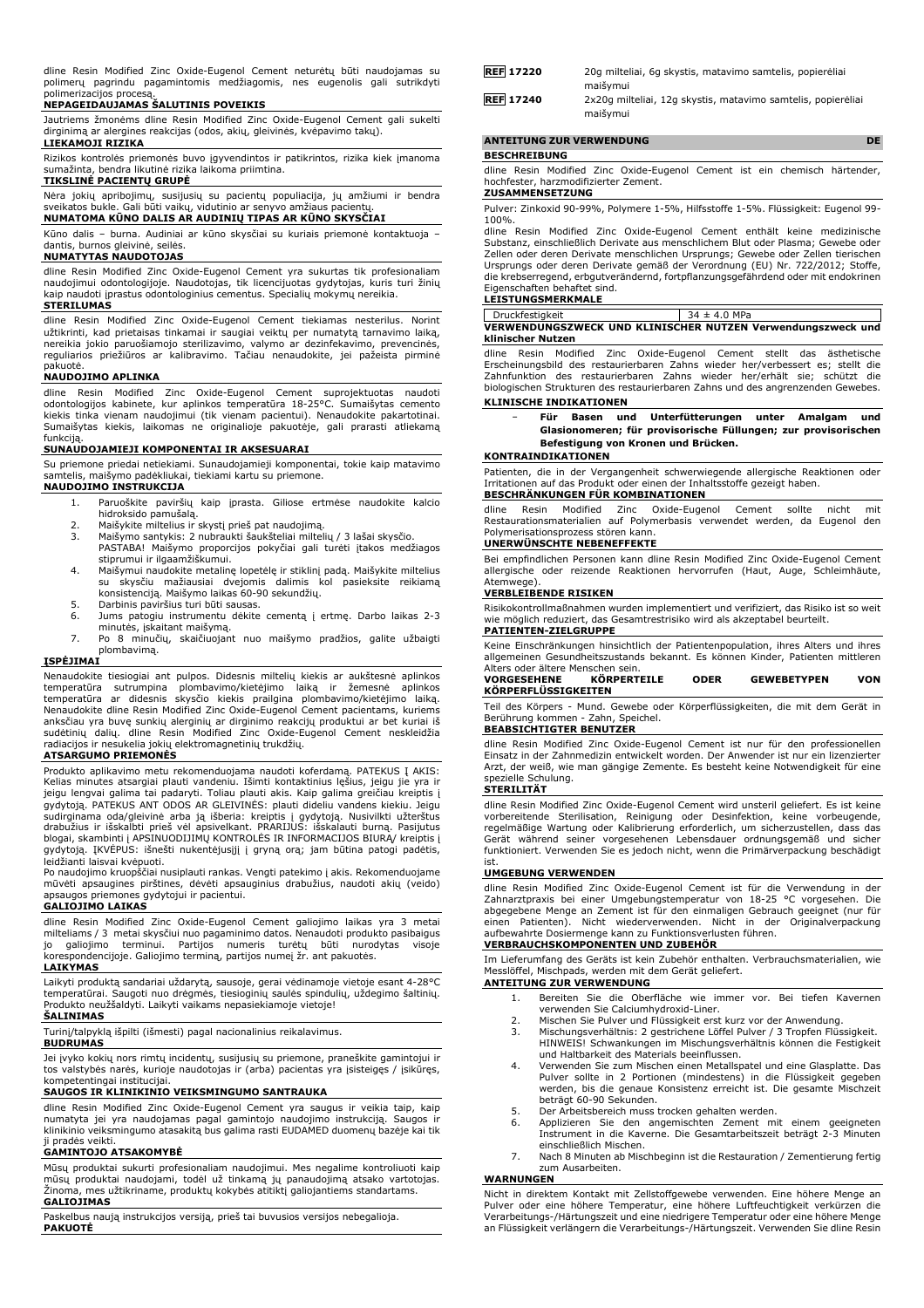Modified Zinc Oxide-Eugenol Cement nicht bei Patienten, bei denen es in der Vergangenheit zu schweren allergischen Reaktionen oder Reizungen auf das Produkt oder einen der Inhaltsstoffe gekommen ist. dline Resin Modified Zinc Oxide-Eugenol Cement sendet keine Strahlung aus und verursacht keine elektromagnetischen Störungen.

# **VORSICHTSMAßNAHMEN**

Es wird empfohlen, während der Anwendung des Produkts einen Kofferdamm zu verwenden. WENN IM AUGE: Spülen Sie einige Minuten lang vorsichtig mit Wasser. Entfernen Sie die Kontaktlinsen, falls vorhanden und leicht zu bewerkstelligen. Spülen Sie weiter. Wenn die Augenreizung anhält: Arztlichen Rat einholen/ärztliche Hilfe in<br>Anspruch nehmen. WENN AUF HAUT ODER SCHLEIMHAUT: Waschen Sie mit reichlich<br>Wasser. Wenn Haut-/Schleimhautreizungen oder Ausschlag auftret ärztlichen Rat/ärztliche Hilfe. Kontaminierte Kleidung ausziehen und vor der Wiederverwendung waschen. WENN GESCHLUCKST: Spülen Sie den Mund aus. Rufen Sie eine Giftnotrufzentrale oder einen Arzt an, wenn Sie sich unwohl fühlen. WENN INHALIERT: Bringen Sie die Person an die frische Luft und halten Sie sie zum Atmen bequem. Waschen Sie sich nach der Handhabung gründlich die Hände. Nur in einem<br>gut belüfteten Bereich verwenden. Es wird empfohlen, Schutzhandschuhe<br>/Schutzkleidung /Augenschutz /Gesichtsschutz für Arzt und P

#### **HALTBARKEITSDAUER**

Die Haltbarkeit des Produkts beträgt 3 Jahre bei Pulver / 3 Jahre bei Flüssigkeit ab dem Herstellungsdatum. Verwenden Sie es nicht nach Ablauf des Verfallsdatums. Die Chargennummer sollte in jeder Korrespondenz angegeben werden. Siehe Verpackung für Charge und Verfallsdatum.

# **LAGERUNG**

Bewahren Sie das Produkt dicht verschlossen an einem trockenen, gut belüfteten Ort bei 4-28°C auf. Schützen Sie das Produkt vor feuchtigkeit, direkter Sonneneinstrahlung und Wärmequellen. Nicht einfrieren. Außerhalb der Reichweite von Kindern aufbewahren!

#### **ENTSORGUNG**

Entsorgen Sie den Inhalt/Behälter gemäß den nationalen behördlichen Vorschriften. **WACHSAMKEIT**

Wenn ein schwerwiegender Zwischenfall im Zusammenhang mit dem Produkt aufgetreten ist, melden Sie dies dem Hersteller und der zuständigen Behörde des Mitgliedstaats, in dem der Anwender und/oder Patient niedergelassen ist.

### **ZUSAMMENFASSUNG DER SICHERHEIT UND KLINISCHEN LEISTUNG**

dline Resin Modified Zinc Oxide-Eugenol Cement ist sicher und verhält sich wie vorgesehen, wenn es gemäß der Gebrauchsanweisung des Herstellers verwendet wird. Die Zusammenfassung der Sicherheit und der klinischen Leistung wird in EUDAMED eingeführt, sobald es seine Arbeit aufnimmt. **VERANTWORTUNG DES HERSTELLERS**

Unsere Produkte sind für den professionellen Einsatz in der Zahnmedizin entwickelt worden. Da die Anwendung unserer Produkte außerhalb unserer Kontrolle liegt, ist

der Anwender für die Anwendung voll verantwortlich. Selbstverständlich garantieren wir die Qualität unserer Produkte gemäß den angewandten Normen. **GÜLTIGKEIT**

|                   | Mit Erscheinen dieser Gebrauchsanweisung werden alle vorherigen Versionen |  |  |
|-------------------|---------------------------------------------------------------------------|--|--|
| unaültia.         |                                                                           |  |  |
| <b>VERPACKUNG</b> |                                                                           |  |  |
| <b>REF</b> 17220  | 20g Pulver, 6g Flüssigkeit, Messlöffel, Anmischblock                      |  |  |

**REF 17240** 2x20g Pulver, 12g Flüssigkeit, Messlöffel, Anmischblock

### **ИНСТРУКЦИЯ ЗА УПОТРЕБА BG**

#### **ОПИСАНИЕ**

dline Resin Modified Zinc Oxide-Eugenol Cement е химически втвърдяващ, високоякостен, смолен модифициран цимент. **СЪСТАВ**

#### Прах: цинков оксид 90-99%, полимери 1-5%, помощни вещества 1-5%. Течност: евгенол 99-100%.

dline Resin Modified Zinc Oxide-Eugenol Cement не съдържа лекарствено вещество, включително производни на човешка кръв или плазма; тъкани или клетки, или техни производни от човешки произход; тъкани или клетки от животински произход или техни производни, както е посочено в Регламент (ЕС) № 722/2012; вещества, които са канцерогенни, мутагенни, токсични за възпроизводство или са с разрушаващи ендокринната система свойства.

## **ХАРАКТЕРИСТИКИ НА РАБОТА**

| Съпротивление на натиск         | $34 \pm 4.0$ MPa |  |  |
|---------------------------------|------------------|--|--|
| ПРЕДНАЗНАЧЕНИЕ И КЛИНИЧНИ ПОЛЗИ |                  |  |  |

dline Resin Modified Zinc Oxide-Eugenol Cement възстановява / подобрява естетическия вид на възстановения зъб; възстановява / поддържа зъбната функция на възстановения зъб; защитава биологичните структури на възстановения зъб и тъканите наоколо.

#### **КЛИНИЧНИ ПОКАЗАНИЯ**

− **Предназначен за основи и облицовки под амалгами и стъклени йономери; за временни пълнежи; за временно фиксиране на корони и мостове.**

#### **ПРОТИВОПОКАЗАНИЯ**

Пациенти, които имат история на тежки алергични или възпалителни реакции към продукта или към някоя от съставките му.

# **ОГРАНИЧЕНИЯ ЗА КОМБИНАЦИИ**

dline Resin Modified Zinc Oxide-Eugenol Cement не трябва да се използва с възстановителни материали на полимерна основа, защото евгенолът може да наруши процеса на полимеризация.

# **НЕЖЕЛАНИ СТРАНИЧНИ ЕФЕКТИ**

При чувствителни лица продуктът може да причини алергични или възпалителни реакции (на кожата, очите, лигавицата, дихателните пътища). **ОСТАТЪЧНИ РИСКОВЕ**

Мерките за контрол на риска са приложени и проверени, рискът е намален, колкото е възможно, цялостният остатъчен риск се счита за допустим.

# **ЦЕЛЕВА ГРУПА НА ПАЦИЕНТИТЕ**

Не са известни ограничения по отношение на нациалността на пациентите, тяхната възраст и общо здравословно състояние. Те могат да са деца, пациенти на средна възраст или пациенти на възраст. **ПРЕДВИДЕНА ЧАСТ НА ТЯЛОТО ИЛИ ВИДОВЕ ТЪКАНИ ИЛИ ТЕЛЕСНИ**

**ТЕЧНОСТИ**

Част от тялото - уста. Тъкани или телесни течности, влизащи в контакт с устройството - зъб, устната лигавица, слюнка.

# **ЦЕЛЕВИ ПОТРЕБИТЕЛ**

dline Resin Modified Zinc Oxide-Eugenol Cement е разработен единствено за професионална употреба в стоматологията. Неговият потребител е лицензиран лекар, който има знания как да използва обичайни стоматологични цименти. Няма нужда от специално обучение **СТЕРИЛИТЕТ**

Продуктът се доставя нестерилен. Няма нужда от предварителна стерилизация, почистване или дезинфекция, а от превантивна, редовна поддръжка или калибриране, за да се гарантира, че устройството работи правилно и безопасно през определения му живот. Не използвайте , ако първичната опаковка е повредена.

#### **СРЕДА НА ИЗПОЛЗВАНЕ**

Продуктът е предназначен за използване в стоматологичен кабинет, където температурата на околната среда е 18-25 ° C. Разпределеното количество цимент е подходящо за еднократна употреба (само за един пациент). Не използвайте повторно. Излишното количество, съхранявано в оригинална опаковка, може да доведе до загуба на функцията му.

#### **КОНСУМАТИВИ И АКСЕСОАРИ**

Към устройството не се предоставят аксесоари. Към устройството се доставят консумативи, като мерителна лъжичка, подложки за смесване. **ИНСТРУКЦИЯ ЗА УПОТРЕБА**

- 1. Подгответе повърхността както винаги. При дълбоки дупки използвайте калциев хидроксид.
	-
- 2. Смесете праха и течността точно преди преди нанасяне. 3. Съотношение на смесване: 2 равни лъжици пудра / 3 капки течност. ЗАБЕЛЕЖКА! Промените в пропорциите на смесване могат да окажат влияние на здравината и издръжливостта на материала.
- 4. За смесване използвайте метална шпатула и стъклена плоча. Пудрата трябва да се добави към течността на 2 порции (най-малко), докато се постигне точна консистенция. Цялостно време на смесване 60-90 секунди.
- 
- 5. Работната зона трябва да се поддържа суха. 6. Нанесете смесения цимент със съответния инструмент в дупката. Общото работно време е 2-3 минути, включващо смесването.
- 7. След 8 минути от началото на смесването възстановяването / циментирането е подготвено за завършване.

#### **ПРЕДУПРЕЖДЕНИЯ**

Да не се използва при директен контакт с пулпна тъкан. По-голямо количество пудра или по-висока температура, по-висока влажност съкращават времето за работа / настройване и по-ниска температура, или по-голямо количество течност удължават времето за работа / настройване. Не използвайте продукта за пациенти, които имат история с тежки алергични или възпалителни реакции към продукта или към някоя от съставките на продукта. dline Resin Modified Zinc Oxide-Eugenol Cement не излъчва радиация и не води до електромагнитни смущения.

#### **ПРЕДПАЗНИ МЕРКИ**

Препоръчва се използването на кофердам пи нанасянето на продукта. ПРИ ПОПАДАНЕ В ОЧИТЕ: Изплакнете внимателно с вода в продължение на няколко минути. Махнете си контактните лещи, ако имате такива и е лесно да го направите. Продължете да изплаквате. Ако раздразнението на очите продължава: Потърсете медицински съвет / помощ. ПРИ ПОПАДАНЕ ВЪРХУ КОЖАТА ИЛИ ЛИГАВИЦАТА: Измийте обилно с вода. Ако се появи дразнене на кожата / лигавицата или обрив: Потърсете медицински съвет / помощ. Свалете замърсеното облекло и изперете преди следващата употреб. ПРИ ПОГЛЪЩАНЕ: Изплакнете устата. Обадете се на Центъра по отрови или на лекар / терапевт, ако се чувствате зле. ПРИ ВДИШВАНЕ: Изведете лицето на чист въздух и го подпомагайте при дишане.

Измийте добре ръцете след работа. Използвайте само на добре проветриво място. Препоръчано носенето на защитни ръкавици / защитно облекло / предпазни средства за очи / защита на лицето за лекаря и пациента. **СРОК НА ГОДНОСТ**

Срокът на годност на продукта е 3 години от датата на производство за праха / 3 години за течността. Не използвайте след срока на годност. Партидният номер трябва да бъде цитиран при всяка кореспонденция. Погледнете опаковката за партиден номер и срок на годност. **СЪХРАНЕНИЕ**

Съхранявайте продукта добре затворен на сухо и добре проветриво място при 4- 28° C. Дръжте далеч от влага, пряка слънчева светлина и източници на топлина. Не замразявайте. Да се пази от деца!!

# **ИЗХВЪРЛЯНЕ**

Изхвърлете съдържанието / контейнера според националните нормативни изисквания.

# **БДИТЕЛНОСТ**

Ако възникне сериозен инцидент във връзка с устройството, съобщете това на производителя и на компетентния орган на държавата-членка, в която се намира потребителят и / или пациентът.

# **РЕЗЮМЕ НА БЕЗОПАСНОСТТА И КЛИНИЧНИТЕ РЕЗУЛТАТИ**

dline Resin Modified Zinc Oxide-Eugenol Cement е безопасен и работи по предназначение, ако се използва в съответствие с инструкциите за употреба на производителя. Резюме на безопасността и клиничните показатели ще бъде представено в EUDAMED в момента, щом започне работа.

# **ОТГОВОРНОСТ НА ПРОИЗВОДИТЕЛИТЕ**

Продуктите ни са разработени за професионална употреба в стоматологията. Понеже приложението на нашите продукти е извън наш контрол, потребителят носи пълна отговорност за приложението на продукта. Разбира се, ние гарантираме за качеството на продуктите си в съответствие с приложимите стандарти.

### **ВАЛИДНОСТ**

| отменят.<br><b>ОПАКОВКА</b> | След публикуването на тази инструкция за употреба всички предишни версии се |
|-----------------------------|-----------------------------------------------------------------------------|
| <b>REF</b> 17220            | 20 дпрах, 6 дтечност, мерителна лъжичка, подложка за                        |
| <b>REF 17240</b>            | смесване<br>2х20д прах, 12д течност, мерителна лъжичка, подложка            |
|                             | за смесване                                                                 |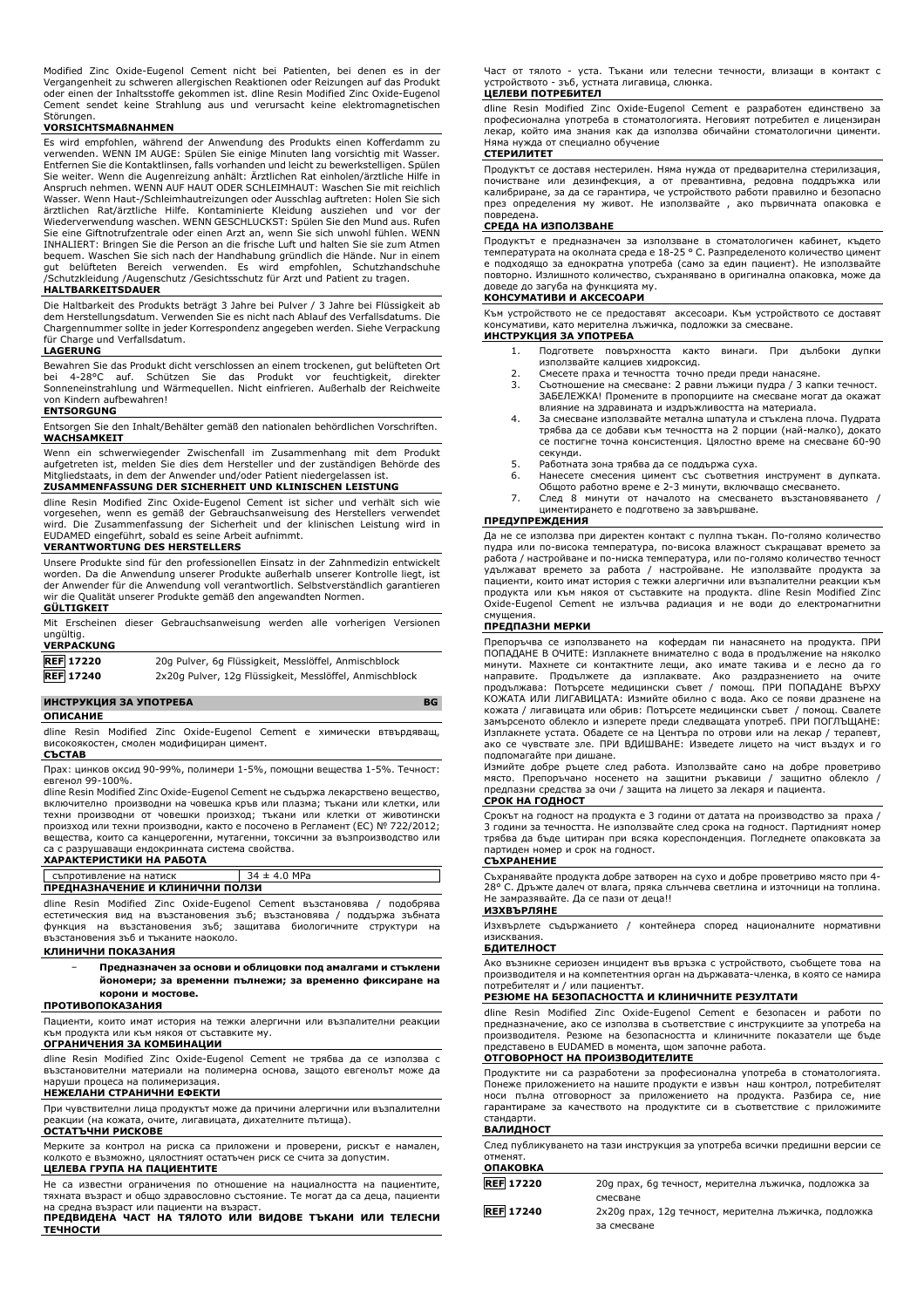### **NÁVOD K POUŽITÍ CS POPIS**

dline Resin Modified Zinc Oxide-Eugenol Cement je chemicky vytvrzovaný, vysoce pevný cement modifikovaný pryskyřicí.

#### **SLOŽENÍ**

Prášek: oxid zinečnatý 90-99 %, polymery 1-5 %, pomocné látky 1-5 %. Kapalina: eugenol 99-100 %.

dline Resin Modified Zinc Oxide-Eugenol Cement neobsahuje léčivé látky, včetně derivátů lidské krve nebo plazmy; tkáně nebo buňky nebo jejich deriváty lidského původu; tkáně nebo buňky živočišného původu nebo jejich deriváty podle Nařízení (EU) č. 722/2012; látky, které jsou karcinogenní, mutagenní, toxické pro reprodukci nebo mají vlastnosti narušující endokrinní systém. **VÝKONOVÉ CHARAKTERISTIKY**

# pevnost v tlaku 34 ± 4.0 MPa **ZAMÝŠLENÝ ÚČEL A KLINICKÉ VÝHODY**

dline Resin Modified Zinc Oxide-Eugenol Cement obnovuje/zlepšuje estetický vzhled obnovitelného zubu; obnovuje/udržuje zubní funkci obnovitelného zubu; chrání biologické struktury obnovitelného zubu a sousedních tkání.

## **KLINICKÉ INDIKACE**

#### − **Pro základy a obložení pod amalgámy a skleněnými ionomery; pro dočasné náplně; pro dočasné upevnění korunek a můstků.**

### **KONTRAINDIKACE**

Pacienti, kteří mají v anamnéze závažné alergické nebo podrážděné reakce na produkt nebo na kteroukoli složku přípravku. **Omezení kombinací**

dline Resin Modified Zinc Oxide-Eugenol Cement by neměl být používán s výplňovými materiály na bázi polymeru, protože eugenol může narušit proces polymerace.

# **NEŽÁDOUCÍ VEDLEJŠÍ ÚČINKY**

U citlivých jedinců může dline Resin Modified Zinc Oxide-Eugenol Cement způsobit alergické nebo dráždivé reakce (kůže, oči, sliznice, dýchací cesty). **ZBYTKOVÁ RIZIKA**

Byla implementována a ověřena opatření ke kontrole rizik, riziko je co nejvíce sníženo, celkové zbytkové riziko je považováno za přijatelné.

# **CÍLOVÁ SKUPINA PACIENTŮ**

Nejsou známa žádná omezení týkající se populace pacientů, jejich věku a celkového zdravotního stavu. Mohou to být i děti, pacienti středního věku nebo starší pacienti. **ZAMÝŠLENÁ ČÁST TĚLA NEBO TYPY TKÁNÍ TĚLESNÝCH TEKUTIN**

Část těla - ústa. Tkáně nebo tělesné tekutiny v kontaktu s přístrojem - zub, ústní sliznice, sliny.

# **ZAMÝŠLENÝ UŽIVATEL**

dline Resin Modified Zinc Oxide-Eugenol Cement je vyvinut pouze pro profesionální použití ve stomatologii. Použít jej může pouze lékař s licencí, který má znalosti o používání běžných dentálních cementů. Není potřeba zvláštního školení. **STERILITA**

#### dline Resin Modified Zinc Oxide-Eugenol Cement je dodáván nesterilní. Není třeba provádět žádnou přípravnou sterilizaci, čištění nebo dezinfekci, preventivní, pravidelnou údržbu nebo kalibraci, aby bylo zajištěno, že zařízení pracuje správně a bezpečně po celou dobu jeho životnosti. Nepoužívejte však, pokud je primární balíček

# poškozený. **PROSTŘEDÍ POUŽITÍ**

dline Resin Modified Zinc Oxide-Eugenol Cement je určen k použití v zubní ordinaci, kde je okolní teplota 18-25 °C. Vydané množství cementu je vhodné pro jednorázové použití (pouze pro jednoho pacienta). Nepoužívejte znovu. Vydané množství, které není v původním obalu, může vést ke ztrátě funkce

## **SPOTŘEBNÍ SOUČÁSTI A PŘÍSLUŠENSTVÍ**

K zařízení není dodáváno žádné příslušenství. Spotřební materiál, jako je odměrka či míchací podložky, se dodává se zařízením.

# **INSTRUCTION FOR USE**

1. Připravte povrch jako vždy. Pro hluboké dutiny použijte hydroxid vápenatý.

- 
- 2. Těsně před aplikací promíchejte prášek a tekutinu.<br>3. Míchací poměr: 2 zarovnané lžíce prášku/3 kapky t
- 3. Míchací poměr: 2 zarovnané lžíce prášku/3 kapky tekutiny. POZNÁMKA! Variace proporcí míchání mohou ovlivnit pevnost a trvanlivost materiálu.
- 4. Ke smíchání použijte kovovou špachtli a skleněnou desku. Prášek by měl být přidáván do kapaliny v (alespoň) 2 dávkách, dokud není dosaženo přesné konzistence. Celková doba míchání je 60-90 sekund.
- 
- 5. Pracovní prostor musí být udržován v suchu. 6. Naneste namíchaný cement vhodným nástrojem do dutiny. Celková pracovní doba je 2 až 3 minuty včetně míchání.
- 7. Po 8 minutách od začátku míchání je obnova/cementace připravena k dokončení.

# **VAROVÁNÍ**

Nepoužívejte v přímém kontaktu s buničinou. Vyšší množství prášku nebo vyšší<br>teplota, vyšší vlhkost zkracuje dobu zpracování/tuhnutí a nižší teplota nebo vyšší<br>množství kapaliny prodlužuje dobu zpracování/tuhnu. Nepoužívej pacientů, kteří v minulosti měli závažné alergické nebo podrážděné reakce na produkt nebo na kteroukoli ze složek. Produkt nevyzařuje záření a nezpůsobuje žádné elektromagnetické rušení.

# **OPATŘENÍ**

Během aplikace produktu se doporučuje používat kofferdam. PŘI ZASAŽENÍ OČÍ: Několik minut opatrně vyplachujte vodou. Vyjměte kontaktní čočky, jsou-li nasazeny a je-li to snadné. Pokračujte ve vyplachování. Pokud podráždění očí přetrvává:<br>Vyhledejte lékařskou pomoc/ošetření. PŘI STYKU S KŮŽÍ NEBO SLIZNICÍ: Omyjte<br>velkým množstvím vody. Pokud dojde k podráždění kůže nebo sliznic n čerstvý vzduch a ponechte ji v poloze usnadňující dýchání.

Po manipulaci si důkladně umyjte ruce. Používejte pouze na dobře větraném místě. Pro lékaře a pacienta se doporučuje nosit ochranné rukavice/ochranný oděv/ochranu očí/ochranu obličeje.

### **SKLADOVATELNOST**

Doba použitelnosti produktu je 3 roky prášku/3 let kapaliny od data výroby. Nepoužívejte po uplynutí doby použitelnosti. Nepoužívejte po uplynutí doby použitelnosti. Ve všech korespondencích by mělo být uvedeno číslo šarže. Šarže a datum spotřeby viz balení. **SKLADOVÁNÍ**

# Uchovávejte produkt těsně uzavřený na suchém, dobře větraném místě při teplotě 4-28°C. Chraňte před vlhkost, přímým slunečním zářením a zdroji tepla. Chraňte před mrazem. Udržujte mimo dosah dětí!

# **LIKVIDACE**

Obsah/obal zlikvidujte v souladu s požadavky národních předpisů. **BDĚLOST**

Pokud se stane jakýkoli závažný incident, ke kterému došlo v souvislosti se zařízením, hlásí se to výrobci a příslušnému orgánu členského státu, ve kterém se uživatel nebo pacient nachází.

# **SOUHRN BEZPEČNOSTI A KLINICKÉHO VÝKONU**

dline Resin Modified Zinc Oxide-Eugenol Cement je bezpečný a funguje tak, jak bylo zamýšleno, pokud je používán v souladu s pokyny výrobce k použití. Souhrn bezpečnosti a klinického výkonu bude do EUDAMED zaveden, jakmile začne pracovat. **ODPOVĚDNOST VÝROBCŮ**

Naše výrobky byly vyvinuty pro profesionální použití ve stomatologii. Protože aplikace našich produktů je mimo naši kontrolu, je za aplikaci plně odpovědný uživatel. Samozřejmě garantujeme kvalitu našich produktů v souladu s platnými normami. **DOBA PLATNOSTI**

| <b>OBAL</b>      | Po zveřejnění tohoto návodu k použití jsou nahrazeny všechny předchozí verze. |
|------------------|-------------------------------------------------------------------------------|
| <b>REF</b> 17220 | 20 g prášku, 6 g tekutiny, odměrka, míchací podložka                          |
| <b>REF</b> 17240 | 2x20 g prášku, 12 g tekutiny, odměrka, míchací podložka                       |

# **BRUGSANVISNING DA**

# **BESKRIVELSE**

dline Resin Modified Zinc Oxide-Eugenol Cement er kemisk hærdning, høj styrke, harpiks modificeret cement.

#### **SAMMENSÆTNING**

Pulver: zinkoxid 90-99%, polymerer 1-5%, hjælpestoffer 1-5%. Flydende: eugenol 99-100%.

dline Resin Modified Zinc Oxide-Eugenol Cement indeholder ikke medicinske stoffer, herunder blod eller plasmaafledning fra mennesker; væv eller celler eller deres afledning af menneskelig oprindelse væv eller celler af animalsk oprindelse eller deres afledning som omhandlet i forordning (EU) nr. kræftfremkaldende, mutagene, reproduktionstoksiske eller med hormonforstyrrende egenskaber. **EGENSKABER FOR YDEEVNE**

# trykstyrke 34 ± 4.0 MPa

# **TILSIGTEDE FORMÅL OG KLINISKE FORDELE**

dline Resin Modified Zinc Oxide-Eugenol Cement genopretter/forbedrer det æstetiske udseende af genoprettelig tand; genopretter/opretholder tandfunktionen af genoprettelig tand beskytter biologiske strukturer af genoprettelige tænder og tilkommende væv.

### **KLINISKE INDIKATIONER**

− **Til underlag og foringer under amalgamer og glasionomer; for midlertidige påfyldninger til midlertidig fastgørelse af kroner og broer.**

#### **KONTRAINDIKATIONER**

Patienter, der tidligere har haft alvorlige allergiske eller irritationsreaktioner på produktet eller på nogen af ingredienserne.

# **BEGRÆNSNINGER FOR KOMBINATIONER**

dline Resin Modified Zinc Oxide-Eugenol Cement bør ikke anvendes sammen med polymerbaserede genoprettende materialer, da eugenol kan forstyrre polymeriseringsprocessen.

# **UØNSKEDE BIVIRKNINGER**

Hos modtagelige personer dline Resin Modified Zinc Oxide-Eugenol Cement forårsage allergiske eller irritationsreaktioner (hud, øje, slimhinde, luftveje). **RESTERENDE RISICI**

Risikokontrolforanstaltninger er blevet gennemført og verificeret, risikoen er reduceret mest muligt, den samlede restrisiko anses for at være acceptabel. **MÅLGRUPPE FOR PATIENT**

Ingen begrænsninger kendt med hensyn til patientpopulation, deres alder og generelle sundhedsmæssige forhold. Der kan være børn, midaldrende eller ældre patienter.

# **PÅTÆNKT DEL AF KROPPEN ELLER TYPER AF VÆV AF KROPSVÆSKER**

En del af kroppen – munden. Væv eller kropsvæsker kontaktet af enheden – tand, mundslimhinde, spyt.

# **TILSIGTET BRUGER**

dline Resin Modified Zinc Oxide-Eugenol Cement er udviklet til professionel brug i tandplejen alene. Må kun bruges af licenseret læge, der har viden om, hvordan du bruger fælles dental cement. Der er ikke behov for specifik uddannelse. **STERILITET**

dline Resin Modified Zinc Oxide-Eugenol Cement leveres ikke-sterilt. Der er ikke behov for nogen forberedende sterilisering, rengøring eller desinfektion,<br>forebyggende,regelmæssig-vedligeholdelse-eller-kalibrering-for-at-sikre,-at-enheden<br>fungerer-korrekt-og-sikkert-i-løbet-af-den-tilsigtede-levetid.-B primære pakke er beskadiget

# **BRUG MILJØ**

dline Resin Modified Zinc Oxide-Eugenol Cement er designet til at blive brugt på tandklinik, hvor omgivelsestemperaturen er 18-25°C. Dispenseret mængde cement er egnet til engangsbrug (kun til én patient). Må ikke genbruges. Udleveret beløb, der ikke opbevares i den oprindelige pakke, kan føre til tab af funktion

### **FORBRUGSVARER KOMPONENTER OG TILBEHØR**

Der følger ikke tilbehør med enheden. Varer, såsom målingsske, blandingspuder, leveres med enheden. **BRUGSANVISNING**

- 1. Forbered overfladen som altid. Til dybe hulrum anvendes calciumhydroxidforing.
- 2. Bland pulver og væske lige før påføring.<br>3. Blandingsforhold: 2 niveau skeer pulver
- 3. Blandingsforhold: 2 niveau skeer pulver / 3 dråber væske. Bemærk! Variationer i blandingsproportioner kan påvirke materialets
- styrke og holdbarhed.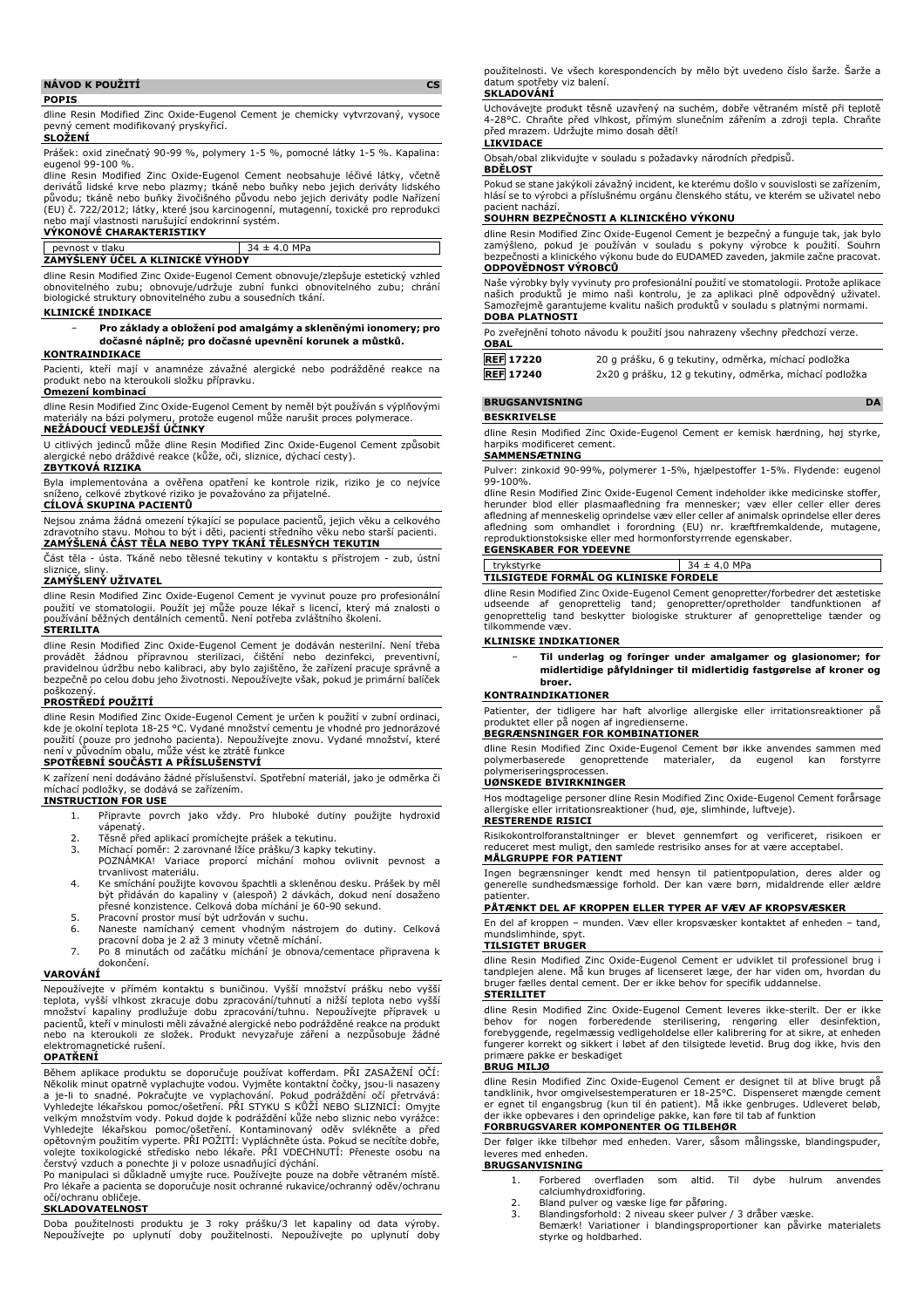- 4. Til blanding anvendes metalspatel og glasplade. Pulveret skal tilsættes til væsken i mindst 2 portioner, indtil den nøjagtige konsistens er nået. Den samlede blandingstid er 60-90 sekunder.
- 
- 5. Arbejdsområdet skal holdes tørt.<br>6. Påfør den blandede cement med egnet instrument i hulrummet. Den<br>samlede arbejdstid er 2-3 minutter inklusive blanding.<br>7. Efter 8 minutter fra starten af blandingen er<br>restaureringen/
- 

#### **ADVARSLER**

Må ikke anvendes i direkte kontakt med pulpvæv. Højere mængde pulver eller højere temperatur, højere luftfugtighed forkorter processen/indstillingstiden og lavere temperatur, eller højere mængde væske forlænger processen/indstillingstiden. Brug ikke produktet til patienter, der tidligere har haft alvorlige allergiske eller<br>irritationsreaktioner på produktet eller nogen af ingredienserne. dline-Resin-Modified<br>Zinc Oxide-Eugenol Cement udsender ikke stråling og for elektromagnetisk interferens.

### **FORHOLDSREGLER**

Det anbefales at bruge cofferdam under påføring af produktet. HVIS I ØJNENE: Skyl forsigtigt med vand i flere minutter. Fjern kontaktlinser, hvis de er til stede og nemme at tage af. Hvis øjenirritationen fortsætter: Få lægehjælp/tjek. HVIS PÅ HUDEN ELLER SLIMHINDEN: Vask rigeligt med vand. Hvis hud/slimhindeirritation eller udslæt opstår: Få lægelig rådgivning/opmærksomhed. Tag forurenet tøj af og vask før genbrug. HVIS SLUGT: Skyl munden. Ring til et giftcenter eller læge/tjek, hvis du<br>føler dig utilpas. VED INDÅNDING: Fjern personen til frisk luft og hold dig komfortabel<br>til vejrtrækning. Vask hænderne grundigt efter håndt ventileret område. Det anbefales at bære beskyttelseshandsker /beskyttelsesbeklædning /øjenværn /ansigtsbeskyttelse til læge og patient. **HOLDBARHED**

Holdbarhed af produktet er 3 års pulver / 3 års væske fra fremstillingsdatoen. Må ikke bruges efter udløbsdatoen. Batchnummeret skal anføres i al korrespondance. Se emballage for parti og udløbsdato.

# **OPLAGRING**

Hold produktet tæt lukket på et tørt godt ventileret sted ved 4-28°C. Beskyt mod direkte sollys, fugtighed og varmekilder. Må ikke fryses. Hold uden for børns rækkevidde!

## **BORTSKAFFELSE**

Indhold/beholder skal bortskaffes på samme betingelser som krævet i de nationale **lovkray** 

# **ÅRVÅGENHED**

Hvis der er indtruffet alvorlige hændelser i forbindelse med udstyrsrapporten til fabrikanten og den kompetente myndighed i den medlemsstat, hvor brugeren og/eller patienten er etableret.

### **RESUMÉ AF SIKKERHED OG KLINISKE PRÆSTATIONER**

dline Resin Modified Zinc Oxide-Eugenol Cement er sikkert og fungerer efter hensigten, hvis det anvendes i overensstemmelse med producentens brugsanvisning. Resumé af sikkerhed og kliniske præstationer vil blive indført i EUDAMED, så snart det begynder at virke.

#### **PRODUCENTERNES ANSVAR**

Vores produkter er udviklet til professionel brug i tandplejen. Da anvendelsen af vores produkter er uden for vores kontrol, er brugeren fuldt ansvarlig for applikationen. Vi garanterer naturligvis kvaliteten af vores produkter i overensstemmelse med de anvendte standarder.

| <b>VALIDITET</b> |                                                                           |
|------------------|---------------------------------------------------------------------------|
| <b>EMBALLAGE</b> | Når denne brugsanvisning udgives, tilsidesættes alle tidligere versioner. |
| <b>REF</b> 17220 | 20g pulver, 6g væske, måleske, blandepude                                 |

**REF 17240** 2x20g pulver, 12g væske, måleske, blandepude

# **KASUTUSJUHEND ET**

#### **KIRJELDUS**

dline Resin Modified Zinc Oxide-Eugenol Cement on keemiliselt kõvastuv, väga tugev, vaiguga modifitseeritud tsement.

#### **KOOSTIS**

Pulber: tsinkoksiid 90-99%, polümeerid 1-5%, abiained 1-5%. Vedelik: eugenool 99- 100%.

dline Resin Modified Zinc Oxide-Eugenol Cement ei sisalda ravimainet, sealhulgas inimverd ega vereplasma derivaate; inimpäritolu kudesid, rakke ega nende derivaate; loomset päritolu kudesid, rakke ega nende derivaate, nagu viidatud määruses (EL) nr 722/2012; kantserogeenseid, mutageenseid, reproduktiivtoksilisi ega endokriinseid häireid põhjustavaid aineid. **TÖÖOMADUSED**

| survetugevus                           | $34 \pm 4.0$ MPa |  |  |  |
|----------------------------------------|------------------|--|--|--|
| ETTENAHTUD OTSTARVE JA KLIINILINE KASU |                  |  |  |  |

dline Resin Modified Zinc Oxide-Eugenol Cement taastab/parandab restaureeritava hamba esteetilist välimust; taastab/säilitab restaureeritava hamba funktsioone; kaitseb restaureeritava hamba ja külgnevate kudede bioloogilisi struktuure.

### **KLIINILISED NÄIDUSTUSED**

− **Amalgaamide ja klaasionomeeride alusteks ja voodriteks; ajutisteks täidisteks; kroonide ja sildade ajutiseks kinnitamiseks. VASTUNÄIDUSTUSED**

Patsiendid, kellel on varem olnud toote või selle mõne koostisosa suhtes tõsiseid allergilisi või ärritusreaktsioone.

# **KOMBINATSIOONIDE PIIRANGUD**

dline Resin Modified Zinc Oxide-Eugenol Cement ei tohi kasutada koos polümeeril<br>põhinevate restauratsioonimaterjalidega, kuna eugenool võib restauratsioonimaterjalidega, polümerisatsiooniprotsessi häirida.

# **SOOVIMATUD KÕRVALTOIMED**

Tundlikel inimestel võib dline Resin Modified Zinc Oxide-Eugenol Cement põhjustada allergilisi või ärritusreaktsioone (nahk, silmad, limaskestad, hingamisteed). **JÄÄKRISKID**

Riskikontrollimeetmed on rakendatud ja kontrollitud, riski vähendatakse nii palju kui võimalik, üldist jääkriski peetakse vastuvõetavaks.

#### **PATSIENTIDE SIHTGRUPP**

Patsientide populatsiooni, nende vanuse ja üldise terviseseisundi osas pole teada mingeid piiranguid. Võib olla lapsi, keskealisi või eakaid patsiente.

#### **ETTENÄHTUD KEHAOSA VÕI KEHAVEDELIKE KUDEDE TÜÜBID**

Kehaosa - suu. Koed või kehavedelikud, millega seade kokku puutub - hammas, suu limaskesta, sülg.

### **ETTENÄHTUD KASUTAJA**

Toode on välja töötatud ainult professionaalseks kasutamiseks hambaravis. Selle kasutajaks on ainult litsentseeritud arst, kes on teadlik, kuidas kasutatakse tavalisi tsemente. Spetsiaalne koolitus pole vajalik.

# **STERIILSUS**

dline Resin Modified Zinc Oxide-Eugenol Cement tarnitakse mittesteriilselt. Seadme ettenähtud eluea jooksul nõuetekohase ja ohutu töö tagamiseks pole vaja ettevalmistavat steriliseerimist, puhastamist ega desinfitseerimist; ennetavat, regulaarset hooldust ega kalibreerimist. Ärge kasutage, kui seadme primaarne pakend on kahjustatud.

### **KASUTUSKESKKOND**

dline Resin Modified Zinc Oxide-Eugenol Cement on mõeldud kasutamiseks hambaravikabinetis, kus ümbritsev temperatuur on 18-25˚C. Väljastatud tsement sobib ühekordseks kasutamiseks (ainult ühele patsiendile). Ärge taaskasutage. Väljastatud materjal, mida pole hoitud originaalpakendis, võib kaotada oma funktsionaalsuse.

# **KULUMATERJALID JA TARVIKUD**

Seadmega ei ole kaasas tarvikuid. Seadmega on kaasas kulumaterjalid, näiteks mõõtelusikas, segamisalused.

- **KASUTUSJUHEND**
	- 1. Valmistage pind ette nagu alati. Sügavate kaviteetide jaoks kasutage kaltsiumhüdroksiid voodrit.
	- 2. Segage pulber ja vedelik vahetult enne pealekandmist. 3. Segamissuhe: 2 triiki lusikatäit pulbrit / 3 tilka vedelikku.
	- NB! Segamissuhte variatsioonid võivad mõjutada materjali tugevust ja
	- vastupidavust. 4. Segamiseks kasutage metallist spaatlit ja klaasplaati. Pulber tuleb vedelikule lisada vähemalt kahes osas, kuni saavutatakse õige
	- konsistents. Segamisaeg on 60-90 sekundit. 5. Töötsoon tuleb hoida kuivana.<br>6. Viige segatud tsement sobiv
	- Viige segatud tsement sobiva instrumendiga kaviteeti. Tööaeg koos segamisega on 2-3 minutit.
	- 7. Kaheks minutit pärast segamise algust on restauratsioon/tsement viimistlemist valmis.

#### **HOIATUSED**

Ärge kasutage otseses kokkupuutes pulbiga. Suurem pulbri kogus, kõrgem niiskustase ja kõrgem temperatuur lühendavad töö- ja kõvastusaega. Madalam<br>temperatuur ja suurem vedeliku kogus pikendavad töö- ja kõvastusaega. Mitte<br>kasutada-patsientidel, kellel-on-varem-olnud-dline-Resin-Modified-Zinc-Cement või selle mõne koostisosa suhtes tõsiseid allergilisi või ärritusreaktsioone. dline Resin Modified Zinc Oxide-Eugenol Cement ei eralda kiirgust ega põhjusta elektromagneetilisi häireid.

#### **ETTEVAATUSABINÕUD**

Toote pealekandmise ajal on soovitatav kasutada kofferdami. SILMA SATTUMISE KORRAL: Loputage mitme minuti jooksul ettevaatlikult veega. Eemaldage kontaktläätsed, kui neid kasutatakse ja kui neid on kerge eemaldada. Jätkake loputamist. Kui silmade ärritus püsib, pöörduge arsti poole. NAHALE SATTUMISE KORRAL: Peske rohke veega. Naha/limaskesta ärrituse või lööbe korral pöörduge arsti poole. Võtke seljast kõik saastunud rõivad ja peske neid enne järgmist<br>kasutuskorda. ALLANEELAMISE KORRAL: Loputage suud. Halva enesetunde korral<br>võtke ühendust mürgistusteabekeskuse või arstiga. SISSEHINGAMISE KORRA Toimetage isik värske õhu kätte ja hoidke neid asendis, mis võimaldab kergesti hingata. Pärast kasutamist peske hoolikalt käsi. Kasutage ainult hästiventileeritavas kohas. Arstil ja patsiendil soovitame kanda kaitsekindaid /kaitserõivastust /kaitseprille /kaitsemaski.

# **KÕLBLIKKUSAEG**

Toote kõlblikkusaeg on 3 aastat pulbril/3 aastat vedelikul alates<br>valmistamiskuupäevast. Mitte-kasutada-pärast-kõlblikkusaja-lõppu. Partii numbrit<br>tuleb-tsiteerida-kogu-kirjavahetuses. Partii numbrit ja-kõlblikkusaega-vaad pakendilt.

#### **HOIUSTAMINE**

Hoidke toodet tihedalt suletuna kuivas, hästi ventileeritavas kohas temperatuuril 4- 28˚C. Kaitske otsese päikesevalguse, niiskus, ja soojusallikate eest. Mitte lasta külmuda. Hoida laste eest kättesaamatus kohas!

# **JÄÄTMEHOOLDUS**

Sisust/pakendist tuleb vabaneda vastavalt riiklikele õigusaktidele. **VALVSUS**

Kui seadmega seoses on toimunud mõni tõsine vahejuhtum, teatatakse sellest tootjale ja selle liikmesriigi pädevale asutusele, kus kasutaja ja/ või patsient asub. **KOKKUVÕTE OHUTUSEST JA KLIINILISEST TOIMIVUSEST**

dline Resin Modified Zinc Oxide-Eugenol Cement on ohutu ja toimib ettenähtud viisil, kui seda kasutatakse vastavalt tootja kasutusjuhendile. Ohutuse ja kliinilise toimivuse kokkuvõte lisatakse EUDAMED-i kohe, kui see tööle hakkab.

# **TOOTJA VASTUTUS**

Meie tooted on välja töötatud professionaalseks kasutamiseks hambaravis. Kuna toodete rakendus on väljaspool meie kontrolli, vastutab selle eest täielikult kasutaja. Loomulikult garanteerime oma toodete kvaliteedi vastavalt kohaldatavatele standarditele.

#### **VALIIDSUS**

| Käesoleva kasutusjuhendi avaldamine muudab kehtetuks kõik varasemad versioonid. |  |
|---------------------------------------------------------------------------------|--|
| <b>PAKEND</b>                                                                   |  |

| <b>REF 17220</b> | 20g pulbrit, 6g vedelikku, mõõtelusikas, segamisalus    |
|------------------|---------------------------------------------------------|
| <b>REF 17240</b> | 2x20g pulbrit, 12g vedelikku, mõõtelusikas, segamisalus |

# **INSTRUCTIONS D'UTILISATION FR**

#### **DESCRIPTION**

dline Resin Modified Zinc Oxide-Eugenol Cement est un ciment modifié par une résine, à haute résistance et à durcissement chimique. **COMPOSITION**

Poudre : oxyde de zinc 90-99%, polymères 1-5%, excipients 1-5%. Liquide : eugénol 99-100%.

dline Resin Modified Zinc Oxide-Eugenol Cement ne contient pas de substance médicinale, y compris du sang humain ou un dérivé du plasma ; des tissus ou des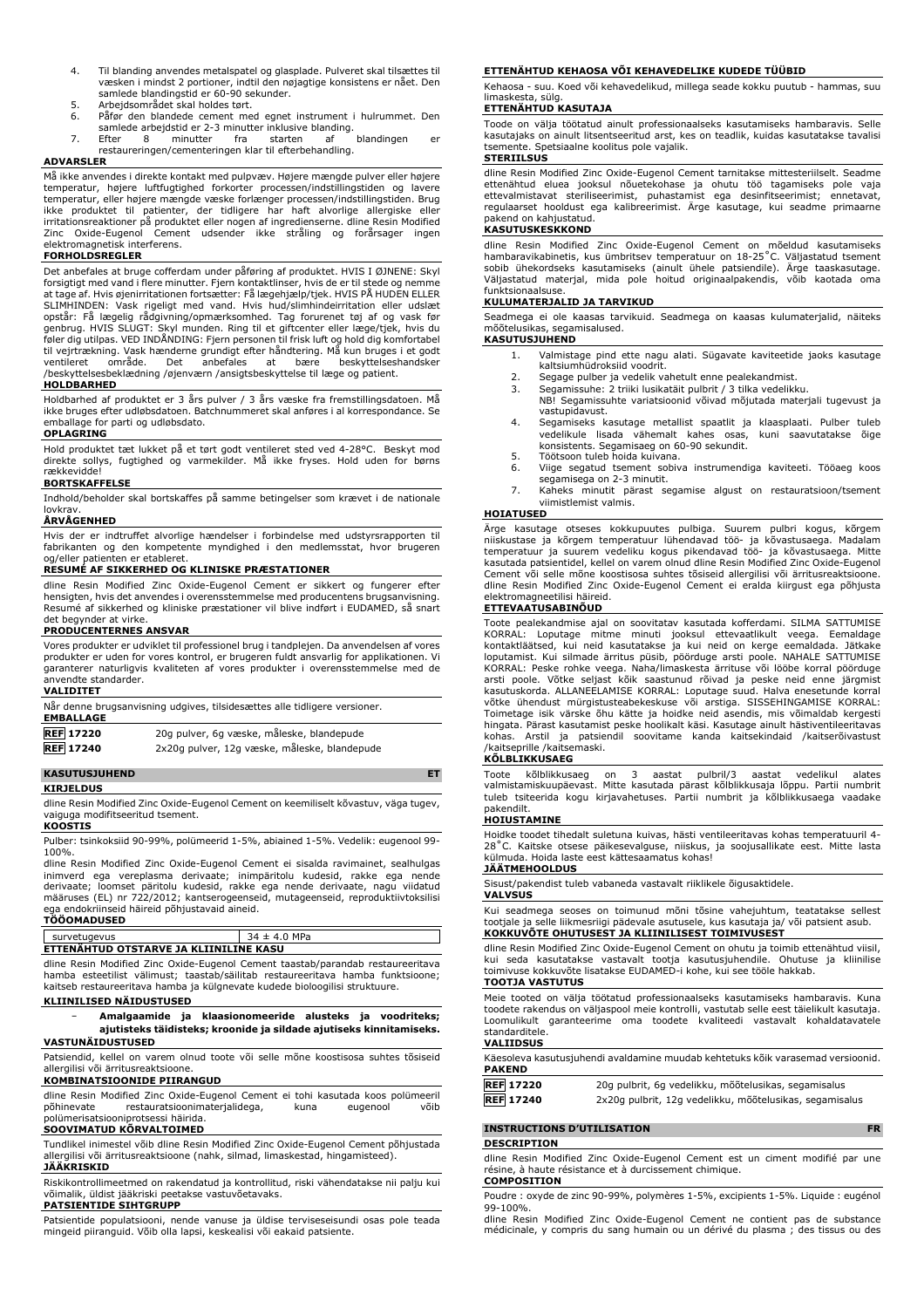# **CARACTÉRISTIQUES DE PERFORMANCE**

#### résistance à la compression  $\boxed{34 \pm 4.0 \text{ MPa}}$ **OBJECTIF ET AVANTAGES CLINIQUES**

dline Resin Modified Zinc Oxide-Eugenol Cement restaure/améliore l'aspect esthétique de la dent restaurable ; restaure/maintient la fonction dentaire de la dent restaurable ; protège les structures biologiques de la dent restaurable et des tissus adjacents.

### **INDICATIONS CLINIQUES**

− **Pour les bases et les revêtements sous les amalgames et les verres ionomères ; pour les obturations temporaires ; pour la fixation temporaire des couronnes et des bridges.**

### **CONTRE-INDICATIONS**

Patients ayant des antécédents de réactions allergiques ou d'irritation graves au produit ou à l'un de ses ingrédients.

# **RESTRICTIONS AUX COMBINAISONS**

dline Resin Modified Zinc Oxide-Eugenol Cement ne doit pas être utilisé avec des matériaux de restauration à base de polymères car l'eugénol peut perturber le processus de polymérisation.

# **EFFETS SECONDAIRES INDÉSIRABLES**

Chez les personnes sensibles, dline Resin Modified Zinc Oxide-Eugenol Cement peut provoquer des réactions allergiques ou d'irritation (peau, yeux, muqueuses, voies respiratoires).

# **RISQUES RÉSIDUELS**

Des mesures de contrôle du risque ont été mises en oeuvre et vérifiées, le risque est réduit autant que possible, le risque résiduel global est jugé acceptable.

# **GROUPE CIBLE DE PATIENTS**

Aucune restriction connue concernant la population de patients, leur âge et leur état de santé général. Il peut convenir à des enfants, des patients d'âge moyen ou des personnes âgées.

# **PARTIE DU CORPS OU TYPES DE TISSUS OU DE FLUIDES CORPORELS VISÉS** Partie du corps - bouche. Tissus ou fluides corporels en contact avec l'appareil: dent,

muqueuses, salive. **UTILISATEUR VISÉ**

dline Resin Modified Zinc Oxide-Eugenol Cement est conçu pour un usage professionnel en dentisterie uniquement. Son utilisateur doit être un médecin agréé qui sait comment utiliser les ciments dentaires courants. Il n'est pas nécessaire de suivre une formation spécifique.

#### **STÉRILITÉ**

dline Resin Modified Zinc Oxide-Eugenol Cement est livré non stérile. Il n'est pas nécessaire de procéder à une stérilisation, un nettoyage ou une désinfection préparatoire, à une maintenance préventive et régulière ou à un étalonnage pour garantir que le dispositif fonctionne correctement et de façon sécurisée pendant sa durée de vie prévue. Toutefois, ne pas utiliser si l'emballage primaire est endommagé.

#### **ENVIRONNEMENT D'UTILISATION**

Le produit est conçu pour être utilisé dans un cabinet dentaire où la température ambiante est de 18-25°C. La quantité de ciment distribuée est adaptée à un usage unique (pour un seul patient). Ne pas réutiliser. La quantité distribuée conservée en dehors de l'emballage d'origine peut entraîner une perte de fonction.

### **COMPOSANTS CONSOMMABLES ET ACCESSOIRES**

Aucun accessoire n'est fourni avec l'appareil. Les consommables, tels que les cuillères de mesure, les tampons de mélange, sont fournis avec le dispositif.

#### **INSTRUCTIONS D'UTILISATION**

- 1. Préparer la surface comme d'habitude. Pour les cavités profondes, utiliser un revêtement d'hydroxyde de calcium.
- 2. Mélanger la poudre et le liquide juste avant l'application.<br>3. Rapport de mélange : 2 cuillères rases de poudre / 3 gou
- 3. Rapport de mélange : 2 cuillères rases de poudre / 3 gouttes de liquide. REMARQUE : Les variations des proportions de mélange peuvent affecter la résistance et la durabilité du matériau.
- 4. Pour le mélange, utiliser une spatule métallique et une plaque de verre. La poudre doit être ajoutée au liquide en 2 portions (au moins), jusqu'à obtenir la consistance exacte. Le temps total de mélange est de 60-90 secondes.
- 5. La zone de travail doit être maintenue sèche.<br>6. Appliquer le ciment mélangé dans la cavité av
- 6. Appliquer le ciment mélangé dans la cavité avec un instrument approprié. Le temps total de travail est de 2-3 minutes, y compris le mélange.
- 7. 8 minutes après le début du mélange, la restauration / le ciment est prêt pour la finition.

## **AVERTISSEMENTS**

Ne pas utiliser en contact direct avec le tissu pulpaire. Une quantité plus importante de poudre ou une température plus élevée, une humidité plus importante raccourcissent le temps de travail/de prise et une température plus faible ou une quantité plus importante de liquide prolongent le temps de travail/de prise. Ne pas utiliser dline Resin Modified Zinc Oxide-Eugenol Cement chez les patients ayant des antécédents de réactions allergiques ou d'irritation graves au produit ou à l'un de ses ingrédients. dline Resin Modified Zinc Oxide-Eugenol Cement n'émet pas de radiation provoque pas d'interférences électromagnétiques.

#### **PRÉCAUTIONS**

Il est recommandé d'utiliser une digue dentaire pendant l'application du produit. EN CAS DE CONTACT AVEC LES YEUX : Rincer avec précaution à l'eau pendant plusieurs minutes. Enlever les lentilles de contact, si elles sont présentes et faciles à faire. Continuer à rincer. Si l'irritation des yeux persiste : Obtenir des conseils/une attention médicale. EN CAS DE CONTACT AVEC LA PEAU OU LA MUCOSE : Laver abondamment à l'eau. En cas d'irritation de la peau/muqueuse ou d'éruption cutanée : Consulter un médecin. Enlever les vêtements contaminés et les laver avant de les réutiliser. EN CAS D'INGESTION : Rincer la bouche. Appeler un centre antipoison ou un médecin en cas de malaise. EN CAS D'INHALATION : Transporter la personne à l'air frais et la maintenir à l'aise pour respirer. Se laver soigneusement les mains après avoir<br>manipulé le produit. Utiliser uniquement dans une zone bien ventilée. Il est<br>recommandé de porter des gants de protection, des vêtements de pro lunettes de protection et un masque de protection pour le médecin et le patient. **DURÉE DE CONSERVATION**

La durée de conservation du produit est de 3 ans pour la poudre et de 3 ans pour le liquide à partir de la date de fabrication. Ne pas utiliser après la date de péremption. Le numéro de lot doit être mentionné dans toute correspondance. Voir l'emballage pour le lot et la date de péremption.

#### **STOCKAGE**

Conserver le produit hermétiquement fermé dans un endroit sec et bien ventilé, à une température de 4-28°C. Protéger de la lumière humidité, directe du soleil et des sources de chaleur. Ne pas congeler. Tenir hors de portée des enfants! **ÉLIMINATION**

Éliminer le contenu/récipient conformément aux exigences réglementaires nationales.

# **VIGILANCE**

Si un incident grave est survenu en rapport avec le dispositif, le signaler au fabricant et à l'autorité compétente de l'État membre dans lequel l'utilisateur et/ou le patient est établi.

#### **RÉSUMÉ DE LA SÉCURITÉ ET DES PERFORMANCES CLINIQUES**

dline Resin Modified Zinc Oxide-Eugenol Cement est sûr et fonctionne comme prévu s'il est utilisé conformément aux instructions d'utilisation du fabricant. Un résumé de la sécurité et des performances cliniques sera introduit dans EUDAMED dès qu'il commencera à fonctionner.

### **RESPONSABILITÉ DES FABRICANTS**

Nos produits sont destinés à une utilisation professionnelle en dentisterie. Comme l'application de nos produits échappe à notre contrôle, l'utilisateur en est entièrement responsable. Bien entendu, nous garantissons la qualité de nos produits conformément aux normes en vigueur.

#### **VALIDITÉ**

Dès la publication de ces instructions d'utilisation, toutes les versions précédentes sont remplacées.

### **EMBALLAGE**

| 20 g de poudre, 6 g de liquide, une cuillère à mesurer,<br><b>REF 17220</b> |
|-----------------------------------------------------------------------------|
|-----------------------------------------------------------------------------|

un bloc de mélange **REF 17240** 2x20 g de poudre, 12 g de liquide, une cuillère à mesurer,

un bloc de mélange

# **ΟΔΗΓΊΕΣ ΧΡΉΣΗΣ EL**

**ΠΕΡΙΓΡΑΦΉ**

Το dline Resin Modified Zinc Oxide-Eugenol Cement είναι μια κονία ρητίνης χημικού πολυμερισμού, μεγάλης αντοχής.

#### **ΣΎΣΤΑΣΗ**

Σκόνη: zinc oxide 90-99%, polymers 1-5%, excipients 1-5%. Υγρό: eugenol 99- 100%. dline Resin Modified Zinc Oxide-Eugenol Cement δεν περιλαμβάνει ιατρικές ουσίες,

συμπεριλαμβανομένων και ανθρώπινου αίματος ή παράγωγο πλάσματος· ιστούς ή<br>κύτταρα, ή τα παράγωγά τους, ανθρώπινης προέλευσης· ιστούς ή κύτταρα ζωικής<br>προέλευσης, ή παράγωγά τους, όπως αυτά αναφέρονται στον Κανονισμό (EU) αναπαραγωγή, ή που να έχουν ιδιότητες που διαταράσσουν τους ενδοκρινικούς αδένες.

#### **ΧΑΡΑΚΤΗΡΙΣΤΙΚΆ ΕΠΊΔΟΣΗΣ**

συμπιεσμένη δύναμη 34 ± 4.0 MPa **ΠΡΟΟΡΙΖΌΜΕΝΗ ΧΡΉΣΗ ΚΑΙ ΚΛΙΝΙΚΆ ΟΦΈΛΗ**

dline Resin Modified Zinc Oxide-Eugenol Cement αποκαθιστά/βελτιώνει την αισθητική εμφάνιση του δοντιού που αποκαθίσταται· αποκαθιστά/συντηρεί την οδοντική λειτουργία του δοντιού που αποκαθίσταται· προστατεύει βιολογικές δομές του δοντιού που αποκαθίσταται και τους γειτονικούς ιστούς.

## **ΚΛΙΝΙΚΈΣ ΕΝΔΕΊΞΕΙΣ**

− **Για βάσεις και συγκολλήσεις κάτω από αμαλγάματα και υαλοϊονομερή· για προσωρινές εμφράξεις· για προσωρινές συγκολλήσεις στεφάνων και γεφυρών.**

#### **ΑΝΤΕΝΔΕΊΞΕΙΣ**

Οι ασθενείς που έχουν ιστορικό σοβαρής αλλεργίας ή αντιδράσεις ερεθισμού στο προϊόν ή σε οποιοδήποτε από τα συστατικά του. **ΠΕΡΙΟΡΙΣΜΟΊ ΣΥΝΔΥΑΣΜΏΝ**

dline Resin Modified Zinc Oxide-Eugenol Cement δεν πρέπει να χρησιμοποιείται με υλικά αποκατάστασης με βάση τα πολυμερή, καθώς η ευγενόλη μπορεί να διαταράξει την διαδικασία του πολυμερισμού.

#### **ΑΝΕΠΙΘΎΜΗΤΕΣ ΠΑΡΕΝΈΡΓΕΙΕΣ**

Σε ευαίσθητα άτομα, το προϊόν μπορεί να προκαλέσει αλλεργικές ή ερεθιστικές αντιδράσεις (δέρμα, οφθαλμοί, βλεννογόνοι, αναπνευστική οδός). **ΚΊΝΔΥΝΟΙ ΠΟΥ ΠΑΡΑΜΈΝΟΥΝ**

Έχουν υλοποιηθεί και επαληθευτεί μέτρα ελέγχου κινδύνου, έχει μειωθεί ο κίνδυνος όσο περισσότερο γίνεται, ο συνολικός κίνδυνος που απομένει έχει κριθεί αποδεκτός. **ΟΜΆΔΑ ΣΤΌΧΟΣ ΑΣΘΕΝΏΝ**

Δεν υπάρχουν γνωστοί περιορισμοί σχετικά με πληθυσμούς ασθενών, την ηλικία τους, και την γενική τους κατάσταση υγείας. Μπορεί να υπάρχουν παιδιά, ενήλικες, ή ηλικιωμένοι ασθενείς.

# **ΠΡΟΟΡΙΖΌΜΕΝΟ ΜΈΡΟΣ ΣΏΜΑΤΟΣ Ή ΤΎΠΟΣ ΙΣΤΟΎ ΚΑΙ ΥΓΡΏΝ ΣΏΜΑΤΟΣ**

Μέρος του σώματος—στόμα. Ιστοί ή σωματικά υγρά που έρχονται σε επαφή με την συσκευή—δόντια, στοματικό βλεννογόνο, σάλιο.

# **ΠΡΟΟΡΙΖΌΜΕΝΟΣ ΧΡΉΣΤΗΣ**

dline Resin Modified Zinc Oxide-Eugenol Cement έχει δημιουργηθεί για επαγγελματική χρήση στην οδοντιατρική και μόνο. Χρήστης μπορεί να είναι μόνο αδειούχος γιατρός που έχει γνώσει πάνω στην χρήση κοινών οδοντικών υλικών έμφραξης. Δεν υπάρχει ανάγκη για συγκεκριμένη εκπαίδευση.

#### **ΑΠΟΣΤΕΙΡΩΜΈΝΟ**

dline Resin Modified Zinc Oxide-Eugenol Cement παραδίδεται μη αποστειρωμένο. Δεν υπάρχει ανάγκη για αποστείρωση προετοιμασίας, καθαρισμό, ή απολύμανση,<br>προληπτική και τακτική συντήρηση ή βαθμονόμηση για την εξασφάλιση της ομαλής<br>λειτουργίας της συσκευής και ασφάλειας κατά την διάρκεια της προβλεπόμενη διάρκειας ζωής της. Ωστόσο, μην χρησιμοποιήσετε αν η κύρια συσκευασία έχει πάθει ζημιά.

#### **ΠΕΡΙΒΆΛΛΟΝ ΧΡΉΣΗΣ**

dline Resin Modified Zinc Oxide-Eugenol Cement είναι σχεδιασμένο για χρήση σε οδοντιατρείο όπου η θερμοκρασία του περιβάλλοντος είναι 18–25°C. Η ποσότητα που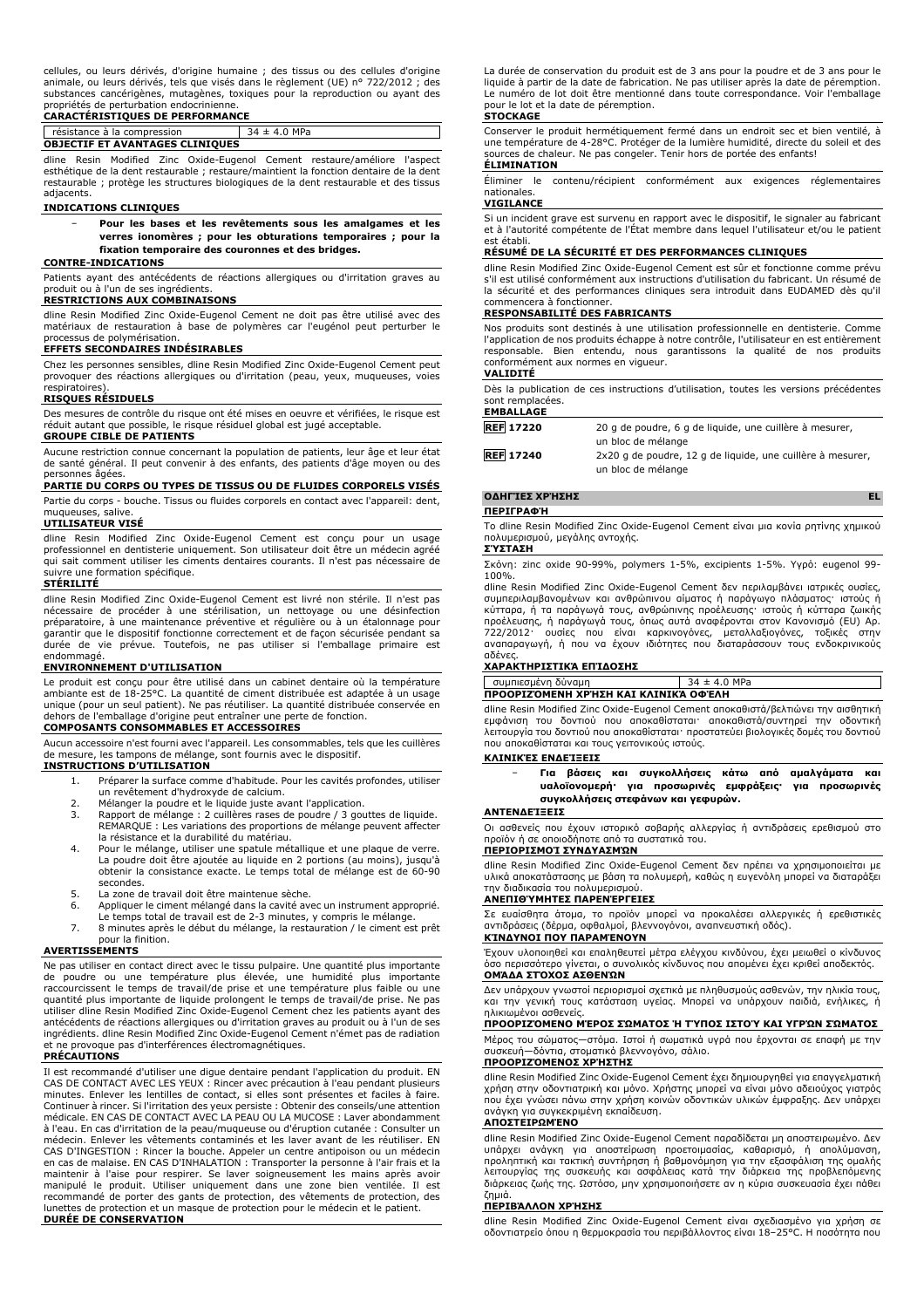διανέμεται από την υλικό είναι κατάλληλη για μια χρήση (για έναν ασθενή μόνο). Μην χρησιμοποιείτε ξανά. Η ποσότητα που διανέμεται και δεν κρατιέται στην αρχική της συσκευασία μπορεί να χάσει την λειτουργία της.

#### **ΑΝΑΛΏΣΙΜΑ ΜΈΡΗ ΚΑΙ ΑΞΕΣΟΥΆΡ**

Δεν παρέχονται αξεσουάρ με την συσκευή. Αναλώσιμα, όπως κοχλιάρια μέτρησης, μπλοκ ανάμιξης, παρέχονται με την συσκευή.

# **ΟΔΗΓΊΕΣ ΧΡΉΣΗΣ**

- 1. Προετοιμάστε την επιφάνεια όπως πάντα. Για βαθιές κοιλότητες,<br>- χρησιμοποιήστε ως πρώτο στρώμα κονία με υδροξείδιο του ασβεστίου.<br>2. Ανακατέψτε την σκόνη και το υγρό ακριβώς πριν την εφαρμογή.
- 3. Αναλογία ανάμιξης: 2 επίπεδες κουταλιές σκόνη / 3 σταγόνες υγρό.
- ΠΡΟΣΟΧΗ! Διαφορετικές αναλογίες ανάμιξης μπορεί να επηρεάσουν την δύναμη και την αντοχή του υλικού.
- 4. Για την ανάμιξη χρησιμοποιήστε μεταλλική σπάτουλα και γυάλινο μπλοκ ανάμιξης. Η σκόνη πρέπει να προστεθεί στο υγρό σε 2 μέρη (τουλάχιστον) μέχρι να επιτευχθεί η επιθυμητή σύσταση. Ο συνολικός χρόνος ανάμιξης είναι 60–90 δευτερόλεπτα.
- 5. Η επιφάνεια εργασίας πρέπει να διατηρείται στεγνή.
- 6. Εφαρμόστε την κονία που έχετε αναμίξει στην κοιλότητα με το κατάλληλο εργαλείο. Ο συνολικός χρόνος εργασίας είναι 2–3 λεπτά, συμπεριλαμβανομένου και του χρόνου ανάμιξης.
- 7. Μετά από 8 λεπτά από την αρχή της ανάμιξης, η αποκατάσταση/έμφραξη είναι έτοιμη για ολοκλήρωση.

#### **ΠΡΟΕΙΔΟΠΟΙΉΣΕΙΣ**

Μην χρησιμοποιείτε σε απευθείας επαφή με τον πολφό. Υψηλότερη ποσότητα σκόνης ή υψηλότερη θερμοκρασία, υψηλότερη υγρασία μειώνουν τον χρόνο εργασίας/πήξης, και η χαμηλότερη θερμοκρασία, ή μεγαλύτερη ποσότητα υγρού αυξάνουν τον χρόνο εργασίας/πήξης. Μην χρησιμοποιείτε dline Resin Modified Zinc Oxide-Eugenol Cement σε ασθενείς που έχουν ιστορικό σοβαρής αλλεργίας ή αντιδράσεις ερεθισμού στο<br>προϊόν ή σε οποιοδήποτε από τα συστατικά του. dline Resin Modified Zinc Oxide-<br>Eugenol Cement δεν εκπέμπει ακτινοβολία, και δεν προκαλεί ηλεκτρο παρεμβολές.

#### **ΠΡΟΦΥΛΆΞΕΙΣ**

Προτείνεται η χρήση απομονωτήρα κατά την διάρκεια της εφαρμογής του προϊόντος. ΣΕ ΠΕΡΙΠΤΩΣΗ ΕΠΑΦΗΣ ΜΕ ΤΑ ΜΑΤΙΑ: Ξεπλύνετε προσεκτικά με νερό για αρκετά λεπτά. Αν υπάρχουν φακοί επαφής, αφαιρέστε τους, αν είναι εύκολο. Συνεχίστε να<br>ξεπλένετε. ΣΕ ΠΕΡΙΠΤΩΣΗ ΕΠΑΦΗΣ ΜΕ ΤΟ ΔΕΡΜΑ Ή ΒΛΕΝΝΟΓΟΝΟΥΣ: Πλύντε με<br>άφθονο νερό. Αν υπάρξει ερεθισμός ή κοκκίνισμα δέρματος/βλεννογόνω για την αναπνοή. Πλύνετε τα χέρια σας διεξοδικά πριν τον χειρισμό. Χρησιμοποιείστε μόνο σε καλά αεριζόμενο χώρο. Προτείνεται να χρησιμοποιείται γάντια προστασίας/ρουχισμό προστασίας/γυαλιά προστασίας/εξοπλισμό προστασίας προσώπου για τον γιατρό και τον ασθενή.

#### **ΔΙΆΡΚΕΙΑ ΖΩΉΣ**

Διάρκεια ζωής προϊόντος είναι 3 χρόνια για την σκόνη / 3 χρόνια για το υγρό από την ημερομηνία κατασκευής. Μην χρησιμοποιείτε μετά την ημερομηνία λήξης. Ο αριθμός παρτίδας πρέπει να αναφέρεται σε κάθε δήλωση. Δείτε την συσκευασία για τον αριθμό παρτίδας και την ημερομηνία λήξης.

#### **ΑΠΟΘΉΚΕΥΣΗ**

Κρατήστε το προϊόν ερμητικά κλειστό σε ξηρό και καλά αεριζόμενο χώρο, σε<br>θερμοκρασία 4-28°C. Προστατέψτε από υγρασία, απευθείας έκθεση στο ηλιακό φως<br>και πηγές θερμότητας. Μην παγώσετε. Κρατήστε μακριά από παιδιά!! **ΔΙΆΘΕΣΗ**

Η διάθεση των περιεχομένων και του περιέκτη να γίνεται σύμφωνα με τους εθνικούς κανονισμούς. **ΠΡΟΣΟΧΉ**

Αν οποιοδήποτε σοβαρό περιστατικό λάβει χώρα σε σχέση με την συσκευή, να το αναφέρετε στον κατασκευαστή και την αρμόδια αρχή της χώρας ή της πολιτείας στην οποία ο χρήστης και/ή ο ασθενής βρίσκονται.

# **ΠΕΡΊΛΗΨΗ ΑΣΦΆΛΕΙΑΣ ΚΑΙ ΚΛΙΝΙΚΉΣ ΕΠΊΔΟΣΗΣ**

dline Resin Modified Zinc Oxide-Eugenol Cement είναι ασφαλές και αποδίδει όπως προορίζεται αν χρησιμοποιείται σύμφωνα με τις οδηγίες χρήσης του κατασκευαστή. Η περίληψη της ασφάλειας και της κλινικής επίδοσης θα εισαχθεί στο σύστημα EUDAMED μόλις ξεκινήσει να λειτουργεί.

#### **ΥΠΕΥΘΥΝΌΤΗΤΑ ΚΑΤΑΣΚΕΥΑΣΤΉ**

Τα προϊόντα μας έχουν αναπτυχθεί για επαγγελματική χρήση στην οδοντιατρική. Καθώς η εφαρμογή των προϊόντων μας είναι πέρα από τον έλεγχό μας, ο χρήστης είναι πλήρως υπεύθυνος για την εφαρμογή τους. Προφανώς, εγγυόμαστε ότι η ποιότητα των προϊόντων μας είναι σε συμφωνία με τα πρότυπα που εφαρμόζονται. **ΕΓΚΥΡΌΤΗΤΑ**

Κατά την έκδοση του παρόντος εγχειριδίου χρήσης, όλες οι προηγούμενες εκδόσεις αντικαθίστανται. **ΣΥΣΚΕΥΑΣΊΑ**

| ----------       |                                                                |
|------------------|----------------------------------------------------------------|
| <b>REF</b> 17220 | 20g σκόνης, 6g υγρού, κοχλιάριο μέτρησης, μπλοκ ανάμιξης       |
| <b>REF 17240</b> | 2x20g σκόνης, 12g υγρού, κοχλιάριο μετρησης, μπλοκ<br>ανάμιξης |
|                  |                                                                |

#### **HASZNÁLATI UTASÍTÁS HU LEÍRÁS**

Az dline Resin Modified Zinc Oxide-Eugenol Cement kémiai úton kikeményedő, nagy szilárdságú, gyantával módosított cement.

**ÖSSZETÉTEL** Por: cink-oxid 90-99%, polimerek 1-5%, segédanyagok 1-5%. Folyékony: eugenol 99-100%.

dline Resin Modified Zinc Oxide-Eugenol Cement nem tartalmaz gyógyászati anyagot,<br>beleértve az emberi vért vagy plazmaszármazékot; emberi eredetű szöveteket vagy<br>sejteket vagy azok származékait; a 722/2012/EU rendeletben e szöveteket vagy sejteket vagy azok származékait; rákkeltő, mutagén, reprodukciót károsító vagy endokrin károsító tulajdonságokkal rendelkező anyagokat. **TELJESÍTMÉNYJELLEMZŐK**

| nvomószilárdság                                | $34 \pm 4.0$ MPa |
|------------------------------------------------|------------------|
| RENDELTETESSZERU HASZNÁLAT ÉS KLINIKAI ELÖNYÖK |                  |

dline Resin Modified Zinc Oxide-Eugenol Cement helyreállítja/javítja a helyreállítható fog esztétikai megjelenését; helyreállítja/fenntartja a helyreállítható fog fogászati funkcióját; védi a helyreállítható fog és a szomszédos szövetek biológiai struktúráit. **KLINIKAI JAVALLATOK**

− **Amalgámok és üvegionomerek alatti alapokhoz és bélésekhez; ideiglenes tömésekhez; koronák és hidak ideiglenes rögzítéséhez.**

# **ELLENJAVALLATOK**

Azok a betegek, akiknek a kórtörténetében a termékre vagy bármely összetevőre súlyos allergiás vagy irritációs reakciót észleltek. **A KOMBINÁCIÓKRA VONATKOZÓ KORLÁTOZÁSOK**

dline Resin Modified Zinc Oxide-Eugenol Cement nem használható polimer alapú restaurációs anyagokkal, mivel az eugenol megzavarhatja a polimerizációs folyamatot.

### **NEMKÍVÁNATOS MELLÉKHATÁSOK**

Az arra fogékony egyéneknél dline Resin Modified Zinc Oxide-Eugenol Cement allergiás vagy irritációs reakciókat okozhat (bőr, szem, nyálkahártya, légutak). **MARADÉK KOCKÁZATOK**

A kockázatcsökkentő intézkedéseket végrehajtották és ellenőrizték, a kockázatot a lehető legnagyobb mértékben csökkentették, az általános maradék kockázatot elfogadhatónak ítélték.

#### **BETEGEK CÉLCSOPORTJA**

A betegpopulációra, életkorukra és általános egészségi állapotukra vonatkozóan nem ismertek korlátozások. Lehetnek gyermekek, középkorú vagy idős betegek. **A TEST TERVEZETT RÉSZE VAGY A TESTFOLYADÉKOK SZÖVETTÍPUSAI**

Testrész - száj. Az eszközzel érintkező szövetek vagy testnedvek - fog, szájnyálkahártya, nyál.

# **RENDELTETÉSSZERŰ FELHASZNÁLÓ**

dline Resin Modified Zinc Oxide-Eugenol Cement kizárólag professzionális fogorvosi használatra fejlesztették ki. Felhasználója csak engedéllyel rendelkező orvos, aki ismeri a szokásos fogászati cementek használatát. Nincs szükség speciális képzésre. **STERILITÁS**

dline Resin Modified Zinc Oxide-Eugenol Cement nem steril módon szállítják. Nincs<br>szükség semmilyen előkészítő sterilizálásra, tiszításra vagy fertőtlenítésre,<br>megelőző, rendszeres karbantartásra vagy kalibrálás Ne használja azonban, ha az elsődleges csomagolás sérült.

# **FELHASZNÁLÁSI KÖRNYEZET**

dline Resin Modified Zinc Oxide-Eugenol Cement fogorvosi rendelőben való használatra tervezték, ahol a környezeti hőmérséklet 18-25°C. Az adagolt cement egyszeri használatra alkalmas (csak egy páciens számára). Ne használja fel újra. A nem az eredeti csomagolásban tárolt adagolt mennyiség funkcióvesztéshez vezethet. **FOGYASZTHATÓ ÖSSZETEVŐK ÉS TARTOZÉKOK**

A készülékhez nem mellékelnek tartozékokat. A készülékhez kellékeket, mint például mérőkanalat, keverőpárnákat szállítunk. **HASZNÁLATI UTASÍTÁS**

- 1. Készítse elő a felületet a szokásos módon. Mély üregek esetén használjon
- kalcium-hidroxid bélést.
- 
- 2. Közvetlenül az alkalmazás előtt keverje össze a port és a folyadékot. 3. Keverési arány: 2 szintes kanál por / 3 csepp folyadék. MEGJEGYZÉS! A keverési arányok eltérései befolyásolhatják az anyag szilárdságát és tartósságát.
- 4. A keveréshez használjon fém spatulát és üveglapot. A port (legalább) 2 adagban kell a folyadékhoz adni, amíg a pontos konzisztenciát el nem éri. A teljes keverési idő 60-90 másodperc.
- 5. A munkaterületet szárazon kell tartani.
- 6. A bekevert cementet megfelelő eszközzel vigye fel az üregbe. A teljes munkaidő a keveréssel együtt 2-3 perc. 7. A keverés megkezdésétől számított 8 perc elteltével a restauráció /
- cementálás készen áll a befejezésre.

# **FIGYELMEZTETÉSEK**

Ne használja a pulpaszövettel közvetlen érintkezésben. Nagyobb pormennyiség vagy<br>magasabb hőmérséklet, magasabb páratartalom lerövidíti a munka/megkötési időt,<br>alacsonyabb hőmérséklet, vagy nagyobb mennyiségű fol Oxide-Eugenol Cement olyan betegeknél, akiknek a kórtörténetében súlyos allergiás vagy irritációs reakciót észleltek a termékre vagy bármely összetevőre. dline Resin Modified Zinc Oxide-Eugenol Cement nem bocsát ki sugárzást és nem okoz elektromágneses zavarokat.

#### **ÓVINTÉZKEDÉSEK**

A termék alkalmazása során ajánlott a kofferdam használata. HA SZEMBEN: Óvatosan öblítse ki vízzel néhány percig. Távolítsa el a kontaktlencsét, ha van és könnyen elvégezhető. Folytassa az öblítést. Ha a szemirritáció továbbra is fennáll: Kérjen orvosi tanácsot/ellátást. HA BŐRRE VAGY MUCOSÁRA: Bő vízzel mossa le. Ha bőr/nyálkahártya irritáció vagy kiütés lép fel: Kérjen orvosi tanácsot/ellátást. Vegye le a szennyezett ruházatot, és újrahasználat előtt mossa ki. LENYELÉS ESETÉN: Öblítse ki a száját. Hívjon mérgezési központot vagy orvost/gyógyszerészt, ha rosszul érzi magát. BEFEJEZÉS ESETÉN: Vigye a személyt friss levegőre, és tartsa kényelmesen a légzéshez. A termék kezelése után alaposan mosson kezet. Csak jól szellőztetett helyen használja. Az orvos és a beteg számára védőkesztyű/védő ruházat/szem- és arcyédő viselése ajánlott.

# **SZAVATOSSÁGI IDŐ**

A termék eltarthatósági ideje por esetén 3 év / folyadék esetén 3 év a gyártástól számítva. A lejárati idő után ne használja fel. A tételszámot minden levelezésben fel kell tüntetni. A tétel és a lejárati dátumot lásd a csomagoláson. **TÁROLÁS**

A terméket szorosan lezárva, száraz, jól szellőző helyen, 4-28°C-on tartsa. Védje a nedvesség, közvetlen napfénytől és hőforrásoktól. Ne fagyassza le. Gyermekek elől elzárva tartandó!!

# **MEGSEMMISÍTÉS**

A tartalmat/tartályt a nemzeti jogszabályi előírásoknak megfelelően ártalmatlanítsa. **ÉBERSÉG**

Ha az eszközzel kapcsolatban bármilyen súlyos esemény történt, jelentse a gyártónak és a felhasználó és/vagy a beteg letelepedése szerinti tagállam illetékes hatóságának.

**A BIZTONSÁGOSSÁG ÉS A KLINIKAI TELJESÍTMÉNY ÖSSZEFOGLALÁSA**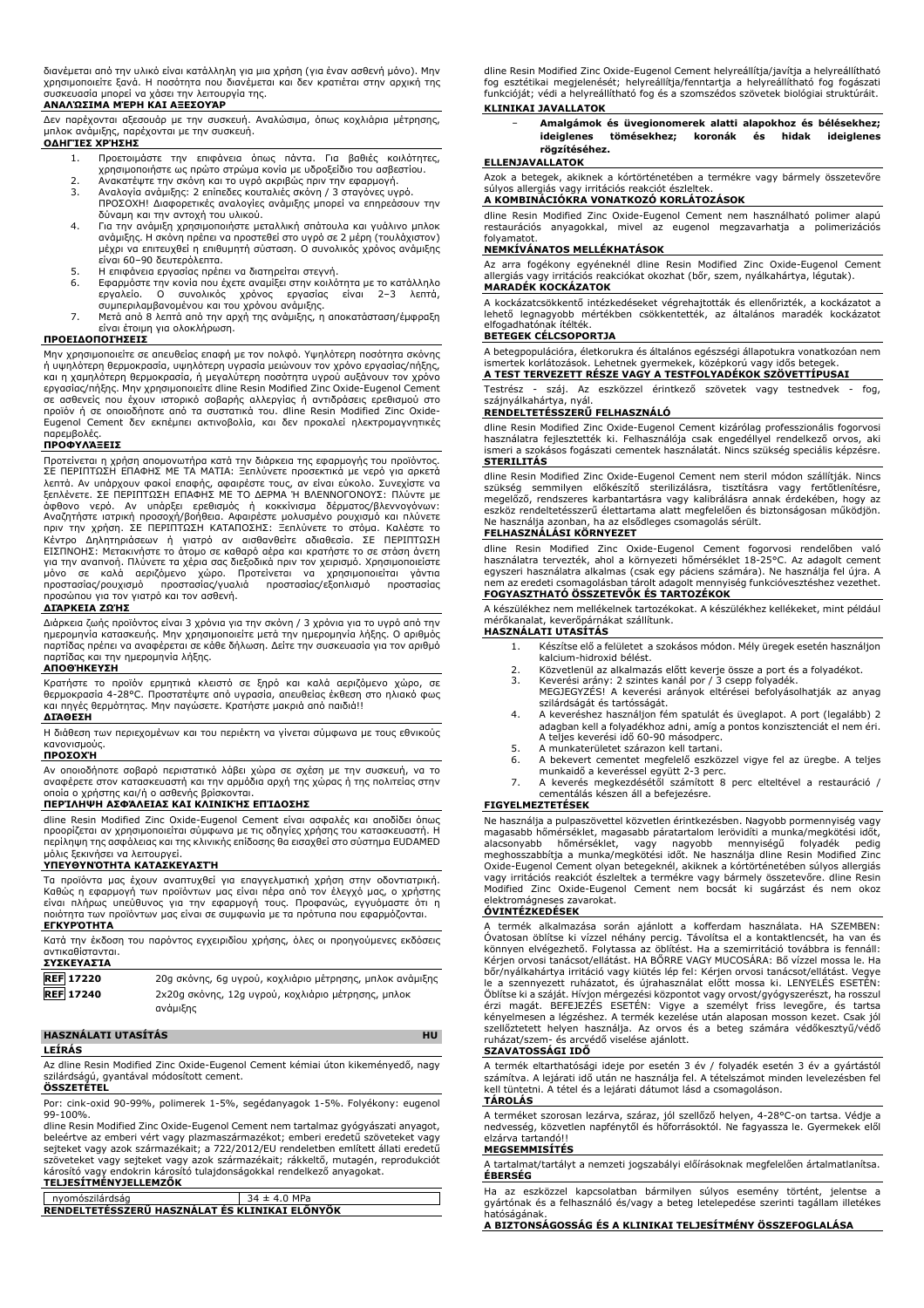dline Resin Modified Zinc Oxide-Eugenol Cement biztonságos és rendeltetésszerűen működik, ha a gyártó használati utasításának megfelelően használják. A biztonságosság és a klinikai teljesítmény összefoglalása az EUDAMED-ben kerül bevezetésre, amint az megkezdi működését.

#### **A GYÁRTÓ FELELŐSSÉGE**

Termékeinket a fogászatban történő professzionális használatra fejlesztettük ki. Mivel termékeink alkalmazása nem áll a mi ellenőrzésünk alatt, a felhasználó teljes mértékben felelős az alkalmazásért. Természetesen garantáljuk termékeink minőségét az alkalmazott szabványoknak megfelelően.

#### **ÉRVÉNYESSÉG**

| A jelen használati utasítás megjelenésével minden korábbi változat hatályát veszti.<br><b>CSOMAGOLÁS</b> |                                                 |
|----------------------------------------------------------------------------------------------------------|-------------------------------------------------|
| <b>REF</b> 17220                                                                                         | 20g por, 6g folyadék, mérőkanál, keverőpárna    |
| <b>REF</b> 17240                                                                                         | 2x20g por, 12g folyadék, mérőkanál, keverőpárna |

#### **ISTRUZIONI PER L'USO IT**

#### **DESCRIZIONE**

dline Resin Modified Zinc Oxide-Eugenol Cement è un cemento a indurimento chimico, ad alta resistenza, modificato con resina. **COMPOSIZIONE**

Polvere: ossido di zinco 90-99%, polimeri 1-5%, eccipienti 1-5%. Liquido: eugenolo 99-100%.

dline Resin Modified Zinc Oxide-Eugenol Cement non contiene sostanze medicinali, compresi sangue umano o derivati del plasma; tessuti o cellule, o loro derivati, di origine umana; tessuti o cellule di origine animale, o loro derivati, come indicato nel regolamento (UE) n. 722/2012; sostanze cancerogene, mutagene, tossiche per la riproduzione o con proprietà di alterazione del sistema endocrino.

#### **CARATTERISTICHE DELLE PRESTAZIONI** resistenza alla compressione  $34 \pm 4.0$  MPa

#### **SCOPO PREVISTO E BENEFICI CLINICI**

dline Resin Modified Zinc Oxide-Eugenol Cement ripristina/migliora l'aspetto estetico del dente riparabile; ripristina/mantiene la funzione dentale del dente riparabile; protegge le strutture biologiche del dente riparabile e i tessuti adiacenti.

#### **INDICAZIONI CLINICHE**

− **Per basi e rivestimenti sotto amalgami e vetroionomeri; per otturazioni temporanee; per il fissaggio temporaneo di corone e ponti.**

#### **CONTROINDICAZIONI**

Pazienti che hanno una storia di gravi reazioni allergiche o di irritazione al prodotto o a uno qualsiasi degli ingredienti.

# **RESTRIZIONI ALLE COMBINAZIONI**

dline Resin Modified Zinc Oxide-Eugenol Cement non dovrebbe essere usato con materiali da restauro a base di polimeri perché l'eugenolo può disturbare il processo di polimerizzazione.

### **EFFETTI COLLATERALI INDESIDERATI**

In individui suscettibili, dline Resin Modified Zinc Oxide-Eugenol Cement può causare reazioni allergiche o di irritazione (pelle, occhi, mucose, vie respiratorie). **RISCHI RESIDUI**

Le misure di controllo del rischio sono state implementate e verificate, il rischio è ridotto il più possibile, il rischio residuo complessivo è giudicato accettabile. **GRUPPO TARGET DEL PAZIENTE**

Non sono note restrizioni per quanto riguarda la popolazione dei pazienti, la loro età e le condizioni generali di salute. Possono essere bambini, pazienti di mezza età o anziani.

# **PARTE DEL CORPO PREVISTA O TIPI DI TESSUTI O FLUIDI CORPOREI**

Parte del corpo - bocca. Tessuti o fluidi corporei a contatto con il dispositivo - dente, mucosa orale, saliva.

## **UTILIZZATORE PREVISTO**

dline Resin Modified Zinc Oxide-Eugenol Cement è sviluppato solo per uso professionale in odontoiatria. Il suo utilizzatore è solo un medico autorizzato che ha la conoscenza di come usare i comuni cementi dentali. Non c'è bisogno di una formazione specifica.

#### **STERILITÀ**

dline Resin Modified Zinc Oxide-Eugenol Cement viene consegnato non sterile. Non<br>c'è bisogno di alcuna sterliizzazione preparatoria, pulizia o disinfezione,<br>manutenzione preventiva e regolare o calibrazione funzioni correttamente e in sicurezza durante la sua vita prevista. Tuttavia, non utilizzare se la confezione primaria è danneggiata.

### **AMBIENTE DI UTILIZZO**

dline Resin Modified Zinc Oxide-Eugenol Cement è progettato per essere usato in studi dentistici dove la temperatura ambiente è di 18-25°C. La quantità erogata di cemento è adatta all'uso singolo (solo per un paziente). Non riutilizzare. La quantità erogata conservata non nella confezione originale può portare alla perdita di funzionalità.

### **COMPONENTI DI CONSUMO E ACCESSORI**

Non vengono forniti accessori con il dispositivo. I materiali di consumo, come il misurino, i tamponi di miscelazione, sono forniti con il dispositivo.

# **ISTRUZIONI PER L'USO**

- 1. Preparare la superficie come solito fare. Per cavità profonde, usare un liner di idrossido di calcio.
- 2. Mescolare la polvere e il liquido poco prima dell'applicazione.<br>3. Rapporto di miscelazione: 2 cucchiai rasi di polvere / 3 gocce
- Rapporto di miscelazione: 2 cucchiai rasi di polvere / 3 gocce di liquido. NOTA! le variazioni delle proporzioni di miscelazione possono influenzare la resistenza e la durata del materiale.
- 4. Per la miscelazione utilizzare una spatola di metallo e una lastra di vetro. La polvere deve essere aggiunta al liquido in 2 porzioni (almeno), fino a raggiungere la consistenza esatta. Il tempo di miscelazione totale è di 60- 90 secondi.
- 5. Mantenere asciutta l'area di lavoro.
- 6. Applicare il cemento miscelato con uno strumento adatto nella cavità. Il tempo totale di lavoro è di 2-3 minuti compresa la miscelazione.
- 7. Dopo 8 minuti dall'inizio della miscelazione il restauro/la cementazione è pronto per la finitura.

**AVVERTENZE**

Non utilizzare a contatto diretto con il tessuto pulpare. Una maggiore quantità di polvere o una temperatura più alta, una maggiore umidità accorciano il tempo di lavoro/impostazione e una temperatura più bassa o una maggiore quantità di liquido prolungano il tempo di lavoro/impostazione. Non utilizzare dline Resin Modified Zinc Oxide-Eugenol Cement in pazienti che hanno precedenti di gravi reazioni allergiche o di irritazione al prodotto o a uno qualsiasi degli ingredienti. dline Resin Modified Zinc Oxide-Eugenol Cement non emette radiazioni e non causa interferenze elettromagnetiche.

#### **PRECAUZIONI**

Si raccomanda l'uso di un cofferdam durante l'applicazione del prodotto. IN CASO DI CONTATTO CON GLI OCCHI: sciacquare con cautela con acqua per diversi minuti. Rimuovere le lenti a contatto, se presenti e facili da fare. Continuare a risciacquare. Se l'irritazione oculare persiste: Richiedere l'intervento di un medico. IN CASO DI CONTATTO CON PELLE O MUCOSA: lavare abbondantemente con acqua. Se si verifica un'irritazione o un'eruzione cutanea/mucosa: Consultare un medico. Togliersi di dosso gli indumenti contaminati e lavarli prima di riutilizzarli. IN CASO DI INGESTIONE: Sciacquare la bocca. Chiamare un centro antiveleni o un medico se non ci si sente bene. IN CASO DI INALAZIONE: Portare la persona all'aria aperta e tenerla a proprio agio per la respirazione. Lavare accuratamente le mani dopo la manipolazione. Utilizzare solo in una zona ben ventilata. Si raccomanda di indossare guanti protettivi/abbigliamento protettivo/protezione per gli occhi/viso per il medico il paziente.

#### **DURATA DI CONSERVAZIONE**

La durata di conservazione del prodotto è di 3 anni per la polvere / 3 anni per il liquido dalla data di produzione. Non utilizzare dopo la data di scadenza. Il numero di lotto deve essere citato in tutta la corrispondenza. Vedere la confezione per il lotto e la data di scadenza.

# **CONSERVAZIONE**

Tenere il prodotto ben chiuso in un luogo asciutto e ben ventilato a 4-28°C. Proteggere dalla umidità, luce diretta del sole e da fonti di calore. Non congelare. Tenere fuori dalla portata dei bambini!

# **SMALTIMENTO**

Smaltire il contenuto/contenitore come richiesto dai requisiti normativi nazionali. **VIGILANZA**

Se si è verificato un incidente grave in relazione al dispositivo, riferirlo al fabbricante e all'autorità competente dello Stato Membro in cui è stabilito l'utente e/o il paziente. **RIASSUNTO DELLA SICUREZZA E DELLE PRESTAZIONI CLINICHE**

dline Resin Modified Zinc Oxide-Eugenol Cement è sicuro e funziona come previsto se utilizzato secondo le istruzioni d'uso del fabbricante. La sintesi della sicurezza e delle prestazioni cliniche sarà introdotta in EUDAMED non appena inizierà a funzionare.

#### **RESPONSABILITÀ DEI PRODUTTORI**

I nostri prodotti sono stati sviluppati per l'uso professionale in odontoiatria. Poiché l'applicazione dei nostri prodotti è al di fuori del nostro controllo, l'utente è completamente responsabile dell'applicazione. Naturalmente, garantiamo la qualità dei nostri prodotti secondo le norme applicate.

# **VALIDITÀ**

Con la pubblicazione di queste istruzioni per l'uso, tutte le versioni precedenti vengono sostituite.

# **IMBALLAGGIO**

| <b>REF 17220</b> | 20g di polvere, 6g di liguido, misurino di misurazione,    |
|------------------|------------------------------------------------------------|
|                  | pad di miscelazione                                        |
| <b>REF 17240</b> | 2x20q di polvere, 12q di liquido, misurino di misurazione, |
|                  | pad di miscelazione                                        |

# **LIETOŠANAS INSTRUKCIJA LV**

**APRAKSTS**

dline Resin Modified Zinc Oxide-Eugenol Cement ir ķīmiski cietējošs augstas stiprības, ar sveķiem modificēts cements.

#### **SASTĀVS**

Pulveris: cinka oksīds 90–99 %, polimēri 1–5 %, palīgvielas 1–5 %. Šķidrums: eigenols 99–100 %.

Izstrādājums nesatur ārstnieciskas vielas, tostarp cilvēka asinis vai plazmas atvasinājumus, cilvēka izcelsmes audus, šūnas vai to atvasinājumus, dzīvnieku izcelsmes audus, šūnas vai to atvasinājumus, kā minēts Regulā (ES) Nr. 722/2012, vielas, kas ir kancerogēnas, mutagēnas, toksiskas attiecībā pret reproduktīvo sistēmu vai kurām piemīt endokrīno sistēmu graujošas īpašības.

### **SNIEGUMA RAKSTURLIELUMI**

saspiešanas stiprība  $34 + 4.0$  MPa **PAREDZĒTAIS MĒRĶIS UN KLĪNISKIE IEGUVUMI**

dline Resin Modified Zinc Oxide-Eugenol Cement atjauno/uzlabo atjaunojamā zoba estētisko izskatu, atjauno/uztur atjaunojamā zoba darbību, aizsargā atjaunojamā zoba un blakus esošo audu bioloģiskās struktūras.

# **KLĪNISKĀS INDIKĀCIJAS**

− **Bāzēm un oderējumiem zem amalgamām un stikla jonomēriem; pagaidu pildījumiem; īslaicīgai kronīšu un tiltiņu fiksācijai.**

#### **KONTRINDIKĀCIJAS**

Pacienti, kuriem anamnēzē ir bijušas smagas alerģiskas vai kairinošas reakcijas pret izstrādājumu vai kādu no sastāvdaļām.

# **IEROBEŽOJUMI KOMBINĀCIJĀM**

dline Resin Modified Zinc Oxide-Eugenol Cement nedrīkst lietot kopā ar polimēra bāzes restaurācijas materiāliem, jo eigenols var traucēt polimerizācijas procesu. **NEVĒLAMĀS BLAKUSPARĀDĪBAS**

Jutīgiem cilvēkiem izstrādājums var izraisīt alerģiskas vai kairinājuma reakcijas (āda, acs, gļotāda, elpceļi).

#### **PĀRĒJIE RISKI**

Riska kontroles pasākumi ir ieviesti un pārbaudīti, risks ir samazināts, ciktāl iespējams, kopējais atlikušais risks tiek uzskatīts par pieņemamu.

# **PACIENTU MĒRĶGRUPA**

Nav zināmu ierobežojumu attiecībā uz pacientu populāciju, viņu vecumu un vispārējo veselības stāvokli. Var būt bērni, vidēja vecuma vai gados vecāki pacienti. **PAREDZĒTĀ ĶERMEŅA DAĻA VAI ĶERMEŅA ŠĶIDRUMU AUDU VEIDI**

Ķermeņa daļa — mute. Audu vai ķermeņa šķidrumu saskare ar ierīci — zobs, mutes gļotāda, siekalas.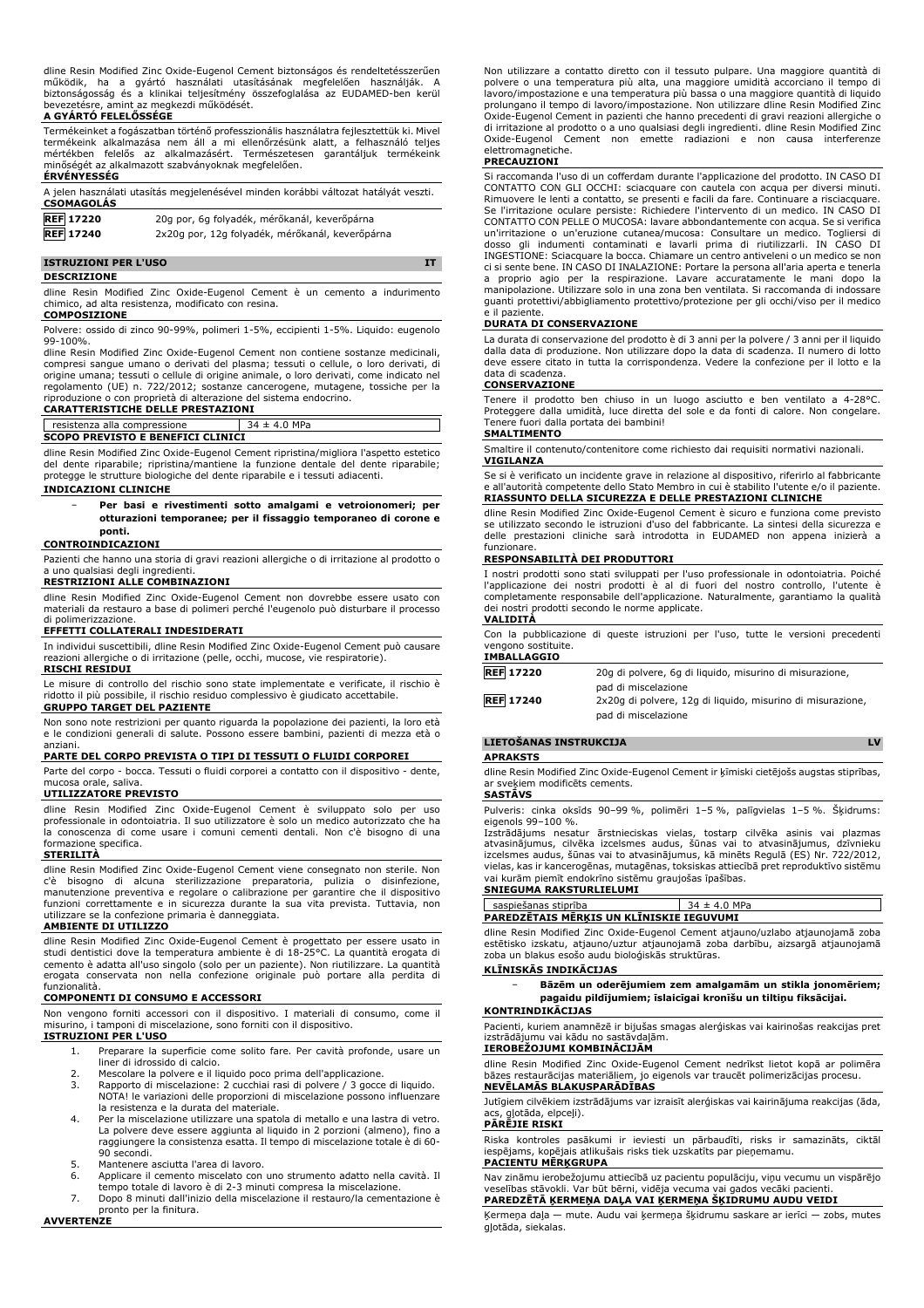#### **PAREDZĒTAIS LIETOTĀJS**

Izstrādājums ir paredzēts profesionālai lietošanai tikai zobārstniecībā. Tā lietotājs ir tikai licencēts ārsts, kurš zina, kā lietot parastos zobu cementus. Nav nepieciešama specifiska apmācība.

#### **STERILITĀTE**

Izstrādājums tiek piegādāts nesterils. Lai nodrošinātu ierīces pareizu un drošu darbību paredzētajā kalpošanas laikā, nav nepieciešama nekāda sagatavojoša sterilizācija, tīrīšana vai dezinfekcija, profilaktiska, regulāra apkope vai kalibrēšana. Tomēr nelietojiet, ja primārais iepakojums ir bojāts. **IZMANTOŠANAS VIDE**

Izstrādājums ir paredzēts lietošanai zobārstniecības kabinetā, kur vides temperatūra ir 18–25 °C. Dozētais cementa daudzums ir piemērots vienreizējai lietošanai (tikai vienam pacientam). Nelietojiet atkārtoti. Dozētais daudzums, kas netiek glabāts oriģinālajā iepakojumā, var izraisīt funkcijas zudumu. **PALĪGMATERIĀLI UN PIEDERUMI**

Ierīces piegādes komplektā nav iekļauti piederumi Ierīces komplektā ir iekļauti, palīgmateriāli, piemēram, mērkarote un maisīšanas paliktņi.

# **LIETOŠANAS INSTRUKCIJA**

- 1. Sagatavojiet virsmu kā parasti. Dziļiem dobumiem izmantojiet kalcija hidroksīda oderējumu.
- 
- 2. Samaisiet pulveri un šķidrumu tieši pirms lietošanas. 3. Maisījuma attiecība: 2 karotes pulvera (bez kaudzes) / 3 pilieni šķidruma. PIEZĪME! Maisīšanas proporciju variācijas var ietekmēt materiāla stiprību un ilgnoturību.
- 4. Maisīšanai izmantojiet metāla lāpstiņu un stikla plāksni. Pulveris ir jāpievieno šķidrumam 2 daļās (vismaz), līdz tiek sasniegta precīza konsistence. Kopējais maisīšanas laiks ir 60–90 sekundes.
- 5. Darba zona ir jāuztur sausa.<br>6. Ar piemērotu instrumentu ie
- 6. Ar piemērotu instrumentu ielieciet dobumā samaisīto cementu. Kopējais
- izstrādes laiks ir 2–3 minūtes, iekļaujot maisīšanu. 7. Pēc 8 minūtēm kopš maisīšanas sākuma restaurācija/cementējums ir
- gatavs apstrādei.

#### **BRĪDINĀJUMI**

Nelietot tiešā saskarē ar pulpas audiem. Lielāks pulvera daudzums vai augstāka<br>temperatūra, lielāks mitrums saīsina izstrādes/saistišanās laiku, bet zemāka<br>temperatūra vai lielāks šķidruma daudzums šo laiku pagarina. Nelie Resin Modified Zinc Oxide-Eugenol Cement pacientiem, kuriem anamnēzē ir bijušas<br>smagas alerģiskas vai kairinājuma reakcijas pret izstrādājumu vai kādu tā<br>sastāvdaļu. dline Resin Modified Zinc Oxide-Eugenol Cement nerada elektromagnētiskus traucējumus.

#### **PIESARDZĪBAS PASĀKUMI**

Izstrādājuma uzklāšanas laikā ieteicams lietot koferdamu. PĒC SASKARES AR ACĪM: Uzmanīgi skalojiet ar ūdeni vairākas minūtes. Ja ievietotas kontaktlēcas, izņemiet tās (ja tas nav sarežģīti). Turpiniet skalot. Ja acu kairinājums turpinās: konsultējieties ar<br>ārstu / saņemiet medicīnisku palīdzību. PĒC SASKARES AR ĀDU VAI GĻOTĀDU:<br>Mazgāt ar lielu daudzumu ūdens. Ja rodas ādas/gļotādas kair ārstu. IEELPOŠANAS GADĪJUMĀ: Nogādāt cietušo svaigā gaisā un nodrošināt ērtu elpošanu. Pēc lietošanas rūpīgi nomazgājiet rokas. Lietojiet tikai labi vēdināmā vietā. Ārstam un pacientam ieteicams valkāt aizsargcimdus / aizsargapģērbu / acu aizsargus / sejas aizsargu.

#### **GLABĀŠANAS ILGUMS**

Produkta derīguma termiņš ir 3 gadi pulverim / 3 gadi šķidrumam kopš izgatavošanas datuma. Nelietojiet pēc derīguma termiņa beigām. Partijas numurs ir jānorāda visā sarakstē. Partiju un derīguma termiņu skatīt uz iepakojuma.

#### **GLABĀŠANA**

Glabāt izstrādājumu cieši noslēgtu sausā, labi vēdināmā vietā 4-28°C temperatūrā. Sargāt no mitrums, tiešiem saules stariem un siltuma avotiem. Nesasaldēt. Glabāt

# bērniem nepieejamā vietā! **ATBRĪVOŠANĀS NO IZSTRĀDĀJUMA**

Atbrīvojieties no satura/konteinera atbilstoši valsts normatīvajām prasībām.

# **MODRĪBA**

Par jebkuru nopietnu incidentu, kas noticis saistībā ar ierīci, jāziņo ražotājam un tās dalībvalsts kompetentajai iestādei, kurā ir reģistrēts lietotājs un/vai pacients. **DROŠĪBAS UN KLĪNISKĀ SNIEGUMA KOPSAVILKUMS**

dline Resin Modified Zinc Oxide-Eugenol Cement ir drošs un darbojas kā paredzēts, ja to lieto saskaņā ar ražotāja lietošanas instrukciju. Drošības un klīniskā snieguma kopsavilkums tiks ievadīts EUDAMED, tiklīdz tas sāks darbu.

# **RAŽOTĀJA PIENĀKUMI**

Mūsu izstrādājumi ir izstrādāti profesionālai lietošanai zobārstniecībā. Tā kā mūsu izstrādājumu lietošana nav mūsu kontrolē, lietotājs ir pilnībā atbildīgs par izmantošanu. Protams, mēs garantējam savu izstrādājumu kvalitāti saskaņā ar piemērotajiem standartiem.

#### **DERĪGUMS**

| Pēc šīs lietošanas instrukcijas publicēšanas visas iepriekšējās versijas tiek aizstātas. |                                                             |  |
|------------------------------------------------------------------------------------------|-------------------------------------------------------------|--|
| <b>IEPAKOJUMS</b>                                                                        |                                                             |  |
| <b>REF 17220</b>                                                                         | 20 g pulvera, 6 g šķidruma, mērkarote, maisīšanas paliktnis |  |
| <b>REF</b> 17240                                                                         | 2x20 g pulvera, 12 g šķidruma, mērkarote, maisīšanas        |  |
|                                                                                          | paliktnis                                                   |  |

# **BRUKSANVISNING NO**

**BESKRIVELSE**

dline Resin Modified Zinc Oxide-Eugenol Cement er kjemisk herding, høy styrke, harpiks modifisert sement.

## **SAMMENSETNING**

Pulver: sinkoksid 90-99%, polymerer 1-5%, hjelpestoffer 1-5%. Væske: eugenol 99- 100%.

dline Resin Modified Zinc Oxide-Eugenol Cement inneholder ikke medisinsk stoff, inkludert blod eller plasmaavledning; vev eller celler, eller deres derivater, av<br>menneskelig opprinnelse; vev eller celler av animalsk opprinnelse, eller deres<br>derivater, som referert til i forordning (EU) nr. stoffer som mutagene, giftige for reproduksjon eller har endokrine forstyrrende egenskaper. **YTELSESEGENSKAPER**

kompressiv styrke  $34 \pm 4.0$  MPa

#### **TILTENKTE FORMÅL OG KLINISKE FORDELER**

dline Resin Modified Zinc Oxide-Eugenol Cement gjenoppretter/forbedrer estetisk utseende av gjenopprettelig tann; gjenoppretter/opprettholder tannfunksjonen til gjenopprettelig tann; beskytter biologiske strukturer av gjenopprettelig tann og tilstøtende vev.

#### **KLINISKE INDIKASJONER**

− **For baser og foringer under amalgams og glassionomerer; for midlertidige fyllinger; for midlertidige festekroner og broer.**

# **KONTRAINDIKASJONER**

Pasienter som tidligere har hatt alvorlige allergiske reaksjoner eller irritasjonsreaksjoner på produktet eller noen av innholdsstoffene.

**BEGRENSNINGER FOR KOMBINASJONER** dline Resin Modified Zinc Oxide-Eugenol Cement skal ikke brukes med polymerbaserte restaureringsmaterialer, da eugenol kan forstyrre polymeriseringsprosessen.

# **UØNSKEDE BIVIRKNINGER**

Hos utsatte personer kan dline Resin Modified Zinc Oxide-Eugenol Cement forårsake allergiske reaksjoner eller irritasjonsreaksjoner (hud, øye, slimhinne, luftveier). **RESTRISIKOER**

Risikokontrolltiltak ble implementert og verifisert, risikoen reduseres mest mulig, den samlede restrisikoen anses å være akseptabel.

#### **PASIENTMÅLGRUPPE**

Ingen restriksjoner kjent om pasientpopulasjon, alder og generelle helsetilstander.

# Det kan være barn, middelaldrende eller eldre pasienter. **TILTENKT DEL AV KROPPEN ELLER TYPER VEV AV KROPPSVÆSKER**

En del av kroppen – munn. Vev eller kroppsvæsker kontaktet av enheten – tann, munnslimhinne, spytt.

## **TILTENKT BRUKER**

dline Resin Modified Zinc Oxide-Eugenol Cement er kun utviklet til profesjonell bruk innen tannpleie. Brukeren kan kun være lisensiert lege som har kunnskap om hvordan man bruker vanlige sementer. Det er ikke behov for spesifikk utdannelse. **STERILITET**

dline Resin Modified Zinc Oxide-Eugenol Cement leveres ikke-sterilt. Det er ikke behov for forberedende sterilisering, rengjøring eller desinfeksjon, forebyggende, regelmessig vedlikehold eller kalibrering for å sikre at enheten fungerer riktig og trygt i løpet av den tiltenkte levetiden. Bruk imidlertid ikke hvis primærpakken er skadet. **BRUK MILJØ**

# dline Resin Modified Zinc Oxide-Eugenol Cement er designet for å brukes på<br>tannlegekontor der omgivelsestemperaturen er 18-25°C. Dispensert mengde<br>sement er egnet for engangsbruk (kun for én pasient). Skal ikke brukes på n Dispensert mengde som ikke oppbevars i originalpakningen kan føre til tap av funksjon.

#### **FORBRUKSKOMPONENTER OG TILBEHØR**

Det følger ikke med tilbehør med apparatet. Forbruksvarer, for eksempel måleskje, blandeputer, leveres med enheten. **BRUKSANVISNING**

- 1. Forbered overflaten som alltid. For dype hulrom bruk kalsiumhydroksidforing.
- 
- 2. Bland pulver og væske like før påføring.<br>3. Blandingsforhold: 2 nivåskjeer pulver / 3 dråper væske.<br> Notat! Blanding av proporsjoner kan påvirke materialets styrke og
- holdbarhet. 4. For blanding bruk metallspatel og glassplate. Pulveret skal legges til væsken i 2 porsjoner (minst), til nøyaktig konsistens er nådd. Total blandetid er 60-90 sekunder.
- 
- 5. Arbeidsområdet må holdes tørt.<br>6. Påfør den blandede sementen n Påfør den blandede sementen med egnet instrument i hulrommet. Total arbeidstid er 2-3 minutter inkludert blanding.
- 7. Etter 8 minutter fra starten av blanding er restaurering / sementering klar til etterbehandling.

#### **ADVARSLER**

Skal ikke brukes i direkte kontakt med massevev. Høyere mengde pulver eller høyere temperatur, høyere luftfuktighet forkorter arbeidstiden / innstillingstiden og lavere temperatur, eller høyere mengde væske forlenger arbeidstiden / innstillingstiden. Ikke bruk produktet til pasienter som tidligere har hatt alvorlige allergiske eller irritasjonsreaksjoner på produktet eller noen av innholdsstoffene. dline Resin Modified Zinc Oxide-Eugenol Cement avgir ikke stråling og forårsaker ingen elektromagnetiske forstyrrelser.

#### **FORHOLDSREGLER**

Det anbefales å bruke cofferdam under påføring av produktet. VED KONTAKT MED ØYNE: Skyll forsiktig med vann i flere minutter. Fjern kontaktlinser, hvis de er til stede og enkle å ta ut. Fortsett skyllingen. Hvis øyeirritasjonen vedvarer: Få medisinsk rådgivning/oppmerksomhet. VED HUD ELLER SLIMHINNE KONTAKT: Vask med rikelig med vann. Hvis hud/slimhinneirritasjon eller oppstär: Fä medisinsk<br>råd/hjelp. Ta av forurensede klær og vask før gjenbruk. VED SVELGING: Skyll<br>munnen. Ring et giftsenter eller lege/lege hvis du føler deg uvel. Fjern personen til frisk luft og hold deg komfortabel med å puste.

Vask hendene grundig etter håndtering. Skal kun brukes i et godt ventilert område. Det anbefales å bruke vernehansker/verneklær/vernebriller/ansiktsbeskyttelse for lege og pasient.

#### **HOLDBARHET**

Holdbarhet for produktet er 3 år med pulver / 3 års væske fra produksjonsdatoen. Skal ikke brukes etter utløpsdatoen. Partinummeret skal oppgis i all korrespondanse. Se emballasje for batch- og utløpsdato.

**OPPBEVARING**

Hold produktet tett lukket på et tørt, godt ventilert sted ved 4-28 °C. Beskyttes mot fuktighet, direkte sollys og varmekilder. Skal ikke fryses. Oppbevars utilgjengelig for barn!

#### **BORTSKAFFELSE**

Kast innhold/beholder slik beskrevet i nasjonale forskriftskrav.

# **ÅRVÅKENHET**

Hvis det har skjedd en alvorlig hendelse i forbindelse med enhetsrapporten til produsenten og den kompetente myndigheten i medlemsstaten der brukeren og/eller pasienten er etablert.

**OPPSUMMERING AV SIKKERHET OG KLINISK YTELSE**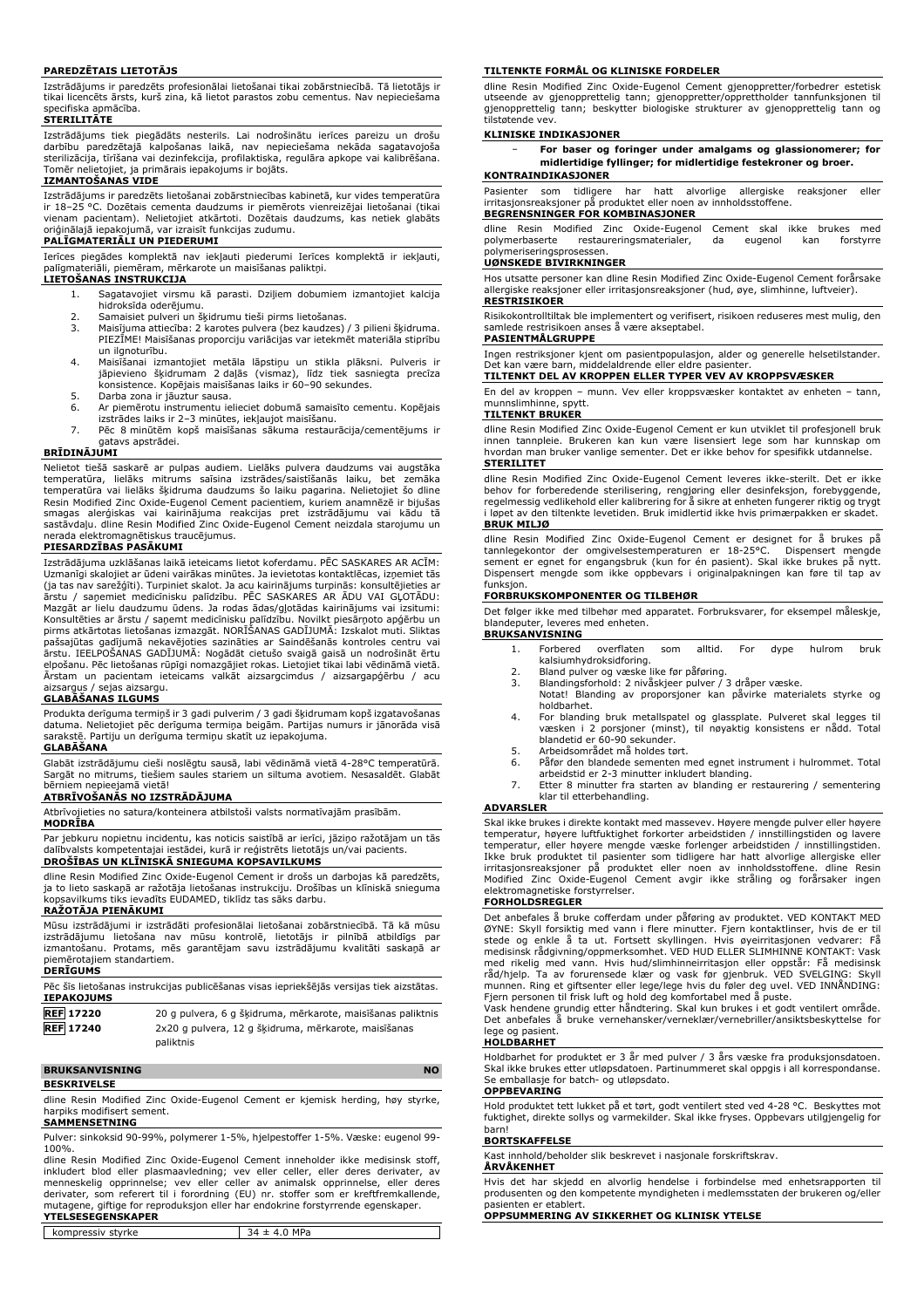dline Resin Modified Zinc Oxide-Eugenol Cement er trygt og fungerer som det skal<br>hvis det brukes i henhold til produsentens bruksanvisning. Oppsummering av<br>sikkerhet og klinisk ytelse vil bli introdusert i EUDAMED så snart arbeidet.

#### **PRODUSENTENS ANSVAR**

Våre produkter er kun utviklet til profesjonell bruk innen tannpleie. Siden bruken av våre produkter er utenfor vår kontroll, er brukeren fullt ut ansvarlig for applikasjonen. Selvfølgelig garanterer vi kvaliteten på våre produkter i samsvar med de anvendte standardene.

### **GYLDIGHET**

| Ved publisering av denne bruksanvisningen er alle tidligere versjoner erstattet.<br><b>EMBALLASJE</b> |                                               |
|-------------------------------------------------------------------------------------------------------|-----------------------------------------------|
| <b>REF</b> 17220                                                                                      | 20g pulver, 6g væske, måleskje, blandepute    |
| <b>REF</b> 17240                                                                                      | 2x20g pulver, 12g væske, måleskje, blandepute |

# **INSTRUKCJA UŻYTKOWANIA PL**

#### **OPIS**

dline Resin Modified Zinc Oxide-Eugenol Cement to chemoutwardzalny cement o wysokiej wytrzymałości modyfikowany żywicą. **KOMPOZYCJA**

Proszek: tlenek cynku 90-99%, polimery 1-5%, substancje pomocnicze 1-5%. Ciecz: eugenol 99-100%.

dline Resin Modified Zinc Oxide-Eugenol Cement nie zawiera substancji leczniczych, w tym pochodnych ludzkiej krwi lub osocza; tkanek lub komórek pochodzenia ludzkiego lub ich pochodnych; tkanek lub komórek pochodzenia zwierzęcego lub ich pochodnych, o których mowa w rozporządzeniu (UE) nr 722/2012; substancji rakotwórczych, mutagenów, działających szkodliwie na rozrodczość lub mających<br>właściwości zaburzające funkcjonowanie układu hormonalnego.<br>**CHARAKTERYSTYKA WYDAJNOŚCI** 

# wytrzymałość na ściskanie 34 ± 4.0 MPa **PRZEZNACZENIE I KORZYŚCI KLINICZNE**

dline Resin Modified Zinc Oxide-Eugenol Cement przywraca/poprawia estetyczny wygląd odbudowywanego zęba; przywraca/utrzymuje funkcje zębowe odbudowywanego zęba; chroni struktury biologiczne odbudowywanego zęba i przyległych tkanek.

#### **WSKAZANIA KLINICZNE**

− **Do zasad i wyściółek pod amalgamaty i glasjonomery; do tymczasowych wypełnień; do tymczasowego mocowania koron i mostów.**

#### **PRZECIWWSKAZANIA**

Pacjenci, u których w przeszłości występowały ciężkie reakcje alergiczne lub podrażnienia na produkt lub którykolwiek ze składników.

# **OGRANICZENIA DOTYCZĄCE ŁĄCZENIA**

dline Resin Modified Zinc Oxide-Eugenol Cement nie powinien być stosowany z materiałami do wypełnień na bazie polimerów, ponieważ eugenol może zakłócać proces polimeryzacji.

# **NIEPOŻĄDANE SKUTKI UBOCZNE**

U osób podatnych dline Resin Modified Zinc Oxide-Eugenol Cement może wywoływać reakcje alergiczne lub podrażnienia (skóra, oczy, błony śluzowe, drogi oddechowe). **RYZYKO RESZTKOWE**

Wdrożono i zweryfikowano środki kontroli ryzyka, ryzyko jest ograniczone w jak największym stopniu, całkowite ryzyko szczątkowe ocenia się jako akceptowalne.

# **GRUPA DOCELOWA PACJENTÓW**

Brak znanych ograniczeń dotyczących populacji pacjentów, ich wieku i ogólnego<br>stanu zdrowia. Mogąło być dzieci, pacjent w średnim lub podeszłym wieku.<br>**PRZEZNACZONA - CZĘŚĆ - CIAŁA - LUB - RODZAJE - TKANEK - PŁYNÓW USTROJOWYCH**

Część ciała - usta. Tkanki lub płyny ustrojowe, z którymi styka się urządzenie - ząb,

# śluzówka jamy ustnej, ślina. **DOCELOWY UŻYTKOWNIK**

dline Resin Modified Zinc Oxide-Eugenol Cement przeznaczony wyłącznie do użytku profesjonalnego w stomatologii. Licencjonowany tylko dla lekarza, który ma wiedzę, jak używać popularnych cementów. Nie ma potrzeby specjalnego szkolenia.

#### **STERYLNOŚĆ**

dline Resin Modified Zinc Oxide-Eugenol Cement dostarczany jest w stanie niesterylnym. Nie ma potrzeby jakiejkolwiek wstępnej sterylizacji, czyszczenia lub dezynfekcji, profilaktycznej, regularnej konserwacji lub kalibracji, aby zapewnić<br>prawidłowe i bezpieczne działanie urządzenia w całym przewidzianym okresie<br>użytkowania. Nie używaj jednak urządzenia, jeśli opakowanie bezpo uszkodzone.

#### **MIEJSCE UŻYCIA**

dline Resin Modified Zinc Oxide-Eugenol Cement przeznaczony do użytku w gabinecie stomatologicznym, w którym panuje temperatura otoczenia 18-25°C. Dozowana ilość cementu nadaje się do jednorazowego użytku (tylko dla jednego pacjenta). Nie używać ponownie. Dozowana ilość przechowywana nie w oryginalnym opakowaniu może prowadzić do utraty funkcjonalności.

#### **MATERIAŁY EKSPLOATACYJNE I AKCESORIA**

Z urządzeniem nie są dostarczane żadne akcesoria. Wraz z urządzeniem dostarczane są materiały eksploatacyjne, takie jak miarka, bloczki do mieszania.

# **INSTRUKCJA UŻYTKOWANIA**

- 1. Przygotować powierzchnię jak zawsze. W przypadku głębokich ubytków należy użyć podkładu z wodorotlenku wapnia.
- 
- 2. Proszek i płyn wymieszać tuż przed aplikacją. 3. Proporcje mieszania: 2 płaskie łyżki proszku / 3 krople płynu.
- UWAGA! Różnice w proporcjach mieszania mogą wpłynąć na wytrzymałość i trwałość materiału. 4. Do mieszania użyć metalowej szpatułki i szklanej płytki. Proszek należy
- dodawać do płynu w 2 porcjach (co najmniej), aż do uzyskania dokładnej konsystencji. Całkowity czas mieszania to 60-90 sekund.
- 5. Miejsce pracy musi być suche. 6. Nałożyć wymieszany cement za pomocą odpowiedniego instrumentu do
- ubytku. Całkowity czas pracy wraz z mieszaniem wynosi 2-3 minuty.
- 7. Po 8 minutach od rozpoczęcia mieszania uzupełnienie / cementowanie jest gotowe do wykończenia.

Nie stosować w bezpośrednim kontakcie z tkanką miazgi. Większa ilość proszku lub wyższa temperatura, wyższa wilgotność skraca czas pracy / wiązania, a niższa<br>temperatura, lub większa ilość płynu wydłuża czas pracy / wiązania. Nie należy<br>stosować-produktu u-pacjentów, u-których w-przeszłości występowały alergiczne lub podrażnienia na produkt lub którykolwiek ze składników. dline Resin Modified Zinc Oxide-Eugenol Cement nie emituje promieniowania i nie powoduje żadnych zakłóceń elektromagnetycznych.

### **ŚRODKI OSTROŻNOŚCI**

Podczas aplikacji produktu zaleca się stosowanie koferdamu. W PRZYPADKU DOSTANIA SIĘ PRODUKTU DO OCZU: Ostrożnie płukać wodą przez kilka minut. Zdjąć soczewki kontaktowe, jesli są obecne. Kontynuować płukanie. Jesli podrażnienie oczu<br>utrzymuje się: Zasięgnąć porady/zgłosić się pod opiekę lekarza. W PRZYPADKU<br>KONTAKTU ZE SKÓRĄ LUB BŁONĄ ŚLUZOWĄ: Umyć dużą ilością wody. J opiekę lekarza. Zdjąć zanieczyszczoną odzież i wyprać przed ponownym użyciem. W PRZYPADKU POŁKNIĘCIA: wypłukać usta. W przypadku złego samopoczucia skontaktować się z Centrum Zatruć lub lekarzem. W PRZYPADKU WDYCHANIA:

wyprowadzić osobę na świeże powietrze i zapewnić swobodne oddychanie. Dokładnie umyć ręce po użyciu. Stosować tylko w dobrze wentylowanych pomieszczeniach. Zaleca się noszenie rękawic ochronnych/odzieży ochronnej/ochrony oczu/ochrony twarzy dla lekarza i pacjenta.

# **OKRES TRWAŁOŚCI**

Okres trwałości produktu wynosi 3 lata dla proszku/3 lat dla płynu od daty produkcji.<br>Nie używać po upływie terminu ważności. W całej korespondencji należy podawać<br>numer partii. Data serii i data ważności znajduje się na o

# **PRZECHOWYWANIE**

Przechowywać produkt szczelnie zamknięty w suchym, dobrze wentylowanym miejscu w temperaturze 4-28°C. Chronić przed wilgoć, bezpośrednim działaniem promieni słonecznych i źródeł ciepła. Nie zamrażać. Trzymać z dala od dzieci! **UTYLIZACJA**

Zawartość/pojemnik usuwać do zgodnie z krajowymi wymogami prawnymi. **CZUJNOŚĆ**

Jeżeli jakikolwiek poważny incydent, który miał miejsce w związku z urządzeniem, zgłaszany jest producentowi i właściwemu organowi państwa członkowskiego, w którym użytkownik i/lub pacjent ma siedzibę.

#### **PODSUMOWANIE BEZPIECZEŃSTWA I WYNIKÓW KLINICZNYCH**

dline Resin Modified Zinc Oxide-Eugenol Cement jest bezpieczny i działa zgodnie z przeznaczeniem, jeśli jest używany zgodnie z instrukcją użytkowania producenta. Podsumowanie bezpieczeństwa i wyników klinicznych zostanie wprowadzone do EUDAMED, gdy tylko zacznie działać.

#### **ODPOWIEDZIALNOŚĆ PRODUCENTA**

Nasze produkty zostały stworzone z myślą o profesjonalnym zastosowaniu w stomatologii. Ponieważ zastosowanie naszych produktów jest poza naszą kontrolą, użytkownik jest w pełni odpowiedzialny za aplikację. Oczywiście gwarantujemy jakość naszych produktów zgodną z obowiązującymi normami. **WAŻNOŚĆ**

Wraz z opublikowaniem niniejszej instrukcji użytkowania wszystkie poprzednie wersje tracą ważność. **OPAKOWANIE**

| UFANUWANIE       |                                                          |
|------------------|----------------------------------------------------------|
| <b>REF</b> 17220 | 20 g proszku, 6 g płynu, miarka, bloczek do mieszania    |
| <b>REF</b> 17240 | 2x20 g proszku, 12 g płynu, miarka, bloczek do mieszania |

# **INSTRUÇÕES DE USO PT**

**DESCRIÇÃO**

dline Resin Modified Zinc Oxide-Eugenol Cement é um cimento modificado por resina de cura química, de alta resistência. **COMPOSIÇÃO**

Pó: óxido de zinco 90-99%, polímeros 1-5%, excipientes 1-5%. Líquido: eugenol 99- 100%.

dline Resin Modified Zinc Oxide-Eugenol Cement não contém substâncias médicas, incluindo sangue humano ou derivados de plasma; tecidos ou células, ou seus derivados, de origem humana; tecidos ou células de origem animal, ou seus derivados, conforme referido no Regulamento (UE) n.º 722/2012; substâncias cancerígenas, mutagénicas, tóxicas para a reprodução ou com propriedades de desregulação endócrina.

# **CARACTERÍSTICAS DE PERFORMANCE**

|                                                    | MPa<br>4 O |  |
|----------------------------------------------------|------------|--|
| rca compressiva                                    |            |  |
|                                                    |            |  |
| <b>FINALIDADE PRETENDIDA E BENEFICIOS CLINICOS</b> |            |  |
|                                                    |            |  |

dline Resin Modified Zinc Oxide-Eugenol Cement restaura/melhora a aparência estética do dente restaurável; restaura/mantém a função dentária do dente restaurável; protege as estruturas biológicas do dente restaurável e dos tecidos adjacentes.

#### **INDICAÇÕES CLÍNICAS**

− **Para bases e revestimentos sob amálgamas e ionómeros de vidro; para obturações temporárias; para fixação temporária de coroas e pontes.**

# **CONTRA-INDICAÇÕES**

Pacientes com histórico de reações alérgicas graves ou irritação ao produto ou a qualquer um dos ingrediente

## **RESTRIÇÕES A COMBINAÇÕES**

dline Resin Modified Zinc Oxide-Eugenol Cement não deve ser usado com materiais restauradores à base de polímeros, já que o eugenol pode prejudicar o processo de polimerização.

# **EFEITOS COLATERAIS INDESEJÁVEIS**

Em indivíduos que sejam suscetíveis, dline Resin Modified Zinc Oxide-Eugenol Cement pode causar reações alérgicas ou de irritação (pele, olhos, mucosa, trato respiratório).

#### **RISCOS RESIDUAIS**

Foram implementadas e verificadas medidas de controlo de risco, o risco foi reduzido tanto quanto possível, o risco residual geral é considerado aceitável. **GRUPO-ALVO DE PACIENTES**

Não há restrições conhecidas em relação à população de pacientes, a sua idade e condições gerais de saúde. Pode destinar-se a crianças, pacientes de meia-idade ou idosos.

**OSTRZEŻENIA**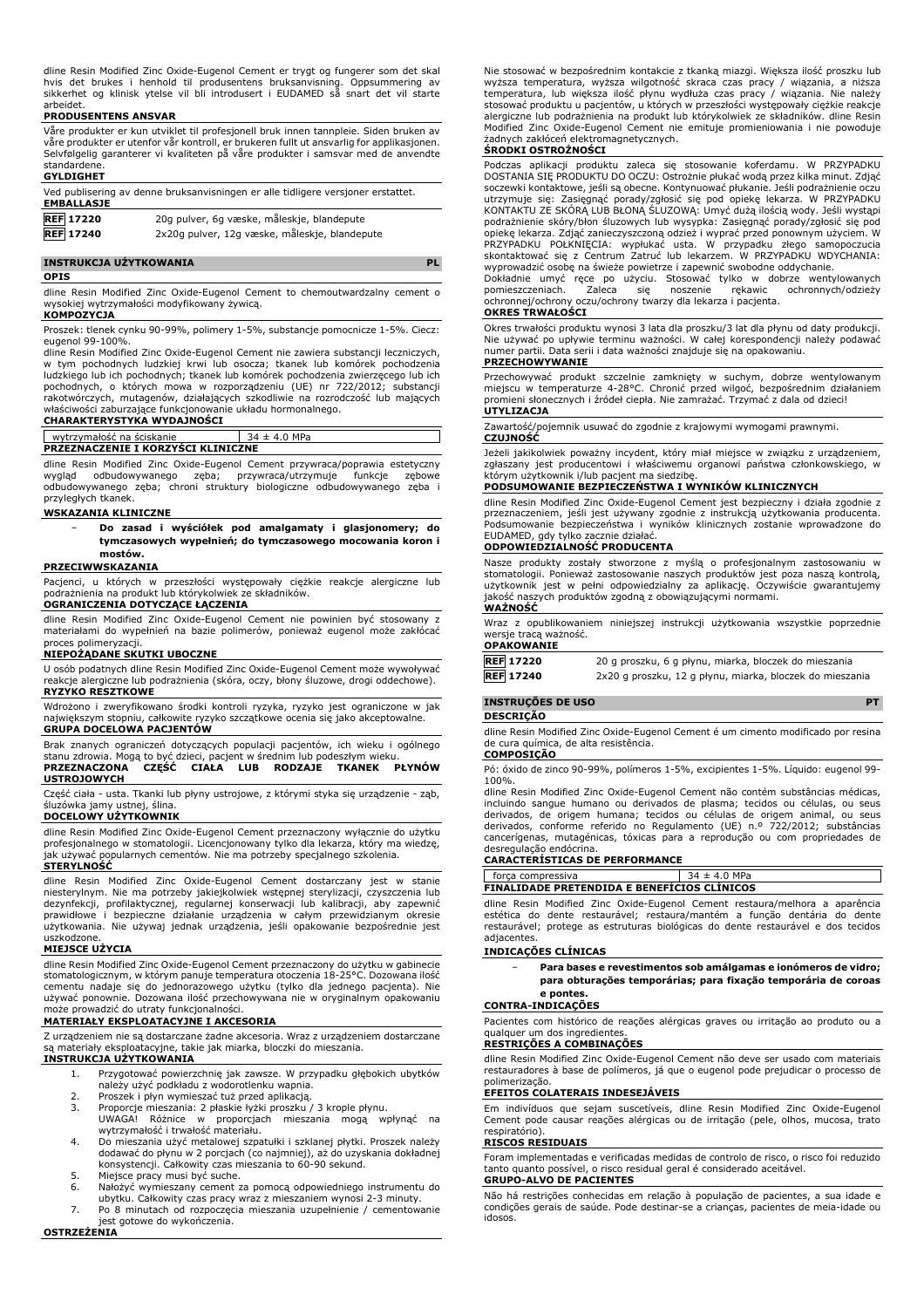#### **PARTE PRETENDIDA DO CORPO OU TIPOS DE TECIDOS DE FLUIDOS CORPORAIS**

Parte do corpo - boca. Tecidos ou fluidos corporais em contacto com o dispositivo dente, mucosa bucal, saliva.

# **UTILIZADOR PRETENDIDO**

Produto desenvolvido exclusivamente para o uso profissional em odontologia. O seu utilizador deve ser um médico licenciado que tenha conhecimentos sobre como usar cimentos odontológicas comuns. Não há necessidade de formação específica **ESTERILIDADE**

dline Resin Modified Zinc Oxide-Eugenol Cement é entregue não esterilizado. Não há necessidade de qualquer esterilização preparatória, limpeza ou desinfecção, manutenção preventiva regular ou calibração para garantir que o dispositivo opere de forma adequada e segura durante a sua vida útil prevista. No entanto, não use se a embalagem principal estiver danificada.

## **AMBIENTE DE USO**

dline Resin Modified Zinc Oxide-Eugenol Cement foi desenvolvido para ser usado em consultório odontológico onde a temperatura ambiente é de 18-25 ° C. A quantidade dispensada de cimento é adequada para uso único (apenas para um paciente). Não reutilize. Quantidade dispensada mantida fora da embalagem original pode levar à perda de função.

# **COMPONENTES CONSUMÍVEIS E ACESSÓRIOS**

Não é fornecido nenhum acessório com o dispositivo. Consumíveis, como colher de medição, almofadas de mistura, são fornecidos com o dispositivo. **INSTRUÇÕES DE USO**

- 1. Prepare a superfície normalmente. Para cavidades profundas, use liner de hidróxido de cálcio.
- 2. Misture o pó e o líquido antes da aplicação.
- Relação de mistura: 2 colheres rasas de pó/3 gotas de líquido. NOTA! As variações das proporções de mistura podem afetar a resistência
- e durabilidade do material. 4. Para misturar use espátula de metal e placa de vidro. O pó deve ser adicionado ao líquido em 2 porções (no mínimo), até atingir a consistência exata. O tempo total de mistura é de 60-90 segundos.
- 5. A área de trabalho deve ser mantida seca.<br>6. Aplique o cimento misturado com instrume
- Aplique o cimento misturado com instrumento adequado na cavidade. O tempo total de trabalho é de 2-3 minutos, incluindo a mistura.
- 7. Após 8 minutos do início da mistura, a restauração/cimentação está pronta para o acabamento.

#### **AVISOS**

Não use em contacto direto com o tecido pulpar. Maior quantidade de pó ou maior<br>temperatura, maior humidade encurta o tempo de trabalho/endurecimento e menor<br>temperatura, ou maior quantidade de líquido prolonga trabalho/endurecimento. Não use o produto com pacientes com histórico de reações alérgicas graves ou irritação ao produto ou a qualquer um dos ingredientes. dline Resin Modified Zinc Oxide-Eugenol Cement não emite radiação e não causa interferências eletromagnéticas.

#### **PRECAUÇÕES**

Recomenda-se o uso de uma ensecadeira durante a aplicação do produto. SE ENTRAR EM CONTACTO COM OS OLHOS: enxague cuidadosamente com água durante vários minutos. Remova as lentes de contacto, se presentes e fáceis de retirar. Continue a enxaguar. Se a irritação nos olhos persistir: Procure orientação/atenção médica. SE ENTRAR EM CONTACTO COM A PELE OU MUCOSA: lavar abundantemente com água. Se ocorrer irritação da pele/mucosa ou erupção: consulte um médico. Tire a roupa contaminada e lave-a antes de a reutilizar. EM CASO DE INGESTÃO: Enxaguar a boca. Ligue para um centro de intoxicação ou médico/médico se não se sentir bem. SE INALADO: Remova a pessoa para o ar fresco e mantenha-a confortável para respirar. Lave bem as mãos após manusear. Use apenas numa área bem ventilada. Recomenda-se o uso de luvas de proteção/roupas de proteção/proteção ocular/proteção facial para médico e paciente.

#### **VALIDADE**

O prazo de validade do produto é de 3 anos para o pó/3 anos para o líquido a partir da data de fabrico. Não use após a data de validade. O número do lote deve ser citado em toda a correspondência. Verifique a embalagem para ver o lote e data de validade.

# **ARMAZENAMENTO**

Manter o produto bem fechado em local seco e bem ventilado a 4-28°C. Proteja da humidade, luz solar direta e de fontes de calor. Não congele. Mantenha fora do alcance das crianças!

## **ELIMINAÇÃO**

Descarte o conteúdo/recipiente conforme exigido pelos requisitos regulamentares nacionais.

# **VIGILÂNCIA**

Se qualquer incidente grave ocorrer em relação ao dispositivo, informe o fabricante e a autoridade competente do Estado-Membro em que o utilizador e/ou paciente está estabelecido.

#### **RESUMO DE SEGURANÇA E DESEMPENHO CLÍNICO**

dline Resin Modified Zinc Oxide-Eugenol Cement é seguro e tem o desempenho esperado se for usado de acordo com as instruções de uso do fabricante. O resumo de segurança e desempenho clínico será introduzido no EUDAMED assim que começar a funcionar.

### **RESPONSABILIDADE DO FABRICANTE**

Os nossos produtos foram desenvolvidos para uso profissional em odontologia. Como<br>a aplicação dos nossos produtos está além do nosso controlo, o utilizador é<br>totalmente responsável pela aplicação. Garantimo nossos produtos de acordo com as normas aplicadas.

#### **VALIDADE** Após a publicação destas instruções de uso, todas as versões anteriores são substituídas. **EMBALAGEM REF 17220** 20g de pó, 6g de líquido, medidor, almofada de mistura **REF 17240** 2x20g de pó, 12g de líquido, medidor, almofada de mistura

#### **INSTRUCȚIUNI DE UTILIZARE RO**

**DESCRIERE**

dline Resin Modified Zinc Oxide-Eugenol Cement este un ciment polimerizabil activat chimic, cu rezistență ridicată, modificat cu rășină.

#### **COMPOZIȚIE**

Pulbere: oxid de zinc 90-99%, polimeri 1-5%, excipienți 1-5%. Lichid: eugenol 99- 100%.

dline Resin Modified Zinc Oxide-Eugenol Cement nu conține substanțe medicinale, inclusiv sânge uman sau derivate din plasmă; țesuturi sau celule de origine umană sau derivatele lor; țesuturi sau celule de origine animală sau derivatele lor, conform Reglementării (UE) Nr. 722/2012; substanțe cancerigene, mutagene, toxice pentru reproducere sau cu proprietăți destructive pentru sistemul endocrin. **CARACTERISTICI DE PERFORMANȚĂ**

rezistență la compresiune 34 ± 4.0 MPa **UTILIZARE DESTINATĂ ȘI BENEFICII CLINICE**

dline Resin Modified Zinc Oxide-Eugenol Cement reface/îmbunătățește aspectul estetic al dintelui recuperabil; reface/menține funcția dentară a dintelui recuperabil; protejează structurile biologice ale dintelui recuperabil și ale țesuturilor adiacente.

# **INDICAȚII CLINICE**

− **Pentru obturații de bază sub amalgame și glasionomeri; pentru plombe temporare; pentru fixarea temporară a coroanelor și punților.**

#### **CONTRAINDICAȚII**

Pacienți cu un istoric de alergii severe sau reacții de iritație la produs sau la unul din ingredientele sale.

# **REACȚII LA COMBINAȚII**

dline Resin Modified Zinc Oxide-Eugenol Cement nu trebuie utilizat cu materiale restaurative bazate pe polimeri, deoarece eugenolul poate afecta procesul de polimerizare.

### **EFECTE ADVERSE NEPLĂCUTE**

I Produsul ar putea cauza reacții alergice sau de iritație (piele, ochi, mucoasă, tract respirator) indivizilor susceptibili.

# **RISCURI REZIDUALE** Au fost implementate și verificate măsuri de control al riscului pentru a-l reduce cât

mai mult posibil; riscul rezidual general este considerat ca fiind unul acceptabil. **GRUPUL DE PACIENȚI-ȚINTĂ**

Nu există restricții cu privire la populația de pacienți, vârstă și stare de sănătate generală. Aceștia pot fi copii, adulți de vârstă mijlocie sau persoane în vârstă. **PARTEA CORPULUI SAU TIPURI DE ȚESUTURI ȘI FLUIDE CORESPUNZĂTOARE**

Părți ale corpului – cavitatea bucală. Țesuturi sau fluide care intră în contact cu dispozitivul – dinte, mucoasa bucală, salivă.

# **UTILIZATOR DESTINAT**

Produsul este destinat exclusiv utilizării stomatologice profesionale. Utilizatorii săi pot fi medici care au dobândit cunoștința necesară utilizării cimenturilor dentare. Nu este nevoie de un instructaj specific.

# **STERILITATE**

dline Resin Modified Zinc Oxide-Eugenol Cement este livrat nesteril. Nu este nevoie de nicio sterilizare preparatoare, curățare sau dezinfecție, mentenanță preventivă, regulată sau calibrare pentru ca acest dispozitiv să fie utilizat în siguranță pe parcursul duratei sale de viață. Cu toate acestea, a nu se utiliza dacă pachetul este deteriorat.

### **MEDIU DE UTILIZARE**

dline Resin Modified Zinc Oxide-Eugenol Cement este destinat folosirii în cabinetele dentare unde temperatura ambientală este cuprinsă între 18 și 25 °C. Cantitatea eliberată de ciment este suficientă pentru o singură utilizare (la un singur pacient). A nu se refolosi acestea. Cantitatea eliberată păstrată altundeva decât în pachetul original își poate pierde proprietățile de funcționare.

# **COMPONENTE ȘI ACCESORII CONSUMABILE**

Nu sunt furnizate accesorii cu dispozitivul. Consumabilele, cum ar fi lingura de dozare, plăcuțele de amestecare, sunt furnizate cu dispozitivul.

## **INSTRUCȚIUNI DE UTILIZARE**

- 1. Pregătiți suprafața, ca de obicei. Pentru carii profunde folosiți liner cu hidroxid de calciu.
- 2. Amestecați pulberea cu lichidul chiar înainte de aplicare.<br>3. Raport de amestec: 2 linguri rașe de pulbere / 3 stropi c
- 3. Raport de amestec: 2 linguri rase de pulbere / 3 stropi de lichid. ATENȚIE! Variațiile proporțiilor de amestec pot afecta rezistența și durabilitatea materialului.
- 4. Pentru amestecare, folosiți o spatulă de metal și o plăcuță de sticlă. Pulberea se adaugă peste lichid de 2 ori (cel puțin), până se ajunge la consistența exactă. Timpul total de amestecare este de 60-90 de secunde.
- 5. Zona de lucru trebuie să fie mereu uscată.
- 6. Aplicați cimentul mixat în carie cu instrumentul potrivit. Timpul total de lucru este de 2-3 minute, cu tot cu amestecare.
- 7. După 8 minute de la începerea amestecării, restaurarea / cimentarea este gata de finisare.

#### **AVERTISMENTE**

Nu folosiți în contact direct cu țesuturile pulpei. Cantitatea mai mare de pulbere sau temperatura, umiditatea ridicată scurtează timpul de lucru / așezare, pe când temperatura redusă ori cantitatea mai mare de lichid prelungesc timpul de lucru / așezare. A nu se utiliza la pacienții cu un istoric de alergii severe sau reacții cu iritație la produs sau la orice din ingredientele sale. Produsul nu emite radiații și nu cauzează interferențe electromagnetice.

#### **PRECAUȚII**

Este recomandată folosirea digii dentare în timpul aplicării produsului. LA CONTACTUL CU OCHII: Clătiți atent cu apă timp de câteva minute. Înlăturați lentilele de contact dacă sunt prezente. Continuați clătirea. Dacă iritația ochilor persistă, consultați medicul. LA CONTACTUL CU PIELEA SAU MUCOASA: Spălați cu multă apă. Dacă apare o iritație sau urticarie a pielii sau mucoasei, consultați medicul. Îndepărtați îmbrăcămintea contaminată și spălați-o înainte de a o refolosi. LA ÎNGHIȚIRE: Clătiți gura. Dacă vă simțiți rău, consultați medicul. LA INHALARE: Ieșiți la aer curat, unde puteți respira confortabil. Spălați-vă bine mâinile după folosire. Folosiți doar într-o zonă bine aerisită. Este recomandată folosirea echipamentului de protecție pentru mâini, corp, ochi și față, atât pentru medic cât și pentru pacient.

# **DURATĂ DE VIAȚĂ**

Durata de viață a produsului este de 3 ani pentru pulbere și de 3 ani pentru lichid, începând cu data fabricării. A nu se folosi după data expirării. Numărul lotului trebuie menționat în orice corespondență. Vedeți pe ambalaj lotul și data expirării. **DEPOZITARE**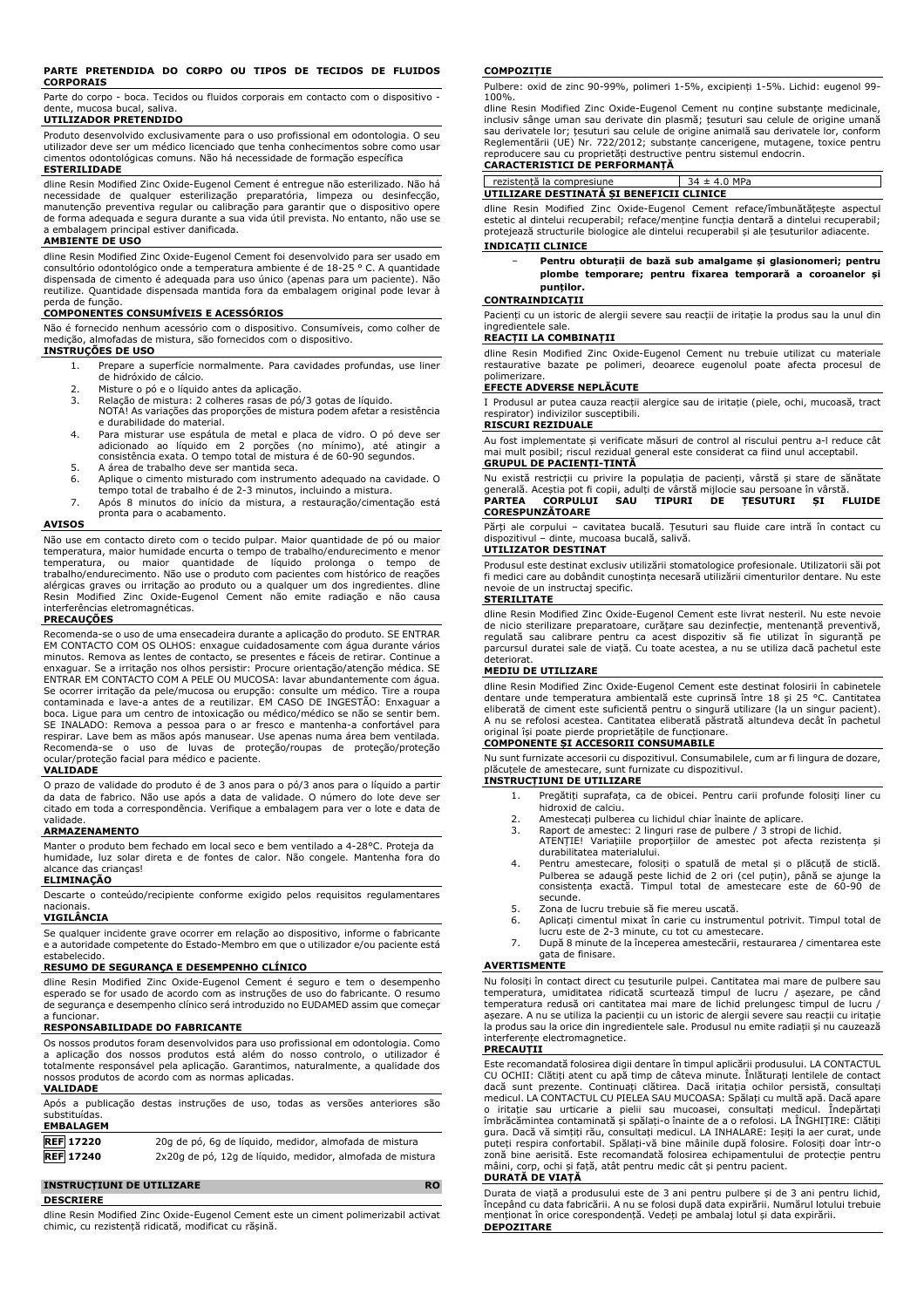Țineți produsul etanș într-un loc uscat, bine aerisit, la 4-28 °C. A se proteja de umiditate, lumina directă a soarelui și de surse de căldură. A nu se lăsa la îndemâna copiilor!

# **DEBARASARE**

Aruncați conținutul/recipientul conform reglementărilor naționale.

#### **VIGILENȚĂ**

Dacă a avut loc orice incident serios legat de dispozitiv, raportați-l la autoritatea competentă din Statul Membru în care este stabilit utilizatorul și/sau brevetul.

# **REZUMAT SIGURANȚĂ ȘI PERFORMANȚĂ CLINICĂ**

dline Resin Modified Zinc Oxide-Eugenol Cement este sigur și se comportă conform utilizării destinate atunci când se folosește conform instrucțiunilor producătorului. Sumarul siguranței și al performanței clinice vor fi introduse în EUDAMED imediat după începerea utilizării.

# **RESPONSABILITATEA PRODUCĂTORULUI**

Produsele noastre au fost dezvoltate exclusiv în scopul utilizării stomatologice profesionale. Având în vedere că nu putem controla modul de aplicare a produselor noastre, utilizatorul este pe deplin responsabil de acesta. Desigur, garantăm calitatea produselor noastre, raportată la standardele în vigoare.

#### **VALABILITATE**

Odată cu publicarea acestor instrucțiuni de utilizare, toate versiunile anterioare sunt anulate.

| AMBALAJ          |                                                              |
|------------------|--------------------------------------------------------------|
| <b>REF</b> 17220 | 20g pulbere, 6g lichid, lingură de dozare, plăcută pentru    |
|                  | amestecare                                                   |
| <b>REF 17240</b> | 2x20q pulbere, 12q lichid, lingură de dozare, plăcută pentru |
|                  | amestecare                                                   |

#### **NÁVOD NA POUŽITIE SK POPIS**

dline Resin Modified Zinc Oxide-Eugenol Cement je chemicky vytvrdzovaný, vysoko pevný cement modifikovaný živicou.

#### **ZLOŽENIE**

Prášok: oxid zinočnatý 90-99 %, polyméry 1-5 %, pomocné látky 1-5 %. Kvapalina: eugenol 99-100 %.

dline Resin Modified Zinc Oxide-Eugenol Cement neobsahuje liečiva, vrátane derivátov ľudskej krvi alebo plazmy; tkanivá alebo bunky alebo ich deriváty ľudského pôvodu; tkanivá alebo bunky živočíšneho pôvodu alebo ich deriváty podľa Nariadenia (EÚ) č. 722/2012; látky, ktoré sú karcinogénne, mutagénne, toxické pre reprodukciu alebo majú vlastnosti narušujúce endokrinný systém. **VÝKONOVÉ CHARAKTERISTIKY**

# pevnosť v tlaku 34 ± 4.0 MPa **ZAMÝŠĽANÝ ÚČEL A KLINICKÉ VÝHODY**

dline Resin Modified Zinc Oxide-Eugenol Cement obnovuje/zlepšuje estetický vzhľad obnoviteľného zuba; obnovuje/udržuje zubnú funkciu obnoviteľného zuba; chráni biologické štruktúry obnoviteľného zuba a susedných tkanív.

### **KLINICKÉ INDIKÁCIE**

# − **Na základy a obloženie pod amalgámmi a sklenenými ionomérmi; na dočasné výplne; na dočasné upevnenie koruniek a mostíkov.**

# **KONTRAINDIKÁCIE**

Pacienti, ktorí majú v anamnéze závažné alergické alebo podráždené reakcie na produkt alebo na ktorúkoľvek zložku prípravku.

# **OBMEDZENIE KOMBINÁCIÍ**

dline Resin Modified Zinc Oxide-Eugenol Cement by nemal byť používaný s výplňovými materiálmi na báze polyméru, pretože eugenol môže narušiť proces polymerizácie.

# **NEŽIADUCE VEDĽAJŠIE ÚČINKY**

U citlivých jedincov môže dline Resin Modified Zinc Oxide-Eugenol Cement spôsobiť alergické alebo dráždivé reakcie (koža, oči, sliznice, dýchacie cesty). **ZVYŠKOVÉ RIZIKÁ**

Bola implementovaná a overená opatrení na kontrolu rizík, riziko je čo najviac znížilo, celkové zvyškové riziko je považované za prijateľné. **CIEĽOVÁ SKUPINA PACIENTOV**

Nie sú známe žiadne obmedzenia týkajúce sa populácie pacientov, ich veku a celkového zdravotného stavu. Môžu to byť aj deti, pacienti stredného veku alebo starší pacienti.

## **ZAMÝŠĽANÁ ČASŤ TELA ALEBO TYPY TKANÍV TELESNÝCH TEKUTÍN**

Časť tela - ústa. Tkanivá alebo telesné tekutiny v kontakte s prístrojom - zub, sliznica

# ústnej dutiny, sliny. **URČENÝ POUŽÍVATEĽ**

dline Resin Modified Zinc Oxide-Eugenol Cement je vyvinutý len pre profesionálne použitie v stomatológii. Použiť ho môže iba lekár s licenciou, ktorý má znalosti o používaní bežných dentálnych cementov. Nie je potreba zvláštneho školenia. **STERILITA**

dline Resin Modified Zinc Oxide-Eugenol Cement je dodávaný nesterilný. Nie je potrebné vykonávať žiadnu prípravnú sterilizáciu, čistenie alebo dezinfekciu, preventívnu, pravidelnú údržbu alebo kalibráciu, aby bolo zaistené, že zariadenie pracuje správne a bezpečne po celú dobu jeho životnosti. Nepoužívajte však, ak je primárny balíček poškodený.

#### **PROSTREDIE POUŽITIA**

Výrobok je určený na použitie v zubnej ordinácii, kde je teplota okolia 18-25 °C. Vydané množstvo cementu je vhodné pre jednorazové použitie (iba pre jedného pacienta). Nepoužívajte znova. Vydané množstvo, ktoré nie je v pôvodnom obale, môže viesť k strate funkcie.

# **SPOTREBNÉ SÚČASTI A PRÍSLUŠENSTVO**

K zariadeniu nie je dodávané žiadne príslušenstvo. Spotrebný materiál, ako je odmerka či miešacie podložky, sa dodáva so zariadením. **NÁVOD NA POUŽITIE**

- 
- 1. Pripravte povrch ako vždy. Pre hlboké dutiny použite hydroxid vápenatý. 2. Tesne pred aplikáciou premiešajte prášok a tekutinu.
- 3. Miešací pomer: 2 zarovnané lyžice prášku/3 kvapky tekutiny.
- POZNÁMKA! Variácie proporcií miešania môžu ovplyvniť pevnosť a trvanlivosť materiálu.
- 4. Na zmiešanie použite kovovú špachtľu a sklenenú dosku. Prášok by mal byť pridávaný do kvapaliny v (aspoň) 2 dávkach, až kým sa nedosiahne presnej konzistencie. Celkový čas miešania je 60-90 sekúnd.
- 5. Pracovný priestor musí byť udržiavaný v suchu.<br>6. Naneste namiešaný cement vhodným nástroj
- 6. Naneste namiešaný cement vhodným nástrojom do dutiny. Celková<br>– pracovná doba je 2 až 3 minúty vrátane miešania.<br>7. Po 8 minútach od začiatku miešania je obnova/cementácia pripravená na
- dokončenie.

# **VAROVANIE**

Nepoužívajte v priamom kontakte s buničinou. Vyššie množstvo prášku alebo vyššia teplota, vyššia vlhkosť skracuje dobu spracovania/tuhnutia a nižšia teplota alebo<br>vyššie množstvo kvapaliny predlžuje dobu spracovania/tuhnutia. Nepoužívajte<br>prípravok u pacientov, ktorí v minulosti mali závažné alergické Eugenol Cement nevyžaruje žiarenie a nespôsobuje žiadne elektromagnetické rušenie.

#### **OPATRENIE**

Počas aplikácie produktu sa odporúča používať kofferdam. PO ZASIAHNUTÍ OČÍ: Niekoľko minút ich opatrne vyplachujte vodou. Vyberte kontaktné šošovky, ak sú nasadené a ak je to ľahké. Pokračujte vo vyplachovaní. Pokiaľ podráždenie očí pretrváva: Vyhľadajte lekársku pomoc/starostlivosť. PRI STYKU S KOŽOU ALEBO SLIZNICOU: Umyte veľkým množstvom vody. Pokiaľ dôjde k podráždeniu kože alebo<br>slizníc alebo vyrážke: Vyhľadajte lekársku pomoc/starostlivosť. Kontaminovaný odev<br>si vyzlečte a pred ďalším použitím vyperte. PRI POŽITÍ: Vyplá osobu na čerstvý vzduch a nechajte ju v polohem ktorá uľahčuje dýchanie. Po manipulácii si dôkladne umyte ruky. Používajte len na dobre vetranom mieste. Pre lekára a pacienta sa odporúča nosiť ochranné rukavice/ochranný odev/ochranu očí/ochranu tváre.

#### **SKLADOVATEĽNOSŤ**

Doba použiteľnosti produktu je 3 roky prášku/3 rokov kvapaliny od dátumu výroby.<br>Nepoužívajte po dátume exspirácie. Vo všetkých korešpondencia by malo byť<br>uvedené číslo šarže. Šarže a dátum spotreby pozri balenia. **SKLADOVANIE**

Uchovávajte produkt tesne uzavretú na suchom, dobre vetranom mieste pri teplote 4-28 °C. Chráňte pred vlhkosť, priamym slnečným žiarením a zdrojmi tepla. Chráňte pred mrazom. Udržujte mimo dosahu detí! **LIKVIDÁCIA**

Obsah/obal zlikvidujte v súlade s požiadavkami národných predpisov. **BDELOSŤ**

Ak sa stane akýkoľvek závažný incident, ku ktorému došlo v súvislosti so zariadením, hlási sa to výrobcovi a príslušnému orgánu členského štátu, v ktorom sa používateľ alebo pacient nachádza.

### **SÚHRN BEZPEČNOSTI A KLINICKÉHO VÝKONU**

dline Resin Modified Zinc Oxide-Eugenol Cement je bezpečný a funguje tak, ako bolo zamýšľané, ak je používaný v súlade s pokynmi výrobcu na použitie. Súhrn bezpečnosti a klinického výkonu bude do EUDAMED zavedený, akonáhle začne

# pracovať. **ZODPOVEDNOSŤ VÝROBCOV**

Naše výrobky boli vyvinuté pre profesionálne použitie v stomatológii. Pretože aplikácia našich produktov je mimo našu kontrolu, je za aplikáciu plne zodpovedný užívateľ. Samozrejme garantujeme kvalitu našich produktov v súlade s platnými normami.

### **DOBA PLATNOSTI**

Po uverejnení tohto návodu na použitie sú nahradené všetky predchádzajúce verzie. **OBAL**

| <b>REF 17220</b> | 20 g prášku, 6 g tekutiny, odmerka, miešacia podložka    |
|------------------|----------------------------------------------------------|
| <b>REF 17240</b> | 2x20 g prášku, 12 g tekutiny, odmerka, miešacia podložka |

# **NAVODILA ZA UPORABO** SL

### **OPIS**

dline Resin Modified Zinc Oxide-Eugenol Cement je visoko trdni, s smolo modificiran cement, ki se utriuje kemično.

# **SESTAVA**

Prašek: cinkov oksid 90-99%, polimeri 1-5%, pomožne snovi 1-5%. Tekočina: eugenol 99-100%.

dline Resin Modified Zinc Oxide-Eugenol Cement ne vsebuje zdravilnih snovi, vključno s človeško krvjo ali predelano plazmo; tkiv, celic ali derivatov človeškega izvora; tkiv ali celic živalskega izvora ali njihovih derivatov po Uredbi (EU) Št. 722/2012; snovi, ki so rakotvorne, mutagene, strupene za reprodukcijo ali imajo endokrine moteče lastnosti.

#### **ZNAČILNOSTI DELOVANJA**

tlačna trdnost 34 ± 4.0 MPa **PREDVIDENI NAMEN ZDRAVLJENJA IN KORISTI**

dline Resin Modified Zinc Oxide-Eugenol Cement popravi/izboljša estetski videz obnovljenega zoba; obnovi/vzdržuje funkcijo obnovljenega zoba; ščiti biološke strukture obnovljenega zoba in sosednjih tkiv.

# **KLINIČNE INDIKACIJE**

− **A podlage pod amalgamskimi in steklasto ionomernimi obnovami; za začasne obnove; za začasno pritrditev kron in mostičkov.**

# **KONTRAINDIKACIJE**

Bolniki, ki so imeli hude alergične reakcije ali reakcijo draženja na izdelek ali katero koli njegovo sestavino.

### **OMEJITVE ZA KOMBINACIJE**

dline Resin Modified Zinc Oxide-Eugenol Cement ne smemo uporabljati z obnovitvenimi materiali na osnovi polimerov, saj eugenol lahko moti postopek polimerizacije.

#### **NEŽELENI STRANSKI UČINKI**

Pri posameznikih, ki so podvrženi alergijam, lahko dline Resin Modified Zinc Oxide-Eugenol Cement povzroči alergijske ali dražilne reakcije (koža, oko, sluznica, dihala). **PREOSTALA TVEGANJA**

Ukrepi za nadzor tveganja so bili izvedeni in preverjeni. Tveganje je bilo minimalizirano, skupno preostalo tveganje je bilo ocenjeno kot sprejemljivo. **CILJNA SKUPINA PACIENTA**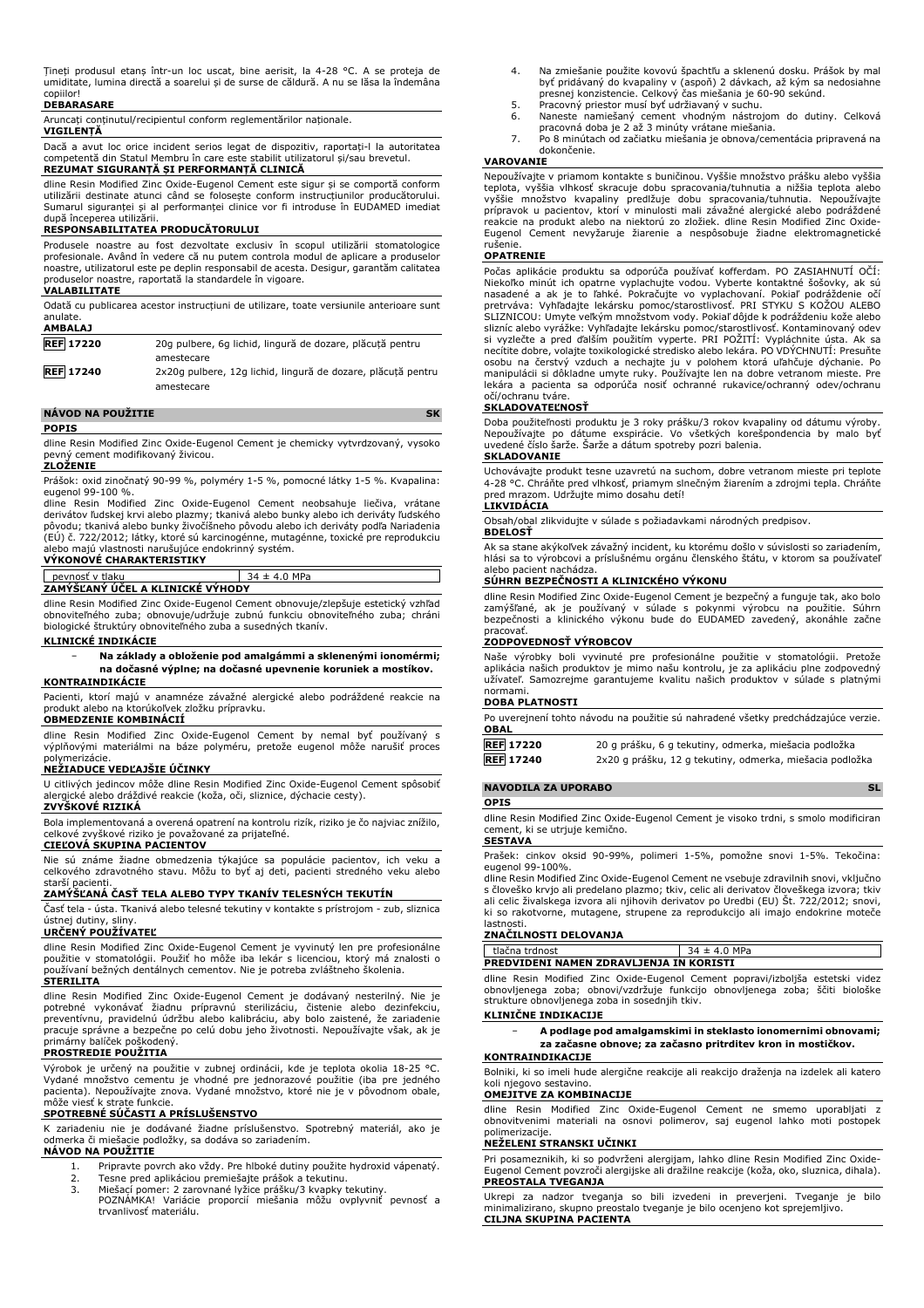Omejitev glede populacije pacientov, njihove starosti in splošnih zdravstvenih razmer ni. Zdravi se lahko tako otroke kot vse druge starostne skupine, tudi starejše paciente.

# **PREDVIDENI DEL TELESA ALI VRSTE TKIV V TELESNIH TEKOČINAH**

Del telesa - usta. Tkiva ali telesne tekočine, s katerimi pripomoček pride v stik - zob, ustna sluznica, slina.

# **PREDVIDENI UPORABNIK**

dline Resin Modified Zinc Oxide-Eugenol Cement je bil razvit samo za profesionalno uporabo v zobozdravstvu. Uporablja ga lahko samo licenciran zobozdravnik ki ima znanje o uporabi zobnih cementov.

# **STERILNOST**

Dobavljen dline Resin Modified Zinc Oxide-Eugenol Cement je ne-sterilen. Za zagotovitev pravilnega in varnega delovanja pripomočka v predvidenem življenjskem obdobju sterilizacija, čiščenje ali razkuževanje, preventivno ali redno vzdrževanje ali kalibracija ni potrebna. Toda, če je prejmete izdelek v poškodovani embalaži, ga ne uporabliaite

# **OKOLJE UPORABE**

dline Resin Modified Zinc Oxide-Eugenol Cement je namenjen za uporabo v zobozdravstveni ordinaciji, kjer je standardna temperatura prostora med 18 in 25°C. Posamezni odmerek cementa je primeren za enkratno uporabo (samo za enega pacienta). Ni za ponovno uporabo. Odmerek, ki ni več shranjen v originalni embalaži, lahko izgubi svojo funkcijo.

# **POTROŠNI MATERIAL IN DODATKI**

Pripomočku ni priložena nobena dodatna oprema. Potrošni material, ki je pripomočku priložen, so merilna zajemalka, mešalne ploščice.

### **NAVODILA ZA UPORABO**

- 1. Površino pripravite kot običajno. Za globoke luknje uporabite podlago iz
- kalcijevega hidroksida. 2. Prašek in tekočino zmešajte tik pred nanosom.
- 3. Razmerje mešanja: 2 izravnani žlici praška / 3 kapljice tekočine.
- OPOMBA! Različna razmerja mešanja lahko vplivajo na trdnost in trajnost materiala.
- 4. Za mešanje uporabite kovinsko lopatico in stekleno ploščico ali papirno mešalno podlago. Prašek dodajte tekočini (vsaj) v dveh delih, dokler ne dosežete natančne konsistence. Skupni čas mešanja je 60-90 sekund.
- 5. Delovna površina mora biti suha.<br>6. S primernim instrumentom nane
- 6. S primernim instrumentom nanesite zmešani cement v zobno luknjo. Vključno z mešanjem je skupni delovni čas je 2-3 minute.
- 7. 8 minut po začetku mešanja je restavracija/cementacija pripravljena na zaključevanje.

#### **OPOZORILA**

Ne uporabljajte v neposrednem stiku s tkivom zobne pulpe. Povišana temperatura/vlaga in količina prahu skrajšata čas dela/utrjevanja. Nasprotno pa<br>zmanjšana|temperatura/vlaga|n manj prahu podaljšata čas dela/utrditve. dline Resin<br>Modified Zinc Oxide-Eugenol Cement ne uporabljajte pri paci hude alergijske reakcije ali draženje na ta izdelek ali katero koli njegovo sestavino. dline Resin Modified Zinc Oxide-Eugenol Cementne oddaja sevanja in ne povzroča elektromagnetnih motenj. **PREVIDNOSTNI UKREPI**

Med nanašanjem izdelka je priporočljivo uporabljati cofferdam. ČE PRIDE V OČI: Nekaj minut previdno izpirajte z vodo. Če je možno in enostavno izvedljivo, odstranite kontaktne leče. Nadaljujte z izpiranjem. Če draženje oči ne pojenja, poiščite zdravniško pomoč. ČE PRIDE DO STIKA S KOŽO ALI SLUZNICO: Izperite z veliko vode. Če pride do draženja kože / sluznice ali če se pojavi izpuščaj, poiščite zdravniško pomoč. Kontaminirana oblačila slecite in dobro operite. ČE PRIDE DO ZAUŽITJA: Izperite usta. Če se slabo počutite, pokličite center za zastrupitve ali osebnega zdravnika. ČE PRIDE DO VDIHA: Osebi pomagajte priti do svežega zraka, pri dihanju naj jim bo udobno. Po postopku si temeljito umijte roke. Uporabljajte samo v dobro prezračevanem prostoru. Priporočljivo je, da zobozdravnik in pacient nosita zaščitne rokavice/zaščitno obleko/zaščito za oči/zaščito za obraz.

#### **ROK UPORABE**

Rok uporabe izdelka je 3 leta od datuma izdelave za prašek / 3 let za tekočino. Ne uporabljajte po pretečenem datumu. V vseh dopisih morate navesti številko serije. Za številko serije in rok uporabe glejte embalažo.

#### **SKLADIŠČENJE**

Izdelek hranite v tesno zaprti embalaži in v suhem ter dobro prezračevanem prostoru pri temperaturi med 4-28°C. Ne izpostavljajte vlago, direktni sončni svetlobi in virom toplote. Ne zamrzujte. Hranite izven dosega otrok!

# **ODLAGANJE ODPADKOV**

Vsebino/embalažo zavrzite v skladu z nacionalnimi predpisi.

# **PAZLJIVOST**

Če pride do kakršnega koli resnega incidenta, ki se v zvezi s pripomočkom zgodi pacientu, to takoj sporočite proizvajalcu in pristojnemu organu države članice, v kateri uporabnik in/ali pacient prebiva.

# **POVZETEK VARNOSTNIH OPOZORIL IN KLINIČNIH UČINKOVITOSTI**

dline Resin Modified Zinc Oxide-Eugenol Cement je varen in deluje, kot je predvideno, če se uporablja v skladu s proizvajalčevimi navodili za uporabo. Povzetek varnostnih opozoril in klinične učinkovitosti bo predstavljen v EUDAMED takoj, ko bo predstavljen trau

#### **ODGOVORNOST PROIZVAJALCA**

Naši izdelki so bili razviti za profesionalno uporabo v zobozdravstvu. Ker uporaba naših izdelkov ni več pod našim nadzorom, je uporabnik v celoti odgovoren za njihovo aplikacijo. Seveda pa zagotavljamo kakovost naših izdelkov v skladu z veljavnimi standardi.

#### **VELJAVNOST**

| <b>PAKIRANJE</b> | Z objavo teh navodil za uporabo vse prejšnje različice postanejo brezpredmetne. |
|------------------|---------------------------------------------------------------------------------|
| <b>REF</b> 17220 | 20g praška, 6g tekočine, merilna zajemalka, mešalna<br>ploščica                 |
| <b>REF 17240</b> | 2x20q praška, 12q tekočine, merilna zajemalka, mešalna<br>ploščica              |

### **INSTRUCCIONES DE USO ES**

**DESCRIPCIÓN**

dline Resin Modified Zinc Oxide-Eugenol Cement es un cemento modificado con resina de curado químico de alta resistencia.

#### **COMPOSICIÓN**

Polvo: óxido de zinc 90-99%, polímeros 1-5%, excipientes 1-5%. Líquido: eugenol 99-100%.

dline Resin Modified Zinc Oxide-Eugenol Cement no contiene sustancias medicinales, sangre humana o derivados de plasma; tejidos o células, o sus derivados, de origen humano; tejidos o células de origen animal, o sus derivados, según se indica en el Reglamento (UE) No. 722/2012; Sustancias cancerígenas, mutágenos, tóxicas para la reproducción o que tengan propiedades de alteración endocrina. **CARACTERÍSTICAS DE DESEMPEÑO**

fuerza de compresión 34 ± 4.0 MPa **PROPÓSITO PREVISTO Y BENEFICIOS CLÍNICOS**

dline Resin Modified Zinc Oxide-Eugenol Cement restaura/mejora la apariencia estética del diente restaurable; restaura/mantiene la función del diente restaurable; protege las estructuras biológicas de los dientes restaurables y los tejidos adyacentes.

#### **INDICACIONES CLÍNICAS**

− **Para bases y revestimientos bajo amalgamas e ionómeros de vidrio; para empastes temporales; para la fijación temporal de coronas y puentes.**

#### **CONTRAINDICACIONES**

Pacientes con antecedentes de reacciones alérgicas o de irritaciones graves al producto o a cualquiera de los ingredientes.

# **RESTRICCIONES A LAS COMBINACIONES**

dline Resin Modified Zinc Oxide-Eugenol Cement no debe usarse con materiales de restauración a base de polímeros, ya que el eugenol puede alterar el proceso de polimerización.

### **EFECTOS SECUNDARIOS INDESEABLES**

En personas susceptibles, dline Resin Modified Zinc Oxide-Eugenol Cement puede causar reacciones alérgicas o irritación (en piel, ojos, mucosas, tracto respiratorio). **RIESGOS RESIDUALES**

# Se han implementado y comprobado medidas de control de riesgos, reduciéndolos en la medida de lo posible, el riesgo residual general se considera aceptable. **GRUPO DE PACIENTES OBJETIVO**

No se conocen restricciones con respecto a la población de pacientes, edad y condiciones generales de salud. Pudiendo haber niños, pacientes de mediana edad o

# ancianos. **PARTE PREVISTA DEL CUERPO O TIPOS DE TEJIDOS DE FLUIDOS CORPORALES**

Parte del cuerpo - boca. Tejidos o fluidos corporales en contacto con el dispositivo: dientes, mucosa, saliva.

#### **USUARIO PREVISTO**

dline Resin Modified Zinc Oxide-Eugenol Cement está desarrollado únicamente para uso profesional odontológico. Dirigido a médicos con licencia que tengan conocimientos sobre cómo usar cementos dentales comunes. No hay necesidad de tener una formación específica.

## **ESTERILIDAD**

dline Resin Modified Zinc Oxide-Eugenol Cement se entrega sin esterilizar. No necesita esterilización, limpieza o desinfección preparatoria, mantenimiento preventivo, regular o calibración para garantizar que el dispositivo funcione de manera adecuada y segura durante su vida útil prevista. Sin embargo, no lo use si el envoltorio principal está dañado.

# **MEDIO AMBIENTE DE USO**

El producto está diseñado para ser usado en consultorios odontológicos donde la temperatura ambiente va de 18 a 25 °C. La cantidad dispensada de cemento es adecuada para un solo uso (un paciente). No reutilizar. La cantidad dispensada que no se mantenga en el paquete original puede perder su función.

# **COMPONENTES CONSUMIBLES Y ACCESORIOS**

No se suministran accesorios con el dispositivo. Se suministran artículos no consumibles con el dispositivo, como cucharas medidoras o placas para mezclar. **INSTRUCCIONES DE USO**

- 1. Prepare la superficie como siempre. Para cavidades profundas, use un revestimiento de hidróxido de calcio.
	- 2. Mezcle el polvo y el líquido justo antes de la aplicación.<br>
	2. Mezcle el polvo y el líquido justo antes de la aplicación.<br>
	3. Proporción de la mezcla: 2 cucharadas rasas de polvo / 3.
	- 3. Proporción de la mezcla: 2 cucharadas rasas de polvo / 3 gotas de líquido. ¡NOTA! Las variaciones de las proporciones de mezcla pueden afectar la resistencia y durabilidad del material.
	- 4. Para mezclar, use una espátula de metal y una losa de vidrio. El polvo debe agregarse al líquido en 2 porciones (al menos), hasta que se alcance la consistencia exacta. El tiempo total de mezcla es de 60 a 90 segundos.
	- 5. El área de trabajo debe mantenerse seca.<br>6. Aplique el cemento mezclado con un instru Aplique el cemento mezclado con un instrumento adecuado en la cavidad.
	- El tiempo de trabajo total es de 2-3 minutos, incluida la mezcla. 7. Después de 8 minutos desde el inicio de la mezcla, la restauración / cementación está lista para el acabado.

# **ADVERTENCIAS**

No aplicar en contacto directo con tejido pulpar. Mayor cantidad de polvo o mayor temperatura, mayor humedad acorta el tiempo de trabajo o fraguado y menor temperatura, o mayor cantidad de líquido prolonga el tiempo de trabajo o fraguado.<br>No utilice dline Resin Modified Zinc Oxide-Eugenol Cement en pacientes que tengan<br>antecedentes de reacciones alérgicas o de irritació producto o cualquiera de sus componentes. dline Resin Modified Zinc Oxide-Eugenol Cement no emite radiación y tampoco causa interferencias electromagnéticas. **PRECAUCIONES**

#### Se recomienda utilizar barrera durante la aplicación del producto. EN CASO DE CONTACTO CON LOS OJOS: Enjuague cuidadosamente con agua durante varios minutos. Quítese las lentes de contacto, si los lleva y es fácil hacerlo. Continúe enjuagando. Si la irritación ocular persiste: consulte con su médico. EN CASO DE CONTACTO CON LA PIEL O LAS MUCOSAS: Lave con abundante agua. Si se produce irritación o sarpullido en la piel o mucosas: busque atención médica. Quítese la ropa contaminada y lávela antes de volverla a usar. EN CASO DE INGESTA: Enjuague la boca. Llame a un centro de toxicología o a un médico si no se encuentra bien. EN CASO DE INHALACIÓN: Lleve a la persona a tomar aire fresco y facilite su respiración. Lávese bien las manos después de manipular el producto. Utilice el producto solo en un área bien ventilada. Se recomienda utilizar guantes protectores/ropa protectora/protección ocular/protección facial para médico y paciente. **VIDA ÚTIL**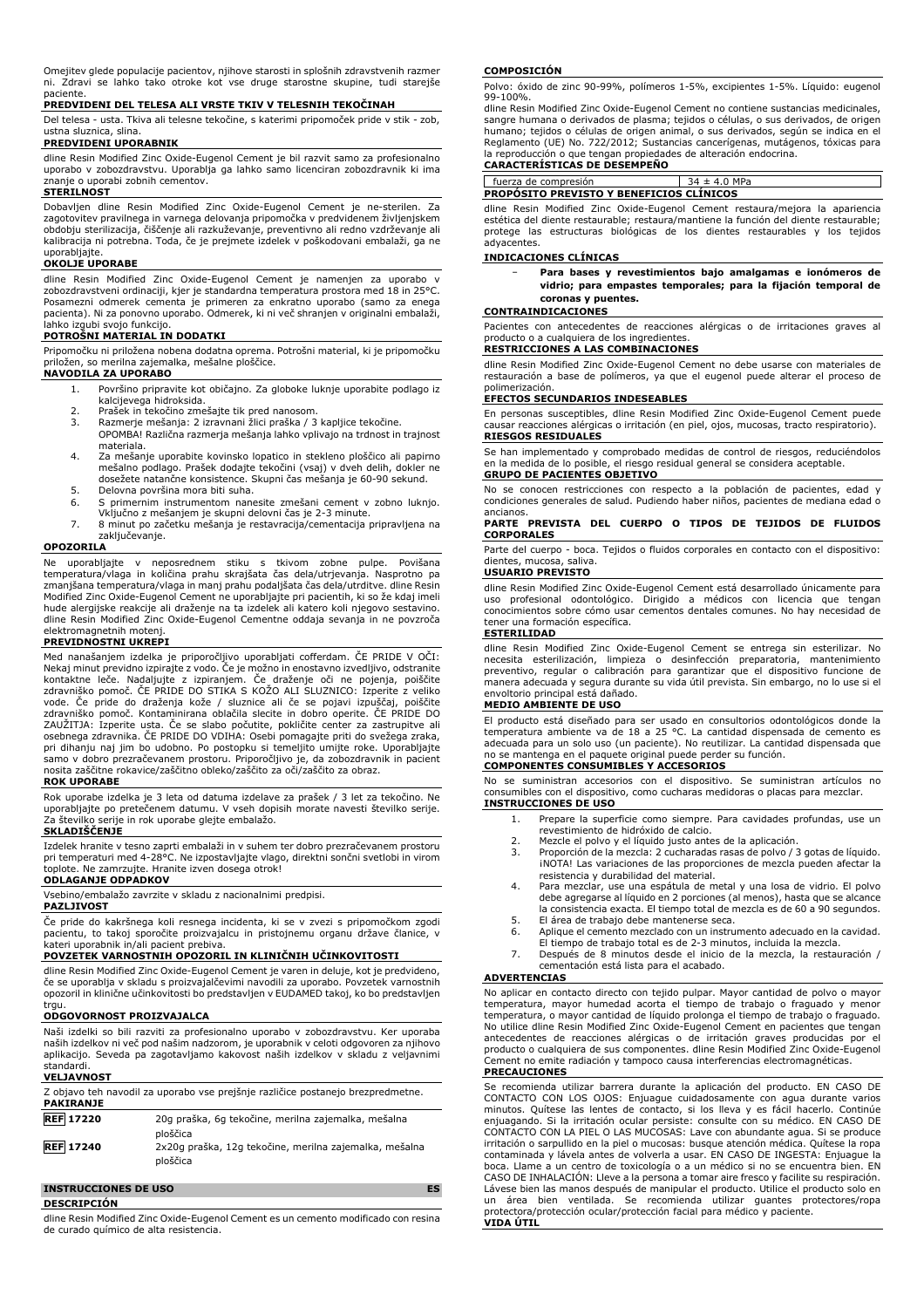La vida útil del producto son 3 años para el polvo / 3 años para el líquido contando a partir de la fecha de fabricación. No lo use después de la fecha de vencimiento. El número de lote debe indicarse en todo el prospecto. Consulte el empaque para ver el lote y la fecha de vencimiento.

#### **ALMACENAMIENTO**

Mantenga el producto bien cerrado en un lugar seco y bien ventilado de 4 a 28 °C. Proteger de la humedad, la luz solar directa y las fuentes de calor. No congele. iMantenga fuera del alcance de los niños!

# **DISPOSICIÓN**

Elimine el contenido/recipiente según lo requieran los requisitos reglamentarios nacionales.

#### **VIGILANCIA**

Si se ha producido algún incidente grave en relación con el dispositivo, informe al fabricante y a la autoridad competente del Estado miembro en el que esté establecido el usuario y/o el paciente.

#### **RESUMEN DE SEGURIDAD Y DESEMPEÑO CLÍNICO**

dline Resin Modified Zinc Oxide-Eugenol Cement es seguro y funciona según lo previsto si es usado según las instrucciones de uso del fabricante. El resumen de seguridad y desempeño clínico se presentará en EUDAMED tan pronto como comience a funcionar.

### **RESPONSABILIDAD DE LOS FABRICANTES**

Nuestros productos han sido desarrollados para uso profesional odontológico. Dado que la aplicación de nuestros productos está fuera de nuestro control, el usuario es totalmente responsable de ella. Por supuesto, garantizamos la calidad de nuestros productos de acuerdo con los estándares aplicados.

#### **VALIDEZ**

Tras la publicación de estas instrucciones de uso, quedan reemplazadas todas las versiones previas. **EMBALAJE**

| ---------        |                                                         |
|------------------|---------------------------------------------------------|
| <b>REF 17220</b> | 20 g de polvo, 6 g de líquido, cuchara dosificadora,    |
|                  | lámina de mezcla                                        |
| <b>REF 17240</b> | 2x20 g de polvo, 12 g de líquido, cuchara dosificadora, |
|                  | lámina de mezcla                                        |

# **ANVÄNDARINSTUKTIONER SV**

**BESKRIVNING**

dline Resin Modified Zinc Oxide-Eugenol Cement är ett kemiskt härdat, väldigt hållfast, hartsmodifierat cement.

#### **SAMMANSÄTTNING**

Pulver: zinkoxid 90-99%, polymerer 1-5%, hjälpämnen 1-5%. Vätska: eugenol 99- 100%.<br>dline

Resin Modified Zinc Oxide-Eugenol Cement innehåller inte läkemedelssubstanser, inklusive mänskligt blod eller plasmaderivat; vävnader eller celler, eller deras derivat, av mänskligt ursprung; vävnader eller celler av animaliskt ursprung, eller deras derivat, som avses i förordning (EU) nr 722/2012; ämnen som<br>är cancerframkallande. mutagena. reproduktionsgiftiga eller som har cancerframkallande, mutagena, reproduktionsgiftiga

# hormonstörande egenskaper. **PRESTANDAEGENSKAPER**

| tryckhällfasthet                   | $34 \pm 4.0$ MPa |
|------------------------------------|------------------|
| AVSETT SYFTE OCH KLINISKA FÖRDELAR |                  |
|                                    |                  |

dline Resin Modified Zinc Oxide-Eugenol Cement återställer/förbättrar det estetiska utseendet hos en restaurerbar tand; återställer/upprätthåller tandfunktionen hos en restaurerbar tand; skyddar biologiska strukturer i restaurerbara tänder och intilliggande vävnader.

#### **KLINISKA INDIKATIONER**

− **För baser och foder under amalgamer och glasjonomerer; för tillfälliga fyllningar; för tillfällig fixering av kronor och broar.**

# **KONTRAINDIKATIONER**

Patienter som tidigare har upplevt allvarliga allergiska reaktioner eller irritationsreaktioner av produkten eller någon av ingredienserna.

#### **BEGRÄNSNINGAR AV KOMBINATIONER**

dline Resin Modified Zinc Oxide-Eugenol Cement bör inte användas med polymerbaserade restaureringsmaterial eftersom eugenol kan störa restaureringsmaterial eftersom eugenol kan störa polymerisationsprocessen. **OÖNSKADE BIVERKNINGAR**

Hos känsliga individer kan dline Resin Modified Zinc Oxide-Eugenol Cement orsaka allergiska reaktioner eller irritationsreaktioner (hud, ögon, slemhinna, luftvägar). **ÅTERSTÅENDE RISKER**

Åtgärder för riskkontroll har genomförts och verifierats, risken minskas så långt som möjligt, den totala restrisken bedöms vara acceptabel.

### **PATIENTENS MÅLGRUPP**

Inga kända restriktioner angående patientpopulation, ålder eller allmänna hälsotillstånd. Det kan finnas barn, medelålders eller äldre patienter.

**AVSEDD DEL AV KROPPEN ELLER TYPER AV VÄVNADER AV KROPPSVÄTSKOR** En del av kroppen – munnen. Vävnader eller kroppsvätskor i kontakt med enheten – tand, munslemhinna, saliv.

### **AVSEDD ANVÄNDARE**

dline Resin Modified Zinc Oxide-Eugenol Cement är utvecklad endast för professionellt bruk inom tandvården. Dess användare är endast licensierad läkare som har kunskap om hur man använder vanliga cement. Det finns dock inget behov av specifik utbildning.

#### **STERILITET**

dline Resin Modified Zinc Oxide-Eugenol Cement levereras icke-steril. Det finns inget behov av förberedande sterilisering, rengöring eller desinfektion, förebyggande eller regelbundet underhåll eller kalibrering, för att säkerställa att enheten fungerar korrekt och säkert under dess avsedda livstid. Använd dock inte om förpackningen är skadad.

#### **ANVÄNDNINGSMILJÖ**

Produkten är designad för att användas på tandvårdskliniker där omgivningstemperaturen är 18-25°C. Den fördelade mängden cement är lämplig för engångsbruk (endast för en patient). Återanvänd inte. Administrerad mängd som inte hålls kvar i originalförpackningen kan leda till funktionsförlust. **FÖRBRUKNINGSDELAR OCH TILLBEHÖR**

Inga tillbehör medföljer enheten. Förbrukningsvaror, som mätskopa och mixerplattor, levereras med enheten. **ANVÄNDARINSTUKTIONER**

- 1. Förbered ytan som vanligt. För djupa håligheter använd kalciumhydroxidfoder.
	-
	- 2. Blanda pulver och vätska strax före appliceringen.<br>2. Blanda pulver och vätska strax före appliceringen.
	- 3. Blandningsförhållanden: 2 skedar pulver / 3 droppar vätska. OBS! Variationer i blandningsförhållanden kan påverka materialets hållfasthet och hållbarhet.
	- 4. För blandning använd metallspatel och glasplatta. Pulvret bör tillsättas vätskan i två portioner (minst) tills exakt konsistens uppnås. Total blandningstid är 60-90 sekunder.
	- 5. Arbetsytan måste hållas torr.<br>6. Applicera det blandade cemer
	- 6. Applicera det blandade cementet med lämpligt instrument i håligheten.<br>– Total arbetstid är 2-3 minuter inklusive blandning.<br>7. Efter 8 minuter från blandningens början är restaureringen klar för
	- efterbehandling.

#### **VARNINGAR**

Använd inte i direkt kontakt med massavävnad. En högre mängd pulver eller högre temperatur och luftfuktighet förkortar arbets-/härdningstiden medan en lägre temperatur eller större mängd vätska förlänger arbets-/härdningstiden. Använd inte dline Resin Modified Zinc Oxide-Eugenol Cement på patienter som tidigare har upplevt allvarliga allergiska reaktioner eller irritationsreaktioner av produkten eller någon av ingredienserna i den. dline Resin Modified Zinc Oxide-Eugenol Cement avger inte strålning och orsakar inga elektromagnetiska störningar. **FÖRSIKTIGHETSÅTGÄRDER**

Det rekommenderas att använda cofferdam under appliceringen av produkten. VID KONTAKT MED ÖGONEN: Skölj försiktigt med vatten i flera minuter. Ta bort kontaktlinser om de finns och det är lätt att göra så. Fortsätt skölja. Om irritationen i ögonen kvarstår: Kontakta läkare. VID KONTAKT MED HUD ELLER SLEMMHINNOR: Tvätta rent med mycket vatten. Om irritation eller utslag på huden/slemhinnor uppstår: Kontakta läkare. Ta av utsatta kläder och tvätta dem innan de återanvänds. VID FÖRTÄRING: Skölj munnen. Ring ett giftcenter eller läkare om du mår dåligt. VID INANDNING: Flytta personen till en plats med frisk luft och håll se till att den sitter bekvämt för att kunna andas bra. Tvätta händerna noggrant efter hantering. Använd endast i väl ventilerade utrymmen. Det rekommenderas att både läkaren och patienten bär skyddshandskar/skyddskläder/ögonskydd/ansiktsskydd.

#### **HÅLLBARHETSTID**

Produktens hållbarhet är 3 år för pulver / 3 år för vätska från tillverkningsdatumet. Använd inte efter utgångsdatum. Partinummer bör anges i all korrespondens. Se förpackning för partinummer och utgångsdatum. **FÖRVARING**

Förvara produkten tätt sluten på en torr, väl ventilerad plats vid 4-28°C. Skydda den fukt, mot direkt solljus och värmekällor. Frys inte. Förvaras oåtkomlig för barn! **AVLÄGNING**

Kassera innehållet/behållaren i enlighet med nationella föreskrifter. **VAKSAMHET**

Om en allvarlig händelse har inträffat i samband med enheten rapporteras detta till tillverkaren och den behöriga myndigheten i den medlemsstat där användaren och/eller patienten är etablerad.

## **SAMMANFATTNING AV SÄKERHET OCH KLINISK PRESTANDA**

dline Resin Modified Zinc Oxide-Eugenol Cement är säker och fungerar som avsett om den används i enlighet med tillverkarens bruksanvisningar. Sammanfattning av säkerhet och klinisk prestanda kommer att presenteras i EUDAMED så snart det böjar fungera

#### **TILLVERKARENS ANSVAR**

Våra produkter har utvecklats för professionellt bruk inom tandvården. Eftersom tillämpningen av våra produkter ligger utanför vår kontroll är användaren själv fullt ansvarig för applikationen. Naturligtvis garanterar vi kvaliteten på våra produkter i enlighet med rådande standarder. **GILTIGHET**

| I och med publiceringen av denna bruksanvisning ersätts alla tidigare versioner. |               |  |  |  |  |
|----------------------------------------------------------------------------------|---------------|--|--|--|--|
| FÖRPACKNING                                                                      |               |  |  |  |  |
| ——— <i>-</i> ————                                                                | $\sim$ $\sim$ |  |  |  |  |

| <b>REF 17220</b> | 20 g pulver, 6 g vätska, mätskopa, blandningsplatta    |
|------------------|--------------------------------------------------------|
| <b>REF 17240</b> | 2x20 g pulver, 12 g vätska, mätskopa, blandningsplatta |
|                  |                                                        |

# **KULLANIM KILAVUZU TR**

**AÇIKLAMA** dline Resin Modified Zinc Oxide-Eugenol Cement kimyasal kürlenen, yüksek

mukavemetli, resin modifikasyona uğramış simandır. **BILEŞIM**

Toz: çinko oksit %90-99, polimerler %1-5, yardımcı maddeler %1-5. Sıvı: öjenol %99-100.

Bu ürün insan kanı veya plazma türevi, insan dokuları veya hücreleri veya bunların türevlerini, 722/2012 Sayılı Tüzük (AB)'de bahsedildiği üzere hayvanlara ait dokular veya hücreler veya bunların türevleri; kanserojen, mutajenik, üremeye toksik veya endokrin bozucu özelliklere sahip maddeler dahil tıbbi madde içermez. **PERFORMANS ÖZELLIKLERI**

| <b>HEDEFLENEN AMAC VE KLINIK FAYDALAR</b> |             |  |  |
|-------------------------------------------|-------------|--|--|
| basınc davanımı                           | $±$ 4.0 MPa |  |  |
|                                           |             |  |  |

dline Resin Modified Zinc Oxide-Eugenol Cement, restore edilebilir dişin estetik görünümünü geri kazanmasını/daha estetik görünmesini sağlar, restore edilebilir dişin fonksiyonunu geri kazanmasını/korumasını sağlar; restore edilebilir diş ve bitişik dokuların biyolojik yapılarını korur.

#### **KLINIK ENDIKASYONLAR**

− **Amalgam ve cam iyonomerlerin altındaki taban ve kaplamalar için; geçici dolgular için; Kronları ve köprüleri geçici olarak sabitlemek içindir.**

#### **KONTRAENDIKASYONLAR**

Ürüne veya bileşenlerden herhangi birine karşı şiddetli alerjik reaksiyon veya tahriş olma geçmişi olan hastalar.

# **KOMBINASYONLARLA ILGILI KISITLAMALAR**

Öjenol polimerizasyon sürecini bozabileceğinden, ürün polimer bazlı restoratif malzemelerle kullanılmamalıdır. **İSTENMEYEN YAN ETKILER**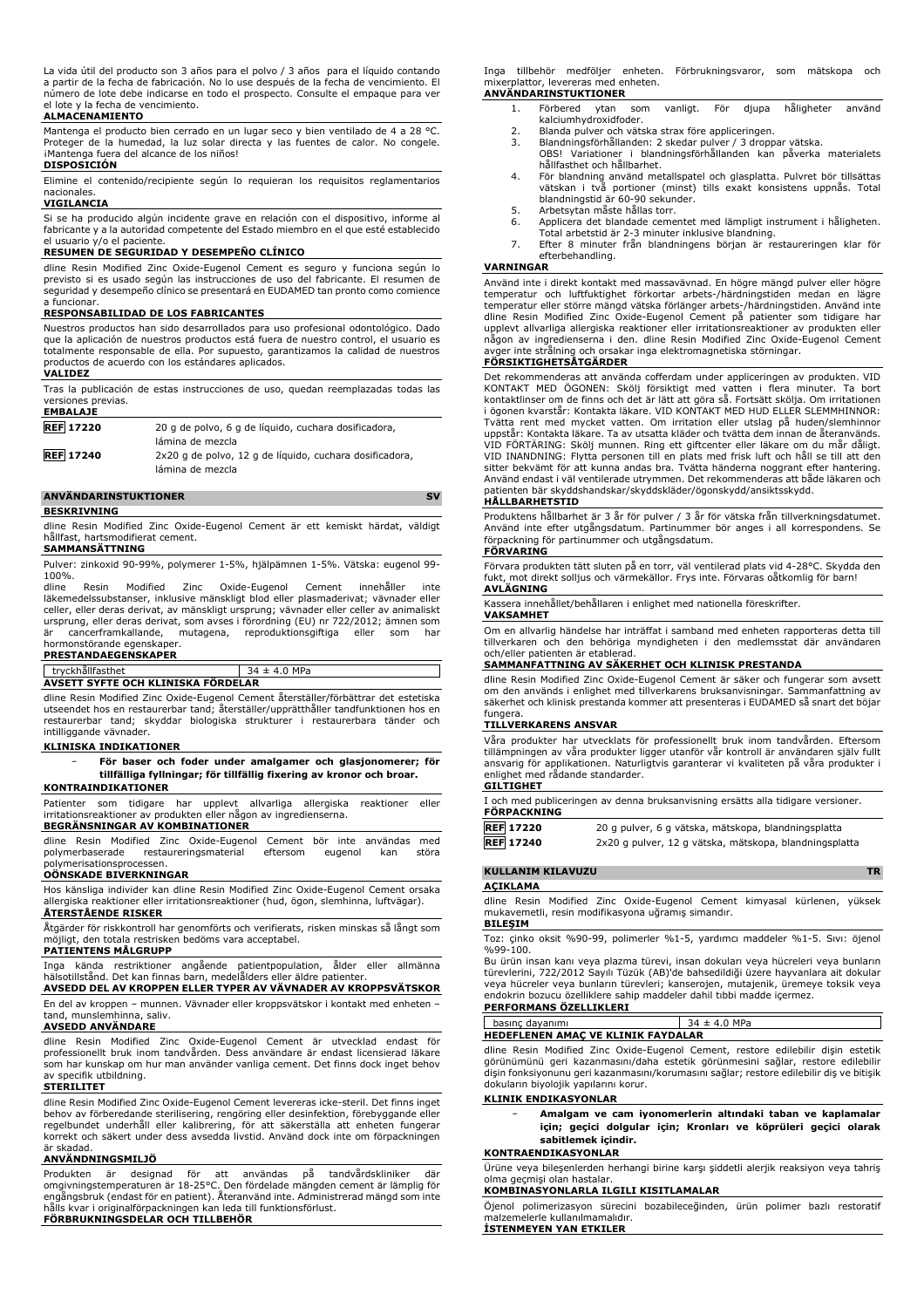dline Resin Modified Zinc Oxide-Eugenol Cement, hassas kişilerde alerjik veya tahriş reaksiyonlarına (cilt, göz, mukoza, solunum yolu) neden olabilir.

### **REZIDÜEL RISKLER**

Risk kontrol önlemleri uygulandı ve doğrulandı, risk mümkün olduğu kadar azaltıldı, tüm artık riskin kabul edilebilir olduğuna karar verildi.

# **HASTA HEDEF GRUBU**

Hasta kütle, yaş ve genel sağlık durumuyla ilgili herhangi bilinen bir kısıtlama mevcut değildir. Çocuklar, orta yaşlı veya yaşlı hastalar olabilir.

# **HEDEFLENEN VÜCUT BÖLÜMÜ VEYA VÜCUT SIVILARININ DOKU TÜRLERI**

Vücudun bir bölümü - ağız. Cihazın temas ettiği doku veya vücut sıvıları - diş, oral mukoza, tükürük. **HEDEFLENEN KULLANICI**

# dline Resin Modified Zinc Oxide-Eugenol Cement yalnızca diş hekimleri tarafından profesyonel kullanım için geliştirilmiştir. Yalnızca basit dental simanların nasıl kullanılacağı bilgisine sahip lisanslı doktor er tarafından kullanılabilir. Özel eğitime gerek yoktur.

#### **STERILITE**

dline Resin Modified Zinc Oxide-Eugenol Cement sterilize edilmemiş şekilde teslim edilmektedir. Cihazın amaçlanan ömrü boyunca düzgün ve güvenli bir şekilde çalışmasını sağlamak için herhangi bir hazırlama niteliğinde sterilizasyona, temizliğe veya dezenfeksiyona, önleyici, düzenli bakıma veya kalibrasyona gerek yoktur. Ancak birincil ambalaj zarar görmüşse kullanmayın.

#### **KULLANIM ORTAMI**

dline Resin Modified Zinc Oxide-Eugenol Cement, ortam sıcaklığının 18-25°C olduğu diş muayenehanelerinde kullanılmak üzere geliştirilmiştir. Dağıtılmış siman miktarı tek kullanım için uygundur (sadece bir hasta için). Tek kullanımlıktır Hazırlanan miktarın orijinal ambalajında saklanmaması işlev kaybına neden olabilir.

# **SARF MALZEMELERI VE YARDIMCI MALZEMELER**

Cihazla birlikte herhangi bir aksesuar verilmemektedir. Ölçü kepçesi, karıştırma pedleri gibi sarf malzemeleri cihazla birlikte verilmektedir.

- **KULLANIM KILAVUZU**
	- 1. Yüzeyi her zamanki gibi hazırlayın. Derin kaviteler için kalsiyum hidroksit kaplama kullanın.
	- 2. Uygulamadan hemen önce toz ve sıvıyı karıştırın.<br>3. Karıstırma oranı: 2 ölcek toz / 3 damla sıvı.
	- 3. Karıştırma oranı: 2 ölçek toz / 3 damla sıvı. NOT! Karışım oranlarındaki değişiklikler, malzemenin mukavemetini ve dayanıklılığını etkileyebilir.
	- 4. Karıştırmak için metal spatula ve cam levha kullanın. Tam kıvama ulaşıncaya kadar toz sıvıya (en az) 2 parça halinde ilave edilmelidir. Toplam karıştırma süresi 60-90 saniyedir.
	- 5. Çalışma alanı kuru tutulmalıdır. 6. Karıştırılmış simanı uygun aletle kaviteye uygulayın. Toplam çalışma
	- süresi karıştırma dahil olmak üzere 2-3 dakikadır. 7. Karıştırmaya başladıktan 8 dakika sonra restorasyon/simantasyon
	- tamamlama işlemi için hazır olacaktır.

### **UYARILAR**

Pulpa dokusuyla doğrudan temas halinde kullanmayın. Daha fazla miktarda toz veya daha yüksek sıcaklık, daha yüksek miktarda nem, çalışma/sertleşme süresini kısaltacaktır, daha düşük sıcaklık veya daha yüksek sıvı miktarı ise çalışma/sertleşme süresini uzatacaktır. Bu ürünü, ürüne veya bileşenlerden herhangi birine karşı şiddetli alerjik reaksiyon veya tahriş olma geçmişi olan hastalar için kullanmayın. dline Resin Modified Zinc Oxide-Eugenol Cement radyasyon yaymaz ve herhangi bir elektromanyetik enterferans ortaya çıkarmaz.

#### **ÖNLEMLER**

Urün uygulanırken bent kullanılması tavsiye edilir. GOZE TEMASI HALINDE: Birkaç<br>dakika suyla dikkatlice durulayın. Varsa ve çıkarması kolaysa kontakt lenslerinizi<br>çıkarın. Durulamaya devam edin. Göz tahrişi devam ederse: T kızarıklık meydana gelirse: Tıbbı tavsiye/yardım alın. Kirlenmiş giysileri çıkartın ve<br>tekrar kullanmadan önce yıkayın. YUTULMASI DURUMUNDA: Ağzınızı çalkalayın.<br>Kendinizi iyi hissetmiyorsanız Zehir Merkezi'ni arayın SOLUNMASI DURUMUNDA: Zarar gören kişiyi temiz havaya çıkartın ve kolay biçimde nefes alması için rahat bir pozisyonda tutun. Kullandıktan sonra ellerinizi iyice yıkayın. İyi havalandırılmış bir alanda kullanın. Doktor ve hasta için koruyucu eldiven/koruyucu kıyafet/koruyucu gözlük/yüz için koruyucu kullanılması tavsiye edilir.

# **RAF ÖMRÜ**

Ürünün raf ömrü, üretim tarihinden itibaren toz için 3 yıl/sıvı için 3 yıldır. Belirlenen son kullanma tarihinden sonra kullanmayın. Parti numarası tüm bilgilendirmelerde belirtilmelidir. Parti numarası ve son kullanma tarihi için ambalaja bakınız.

# **DEPOLAMA**

dline Resin Modified Zinc Oxide-Eugenol Cement 4-28°C'de kuru ve iyi havalandırılan bir yerde sıkıca kapalı halde saklayın. Doğrudan güneş ışığından, nem ve ısı kaynaklarından koruyun. Dondurmayın. Çocukların erişemeyeceği yerlerde muhafaza edin!

### **BERTARAF ETME**

İçeriği/kabını ulusal yasal gerekliliklere göre bertaraf edin.

#### **VIJILANS**

Cihazla ilgili olarak meydana gelen herhangi bir ciddi kazayı, üreticiye ve kullanıcının ve/veya hastanın kabul edildiği Üye Devletin yetkili otoritesine bildirin.

#### **GÜVENLILIK VE KLINIK PERFORMANS ÖZETI**

dline Resin Modified Zinc Oxide-Eugenol Cement güvenlidir ve üretici tarafından kullanım talimatlarına uygun olarak kullanılması durumunda amaçlandığı gibi çalışır. Güvenlik ve klinik performans özeti, işe başlar başlamaz EUDAMED'de lanse edilecektir.

## **ÜRETICININ SORUMLULUĞU**

Ürünlerimiz diş hekimleri tarafından profesyonel kullanım için geliştirilmiştir. Ürünlerimiz kontrolümüz dışında kullanıldığından, uygulamadan tamamen kullanıcı sorumludur. Ürünlerimizin kalitesini uygulanan standartlara uygun olarak garanti ediyoruz.

# **GEÇERLILIK SÜRESI**

İşbu kullanım talimatının yayınlanması üzerine, önceki tüm versiyonların yerini alacaktır. **AMBALAJ**

| <b>REF 17220</b> | 20 gr toz, 6 gr sıvı, ölçü kepçesi, karıştırma pedi    |
|------------------|--------------------------------------------------------|
| <b>REF</b> 17240 | 2x20 gr toz, 12 gr sıvı, ölçü kepçesi, karıştırma pedi |

#### **ИНСТРУКЦИЯ ПО ПРИМЕНЕНИЮ RU**

#### **ОПИСАНИЕ**

dline Resin Modified Zinc Oxide-Eugenol Cement - это высокопрочный модифицированный смолами цемент химического отверждения. **СОСТАВ**

Порошок: оксид цинка 90-99%, полимеры 1-5%, вспомогательные вещества 1- 5%. Жидкость: эвгенол 99-100%.

dline Resin Modified Zinc Oxide-Eugenol Cement не содержит лекарственных веществ, в том числе производных человеческой крови или плазмы; тканей или клеток, или их производных, человеческого происхождения; тканей или клеткок, или их производных, животного происхождения, как указано в Регламенте (ЕС)<br>№ 722/2012: веществ которые являются канцерогенными мутагенными № 722/2012; веществ, которые являются канцерогенными, мутагенными, то тестеству веществу которые изливном кандерогонными, нукагонными, свойствами.

#### **ФУНКЦИОНАЛЬНЫЕ ХАРАКТЕРИСТИКИ**

| прочность на сжатие                                 | 34 ± 4.0 MΠa |
|-----------------------------------------------------|--------------|
| ПРЕДУСМОТРЕННОЕ ПРИМЕНЕНИЕ И КЛИНИЧЕСКИЕ РЕЗУЛЬТАТЫ |              |

Средство восстанавливает/улучшает эстетический вид восстанавливаемого зуба; восстанавливает/поддерживает зубную функцию восстанавливаемого зуба; защищает биологические структуры восстанавливаемого зуба и прилегающих тканей.

### **КЛИНИЧЕСКИЕ ПОКАЗАНИЯ**

| $\overline{\phantom{0}}$ | Для основ и подкладок под амальгамы и стеклоиономеры; для |  |  |  |
|--------------------------|-----------------------------------------------------------|--|--|--|
|                          | временных пломб; для временной фиксации коронок и         |  |  |  |
|                          | мостовидных протезов.                                     |  |  |  |

#### **ПРОТИВОПОКАЗАНИЯ**

Пациенты, у которых в анамнезе были тяжелые аллергические или раздражающие реакции на продукт или любой из ингредиентов. **ОГРАНИЧЕНИЯ НА КОМБИНАЦИИ**

dline Resin Modified Zinc Oxide-Eugenol Cement не следует использовать с реставрационными материалами на полимерной основе, так как эвгенол может нарушить процесс полимеризации.

#### **НЕЖЕЛАТЕЛЬНЫЕ ПОБОЧНЫЕ ЭФФЕКТЫ**

У восприимчивых людей dline Resin Modified Zinc Oxide-Eugenol Cement может вызывать аллергические или раздражающие реакции (кожа, глаза, слизистые оболочки, дыхательные пути).

### **ОСТАТОЧНЫЕ РИСКИ**

Меры по управлению рисками внедрены и проверены, риск снижен, насколько это возможно, общий остаточный риск признан приемлемым. **ЦЕЛЕВАЯ ГРУППА ПАЦИЕНТОВ**

Никаких ограничений относительно категории пациентов, их возраста и общего состояния здоровья не известно. Продукт можно применять на детях, пациентах среднего и пожилого возраста.

#### **ПРЕДПОЛАГАЕМАЯ ЧАСТЬ ТЕЛА ИЛИ ТИПЫ ТКАНЕЙ ЖИДКОСТЕЙ ОРГАНИЗМА**

Часть тела - рот. Ткани или биологические жидкости, контактирующие с изделием - зуб, слизистая оболочка рта, слюна.

#### **ПРЕДПОЛАГАЕМЫЙ ПОЛЬЗОВАТЕЛЬ**

dline Resin Modified Zinc Oxide-Eugenol Cement разработан только для профессионального использования в стоматологии. Пользователь - только лицензированный врач, который знает, как использовать обычные стоматологические цементы. Нет необходимости в специальной подготовке. **СТЕРИЛЬНОСТЬ**

Товар поставляется нестерильным. Нет необходимости в какой-либо предварительной стерилизации, очистке или дезинфекции, профилактическом, регулярном обслуживании или калибровке, чтобы гарантировать правильную и безопасную работу изделия в течение его предполагаемого срока службы. Однако не используйте, если первичная упаковка повреждена.

#### **УСЛОВИЯ ПРИМЕНЕНИЯ**

Изделие предназначено для использования в стоматологическом кабинете с температурой окружающей среды 18-25°C. Распределенное количество цемента подходит для одноразового использования (только для одного пациента). Не использовать повторно. Выданное количество, хранящееся не в оригинальной упаковке, может привести к потере функциональности.

## **РАСХОДНЫЕ МАТЕРИАЛЫ И ПРИНАДЛЕЖНОСТИ**

В комплект поставки изделия не входят принадлежности. Расходные материалы, такие как мерная ложка, бумага для замешивания, входят в комплект поставки изделия.

#### **ИНСТРУКЦИЯ ПО ПРИМЕНЕНИЮ**

- 1. Подготовьте поверхность, как обычно. Для глубоких полостей используйте лайнер из гидроксида кальция.
- 2. Смешайте порошок и жидкость непосредственно перед нанесением.<br>3. Пропорции при смешивании: 2 столовые ложки порошка/3 капл 3. Пропорции при смешивании: 2 столовые ложки порошка/3 капли жидкости.
- ПРИМЕЧАНИЕ! Вариации пропорций смешивания могут повлиять на прочность и долговечность материала.
- 4. Для перемешивания используйте металлический шпатель и стеклянную пластину. Порошок следует добавлять в жидкость двумя (минимум) порциями до достижения точной консистенции. Общее время перемешивания 60-90 секунд.
- 5. Рабочая зона должна быть сухой.
- 6. Нанесите смешанный цемент подходящим инструментом в полость. Общее время работы составляет 2-3 минуты, включая перемешивание.
- 7. Через 8 минут после начала перемешивания реставрация/цементация готова к полировке.

# **ПРЕДУПРЕЖДЕНИЯ**

Не использовать при прямом контакте с тканью пульпы. Более высокое количество порошка или более высокая температура, более высокая влажность сокращают время работы/схватывания, а более низкая температура или большее количество жидкости продлевают время обработки/схватывания. Не используйте продукт для пациентов, у которых в анамнезе есть серьезные аллергические или раздражающие реакции на продукт или любой из ингредиентов. Изделие не генерирует излучение и не вызывает электромагнитные помехи. **МЕРЫ ПРЕДОСТОРОЖНОСТИ**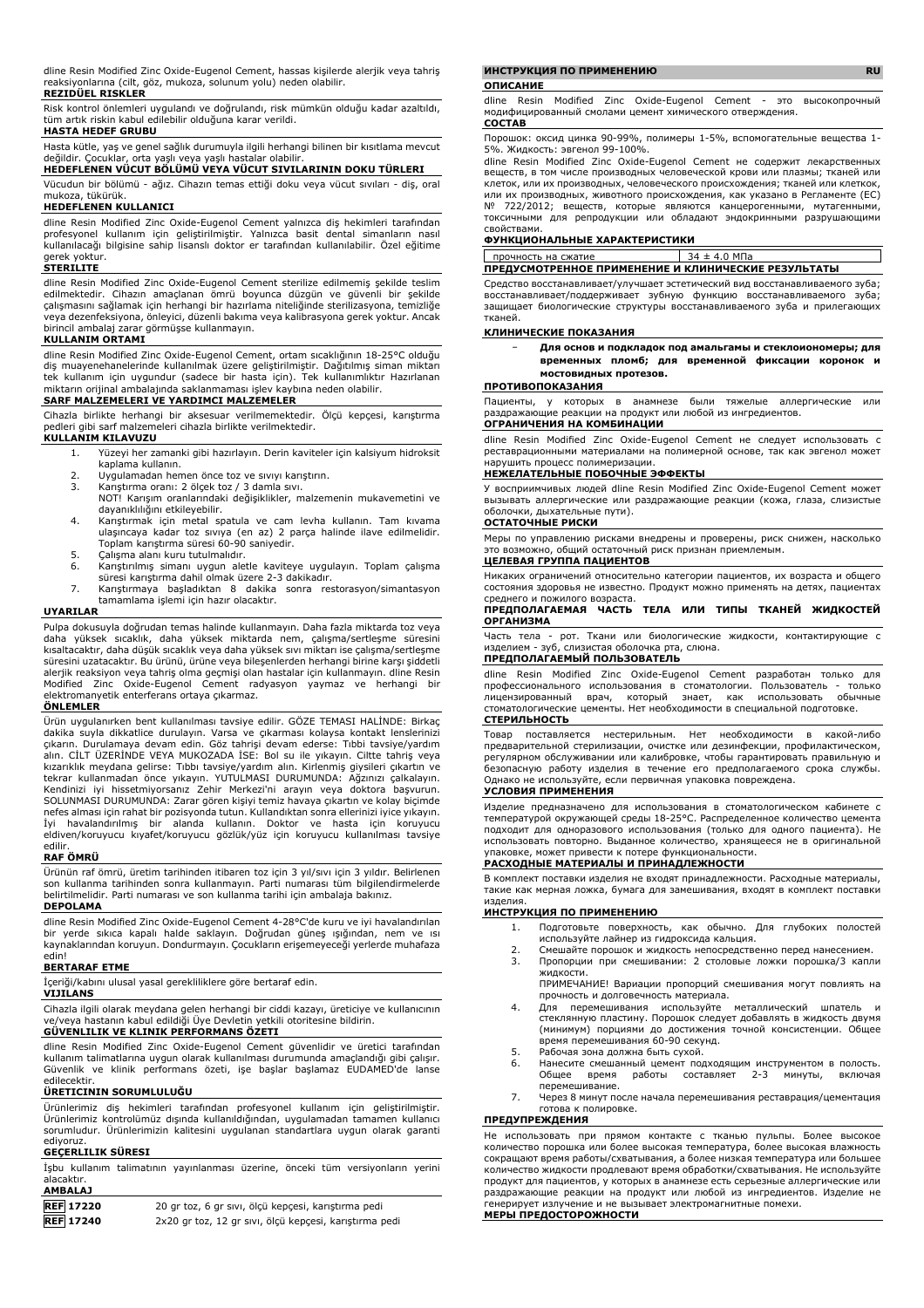При применении продукта рекомендуется использовать коффердам. ПРИ ПОПАДАНИИ В ГЛАЗА: осторожно промыть глаза водой в течение нескольких минут. Снимите контактные линзы, если они есть, и это легко сделать. Продолжайте полоскание. Если раздражение глаз не проходит: обратиться к врачу. ПРИ ПОПАДАНИИ НА КОЖУ ИЛИ СЛИЗИСТУЮ ОБОЛОЧКУ: промыть большим количеством воды. В случае раздражения кожи/слизистой оболочки или<br>сыпи: обратиться к врачу. Снимите загрязненную одежду и постирайте перед<br>повторным использованием. ПРИ ПРОГЛАТЫВАНИИ: прополоскать ро плохо себя чувствуете, обратитесь в токсикологический центр или к врачу/терапевту. ПРИ ВДЫХАНИИ: вывести человека на свежий воздух и обеспечить ему комфортное дыхание. После работы тщательно вымойте руки. Используйте только в хорошо проветриваемом помещении. Врачу и пациенту рекомендуется носить защитные перчатки/защитную одежду/средства защиты глаз/лица.

## **СРОК ГОДНОСТИ**

Срок годности продукта - 3 года для порошка/3 лет для жидкости со дня изготовления. Не использовать по истечении срока годности. Номер партии должен быт указан во всей корреспонденции. См. упаковку для получения информации о партии и сроке годности.

# **ХРАНЕНИЕ**

Хранить продукт плотно закрытым в сухом, хорошо проветриваемом месте при температуре 4-28°C. Беречь от прямых солнечных лучей и источников тепла. Не замораживать. Хранить в недоступном для детей месте!

# **УТИЛИЗАЦИЯ**

Утилизируйте содержимое/контейнер в соответствии с национальными нормативными требованиями.

#### **АКТИВНЫЙ МОНИТОРИНГ**

Если в отношении изделия произошел какой-либо серьезный инцидент, сообщите производителю и компетентному органу государства-члена, в котором зарегистрирован пользователь и/или пациент.

#### **РЕЗЮМЕ БЕЗОПАСНОСТИ И КЛИНИЧЕСКОЙ ЭФФЕКТИВНОСТИ**

dline Resin Modified Zinc Oxide-Eugenol Cement безопасен и работает по назначению, если он используется в соответствии с инструкцией по применению производителя. Сводная информация о безопасности и клинической эффективности будет представлена в Европейской базе данных по медицинским изделиям, как только она начнет работать.

# **ОТВЕТСТВЕННОСТЬ ПРОИЗВОДИТЕЛЯ**

Наши продукты разработаны для профессионального использования в стоматологии. Поскольку применение наших продуктов находится вне нашего контроля, пользователь несет полную ответственность за применение. Разумеется, мы гарантируем качество нашей продукции в соответствии с применяемыми стандартами.

### **СРОК ДЕЙСТВИЯ**

|                  | После публикации данной инструкции по применению все предыдущие версии |
|------------------|------------------------------------------------------------------------|
| отменяются.      |                                                                        |
| <b>УПАКОВКА</b>  |                                                                        |
| <b>REF 17220</b> | 20 г порошка, 6 г жидкости, мерная ложка, бумага для                   |
|                  | замешивания                                                            |
| <b>REF 17240</b> | 2х20 г порошка, 12 г жидкости, мерная ложка, бумага для                |
|                  | замешивания                                                            |

#### **ІНСТРУКЦІЯ ІЗ ЗАСТОСУВАННЯ UA**

#### **ОПИС**

dline Resin Modified Zinc Oxide-Eugenol Cement - це високоміцний модифікований смолами цемент хімічного зазатвердіння. **СКЛАД**

Порошок: оксид цинку 90-99%, полімери 1-5%, допоміжні речовини 1-5%. Рідина: евгенол 99-100%.

dline Resin Modified Zinc Oxide-Eugenol Cement не містить лікарських речовин, зокрема похідних людської крові або плазми; тканин або клітин, або їх похідних, людського походження; тканин або клітин, або їх похідних, тваринного походження, як зазначено в Регламенті (ЄС) № 722/2012; речовин, які є канцерогенними, мутагенними, токсичними для репродукції або мають ендокринні руйнівні властивості.

# **ФУНКЦІОНАЛЬНІ ХАРАКТЕРИСТИКИ**

#### міцність на стискання  $34 \pm 4.0$  МПа **ПЕРЕДБАЧУВАНЕ ПРИЗНАЧЕННЯ ТА КЛІНІЧНІ ПЕРЕВАГИ**

Засіб відновлює/покращує естетичний вигляд відновлюваного зуба; відновлює/підтримує зубну функцію відновлюваного зуба; захищає біологічні структури відновлюваного зуба та прилеглих тканин.

# **КЛІНІЧНІ ПОКАЗАННЯ**

− **Для основ і підкладок під амальгами і стеклоіономери; для тимчасових пломб; для тимчасової фіксації коронок і мостоподібних протезів.**

# **ПРОТИПОКАЗАННЯ**

Пацієнти, у яких в анамнезі були важкі алергічні або подразливі реакції на продукт або будь-який з інгредієнтів. **ОБМЕЖЕННЯ НА КОМБІНАЦІЇ**

dline Resin Modified Zinc Oxide-Eugenol Cement не слід використовувати з реставраційними матеріалами на полімерній основі, оскільки евгенол може порушити процес полімеризації.

### **НЕБАЖАНІ ПОБІЧНІ ЕФЕКТИ**

I У сприйнятливих людей продукт може викликати алергічні або подразливі реакції (шкіра, очі, слизові оболонки, дихальні шляхи).

# **ЗАЛИШКОВІ РИЗИКИ**

Заходи з управління ризиками впроваджені та перевірені, ризик знижений, наскільки це можливо, загальний залишковий ризик визнаний прийнятним. **ЦІЛЬОВА ГРУПА ПАЦІЄНТІВ**

Ніяких обмежень щодо категорії пацієнтів, їх віку та загального стану здоров'я невідомо. Продукт можна застосовувати на дітях, пацієнтах середнього або похилого віку.

**ПЕРЕДБАЧУВАНА ЧАСТИНА ТІЛА АБО ТИПИ ТКАНИН РІДИН ОРГАНІЗМУ** Частина тіла – рот. Тканини або біологічні рідини, що контактують з виробом – зуб, слизова оболонка ротової порожнини, слина. **ПЕРЕДБАЧУВАНИЙ КОРИСТУВАЧ**

dline Resin Modified Zinc Oxide-Eugenol Cement розроблений тільки для професійного використання в стоматології. Користувач – тільки ліцензований лікар, який знає, як використовувати звичайні стоматологічні цементи. Немає потреби в спеціальній підготовці.

#### **СТЕРИЛЬНІСТЬ**

Товар постачається нестерильним. Немає потреби в будь-якій попередній стерилізації, очищенні або дезінфекції, профілактичному, регулярному обслуговуванні або калібруванні, щоб гарантувати правильну та безпечну роботу виробу протягом його передбачуваного терміну служби. Однак використовуйте, якщо первинна упаковка пошкоджена.

#### **УМОВИ ЗАСТОСУВАННЯ**

Виріб призначений для використання в стоматологічному кабінеті з температурою навколишнього середовища 18-25°C. Розподілену кількість цементу підходить для одноразового використання (тільки для одного пацієнта). Не застосовувати повторно. Видана кількість, що зберігається не в оригінальній упаковці, може призвести до втрати функціональності.

### **ВИТРАТНІ МАТЕРІАЛИ ТА ПРИНАЛЕЖНОСТІ**

До комплекту поставки виробу не входять приналежності. Витратні матеріали, .<br>такі як мірна ложка, папір для замішування, входять до комплекту поставки виробу.

#### **ІНСТРУКЦІЯ ІЗ ЗАСТОСУВАННЯ**

- 1. Підготуйте поверхню, як зазвичай. Для глибоких порожнин використовуйте лайнер з гідроксиду кальцію.
- 
- 2. Змішайте порошок і рідину безпосередньо перед нанесенням.<br>3. Пропорції при змішуванні: 2 столові ложи порошку/3 краплі рідини.<br>— ПРИМІТКА! Варіації пропорцій змішування можуть вплинути на міцність і довговічність матеріалу.
- 4. Для перемішування використовуйте металевий шпатель і скляну пластину. Порошок слід додавати в рідину двома (мінімум) порціями до досягнення точної консистенції. Загальний час перемішування 60- 90 секунд.
- 5. Робоча зона має бути сухою.<br>6. Нанесіть змішаний цемент в
- Нанесіть змішаний цемент відповідним інструментом в порожнину. Загальний час роботи становить 2-3 хвилини, включно перемішуванням.
- 7. Через 8 хвилин після початку перемішування реставрація/цементація готова до полірування.

# **ПОПЕРЕДЖЕННЯ**

Не застосовувати при прямому контакті з тканиною пульпи. Більш висока кількість порошку або більш висока температура, більш висока вологість скорочують час роботи/схоплювання, а більш низька температура або більша кількість рідини подовжують час обробки/схоплювання. Не використовуйте dline Resin Modified Zinc Oxide-Eugenol Cement для пацієнтів, у яких в анамнезі є серйозні алергічні або подразливі реакції на продукт або будь-який з інгредієнтів. Виріб не генерує випромінювання і не викликає електромагнітних завад.

### **ЗАПОБІЖНІ ЗАХОДИ**

При застосуванні продукту рекомендується використовувати кофердам. ПРИ ПОТРАПЛЯННІ В ОЧІ: обережно промити очі водою протягом декількох хвилин. Зніміть контактні лінзи, якщо вони є, і це легко зробити. Продовжуйте полоскання. Якщо подразнення очей не проходить: звернутися до лікаря. ПРИ ПОТРАПЛЯННІ на шкіру або слизові: промити великою кількістю води. У разі подразнення шкіри/слизових оболонок або висипу: звернутися до лікаря. Зніміть одяг і виперіть перед повторним використанням. При ПРОКОВТУВАННі: прополоскати рот. Якщо ви погано почуваєтеся, зверніться в токсикологічний центр або до лікаря/терапевта. При вдиханні: вивести людину на свіже повітря і забезпечити їй комфортне дихання. Після роботи ретельно вимийте руки. Використовуйте тільки в добре провітрюваному приміщенні. Лікарю та пацієнту рекомендується носити захисні рукавички/захисний одяг/засоби захисту очей/обличчя.

#### **ТЕРМІН ПРИДАТНОСТІ**

Термін придатності продукту – 3 роки для порошку/3 років для рідини з дня виготовлення. Не застосовувати після закінчення терміну придатності. Номер партії має бути зазначений у всій кореспонденції. Див. упаковку для отримання інформації про партію та термін придатності.

# **ЗБЕРІГАННЯ**

Зберігати продукт щільно закритим у сухому, добре провітрюваному місці за температури 4-28°C. Берегти від прямих сонячних променів і джерел тепла. Не заморожувати. Зберігати в недоступному для дітей місці!

# **УТИЛІЗАЦІЯ**

Утилізуйте вміст/контейнер відповідно до національних нормативних вимог. **АКТИВНИЙ МОНІТОРИНГ**

Якщо щодо виробу стався якийсь серйозний інцидент, повідомте виробнику та компетентному органу держави-члена, в якій зареєстрований користувач і/або

# пацієнт. **РЕЗЮМЕ БЕЗПЕКИ І КЛІНІЧНОЇ ЕФЕКТИВНОСТІ**

dline Resin Modified Zinc Oxide-Eugenol Cement безпечний і працює за призначенням, якщо він використовується відповідно до інструкцій виробника щодо застосування. Зведена інформація про безпеку та клінічну ефективність буде представлена в Європейській базі даних з медичних виробів, як тільки вона почне працювати.

#### **ВІДПОВІДАЛЬНІСТЬ ВИРОБНИКА**

Наші продукти розроблені для професійного використання в стоматології. Оскільки застосування наших продуктів знаходиться поза нашим контролем, користувач несе повну відповідальність за застосування. Звісно, ми гарантуємо якість нашої продукції відповідно до застосовних стандартів.

# **ТЕРМІН ДІЇ**

| <b>УПАКОВКА</b>  | Після публікації цієї інструкції із застосування всі попередні версії скасовуються. |
|------------------|-------------------------------------------------------------------------------------|
| <b>REF</b> 17220 | 20 г порошку, 6 г рідини, мірна ложка, папір для                                    |
|                  | замішування                                                                         |
| <b>REF</b> 17240 | 2х20 г порошку, 12 г рідини, мірна ложка, папір для                                 |
|                  | замішування                                                                         |

**SIGNS EXPLANATION/ŽENKLŲ PAAIŠKINIMAS /SCHILDER ERKLÄRUNG** /ЗНАЧЕНИЕ НА СИМВОЛИТЕ /VYSVETLENI ZNACEK /FORKLARING AF TEGN<br>/МÄRKIDE SELGITUS /EXPLICATION DES SIGNES /ЕΞΉΓΗΣΗ ΣΉΜΑΝΣΗΣ /

**JELZÉSEK MAGYARÁZATA /SPIEGAZIONE DEI SEGNI /ZĪMJU SKAIDROJUMS**